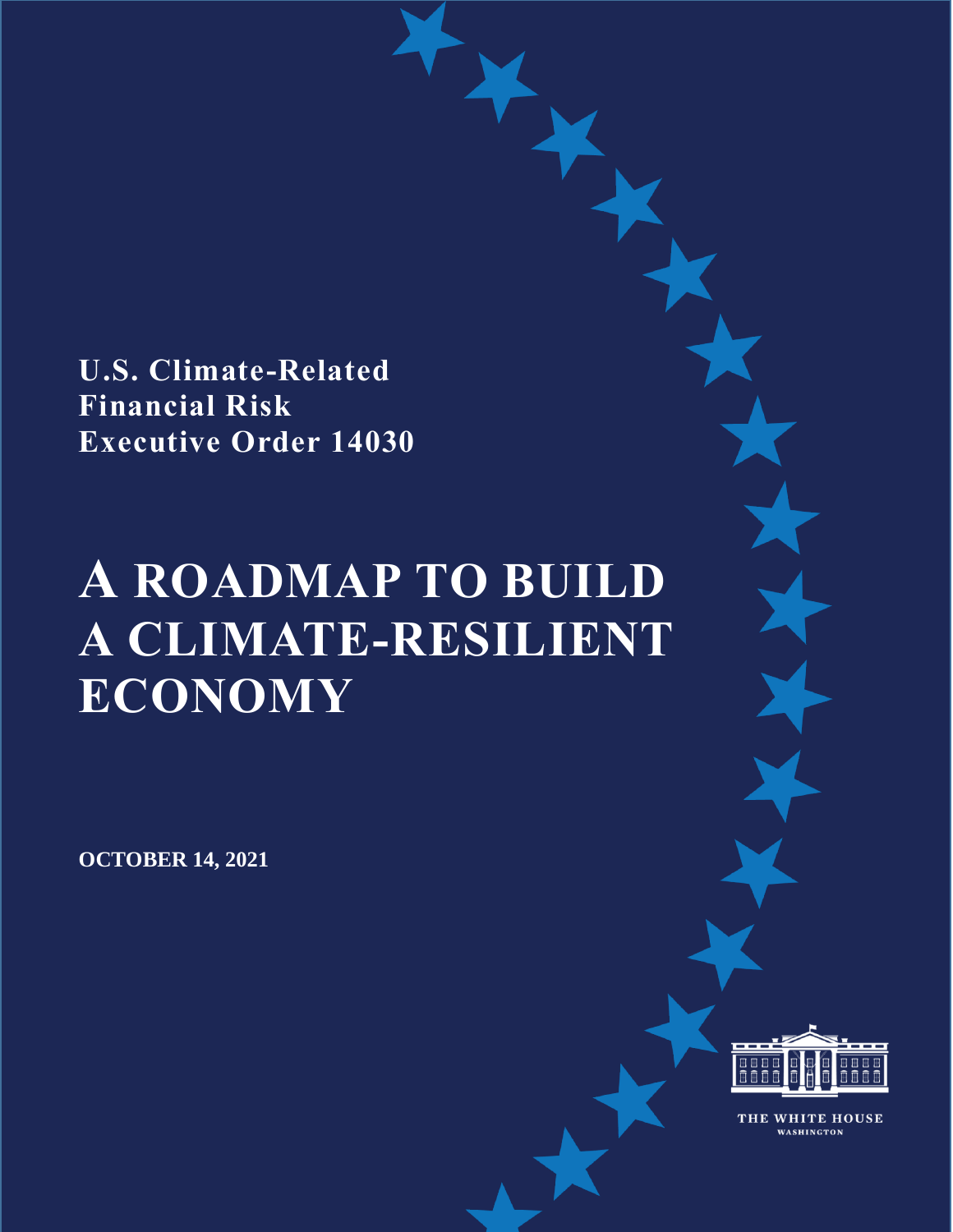

## **Table of Contents**

| Mobilizing public and private finance to support the transition to a net-zero   |  |
|---------------------------------------------------------------------------------|--|
|                                                                                 |  |
| Protecting Against Financial Risk to the Federal Government and the Communities |  |
|                                                                                 |  |
|                                                                                 |  |
| A Whole-of-Government Implementation Strategy to Address Climate-Related        |  |
|                                                                                 |  |
|                                                                                 |  |
|                                                                                 |  |
|                                                                                 |  |
|                                                                                 |  |
|                                                                                 |  |
|                                                                                 |  |
|                                                                                 |  |
|                                                                                 |  |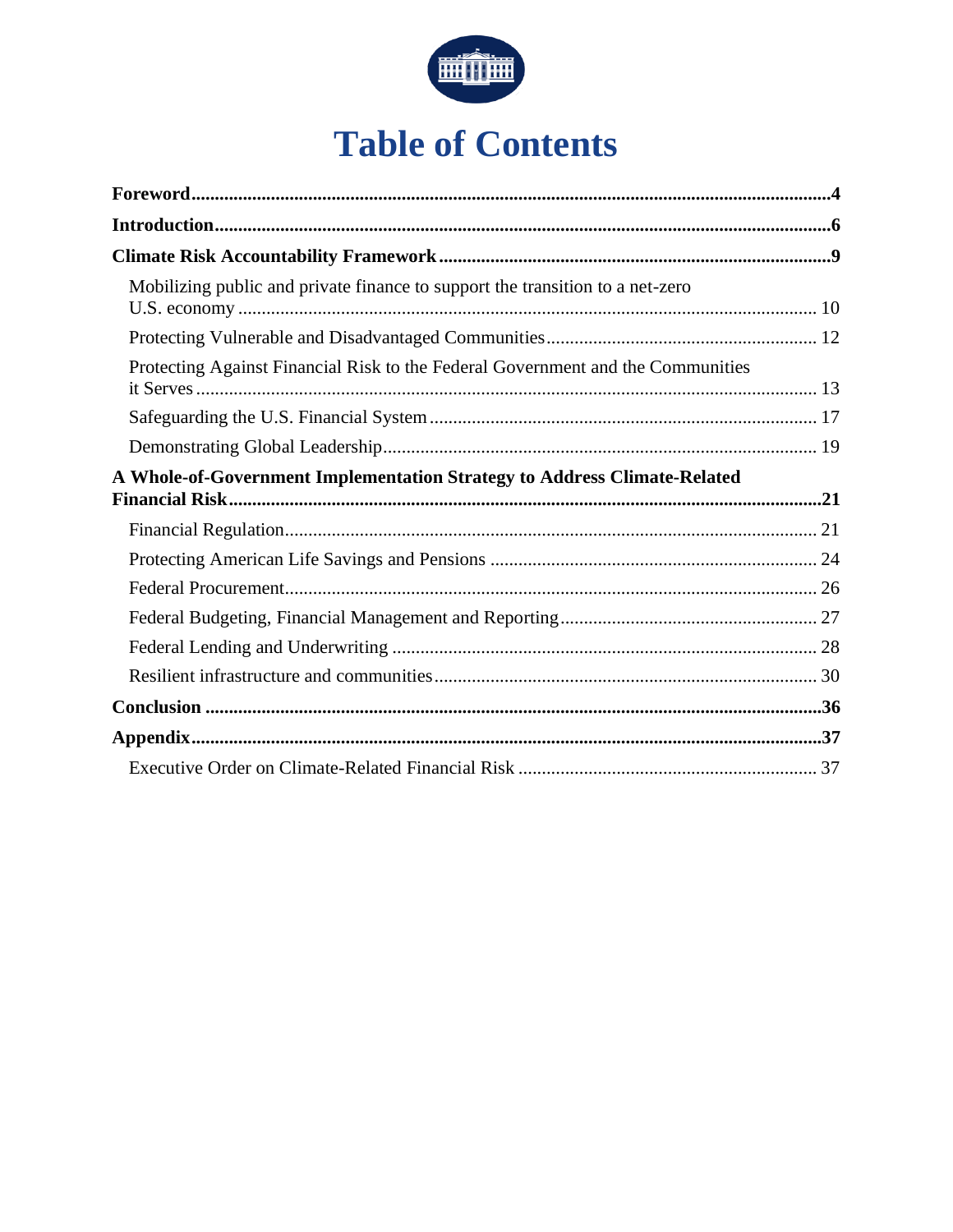

## **Climate-Related Financial Risk: A Roadmap for Safeguarding the U.S. Economy**

Climate change poses serious and systemic risks to the U.S. economy and financial system. As outlined in this report, the United States government is using all of its tools to properly account for and mitigate climate change-related financial and economic risks, as climate impacts are already affecting American jobs, homes, families' hard-earned savings, and businesses. The country must work with urgency to reduce the risks of climate change by addressing its drivers and creating a stronger, more resilient economy. This report lays out a roadmap for measuring, disclosing, managing, and mitigating climate-related financial risk across the economy, including to the Federal Government, while also catalyzing public and private investment to seize the opportunity of a net-zero, clean energy future.

*"The intensifying impacts of climate change present physical risk to assets, publicly traded securities, private investments, and companies...the failure of financial institutions to appropriately and adequately account for and measure these physical and transition risks threatens the competitiveness of U.S. companies and markets, the life savings and pensions of U.S. workers and families, and the ability of U.S. financial institutions to serve communities. In this effort, the Federal Government should lead by example by appropriately prioritizing Federal investments and conducting prudent fiscal management."*

> *–*President Joseph R. Biden Jr. *Executive Order 14030, Climate-Related Financial Risk May 20, 2021*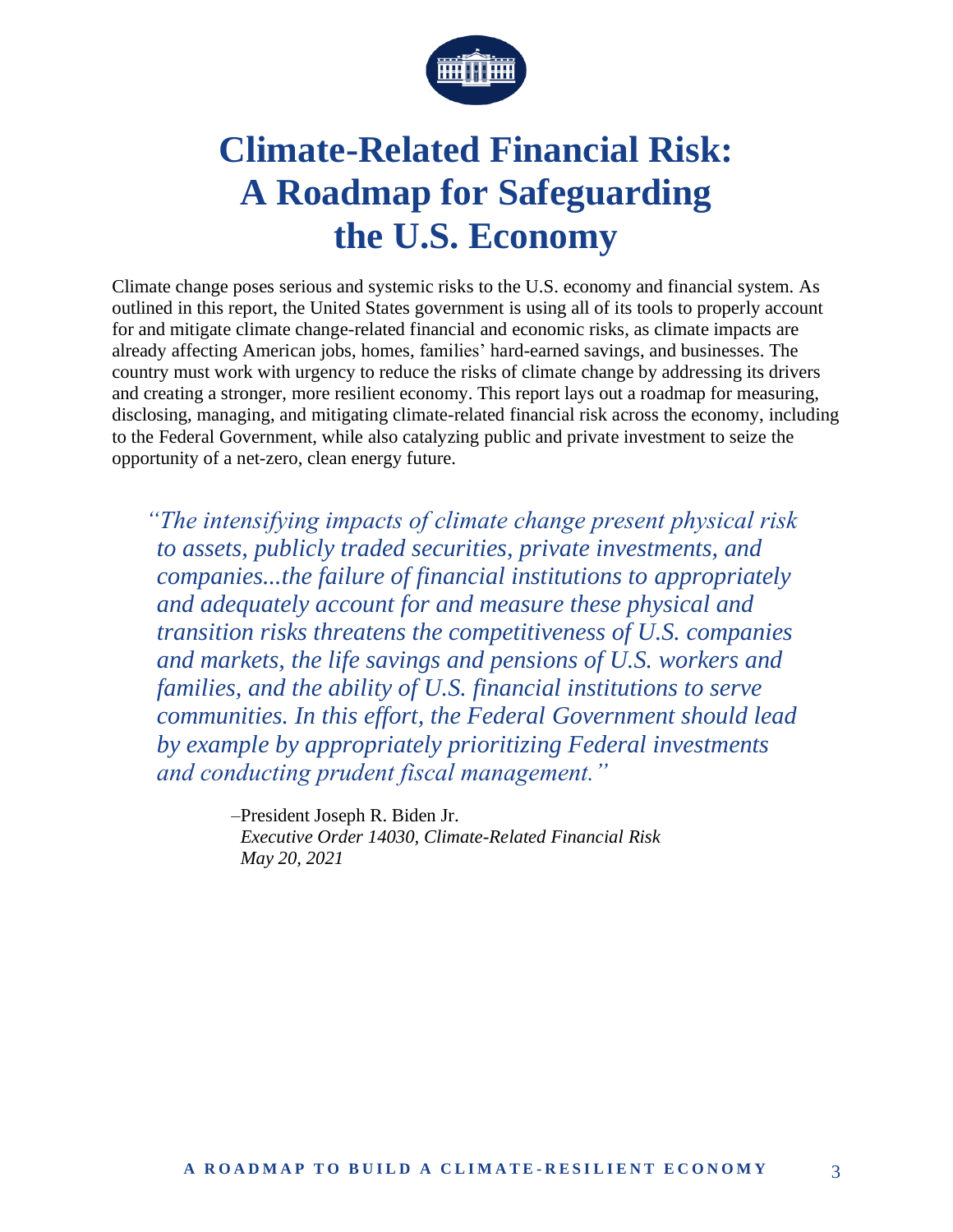

## **Foreword**

The scientific evidence on climate change has grown increasingly stark. Continued warming will further destabilize our climate and produce more frequent and intense storms, wildfires, and heatwaves as well as more damaging droughts and more extensive ecosystem losses. In August 2021, the United Nations' Intergovernmental Panel on Climate Change released its latest report in which 234 of the world's leading scientists, citing over 14,000 different studies, concluded with high confidence that the climate crisis is a "code red for humanity."

This year alone, extreme weather has upended the U.S. economy and affected one in three Americans. Wildfires have burned nearly six million acres of land—equivalent to the total land mass of Massachusetts and Rhode Island combined—and destabilized international supply chains. After carving its destructive path through the Gulf of Mexico and stalling commodity exports to the world, Hurricane Ida took down the New York City subway system for hours, dumping a record 3.15 inches of rain in a single hour and bringing commerce in the most populous city in the United States to a halt.<sup>1</sup> On the other side of the country, the Hoover Dam's Lake Mead reached its lowest level since the dam was built in 1931, causing the government to declare the first-ever water shortage on the Colorado River and prompting water cutbacks for regional farmers and the economies they support. As this year draws to a close, the total damage of extreme weather will build upon the \$99 billion already incurred by American taxpayers in 2020.

Yet, even as the magnitude and urgency of the climate crisis accelerates, the tools we use to assess risks to the U.S. economy—to families, to businesses, and to government—have failed to keep pace. Wall Street financial models and investment portfolios that manage the assets of millions of Americans continue to rely on the basic assumption that the climate will be stable. Climate risk reporting and disclosure frameworks, although improving, remain inconsistent and only partially adopted by most U.S. companies. In addition, the Federal Government's assessments of fiscal and macroeconomic risks have yet to incorporate the physical and transition risks of climate change. In short, the current suite of data, tools, disclosures, and mitigation strategies fail to help investors, policymakers, and the public understand and make decisions grounded in the economic realities of the climate crisis.

As a result, America's families, workers, and businesses large and small are vulnerable. The U.S. Government, as a whole, is vulnerable. Hard-earned life savings are invested in businesses that are unprepared for the low-carbon transition and thus riskier than current disclosure reveals. Disadvantaged communities in flood- and fire-prone areas are disproportionately exposed to flooding caused by climate change, putting homes and generational wealth at risk. Farmers face increasingly volatile crop yields, making it more challenging to sustain their businesses and feed America's families. In failing to disclose these risks, the Federal Government's balance sheet falls short of providing a credible assessment of the nation's fiscal position. Across the board, hidden and underestimated risks from climate change obscure the growing potential for business disruptions, productivity loss, and bankruptcies.

<sup>1</sup> https://www.nytimes.com/2021/09/02/nyregion/basement-apartment-floods-deaths.html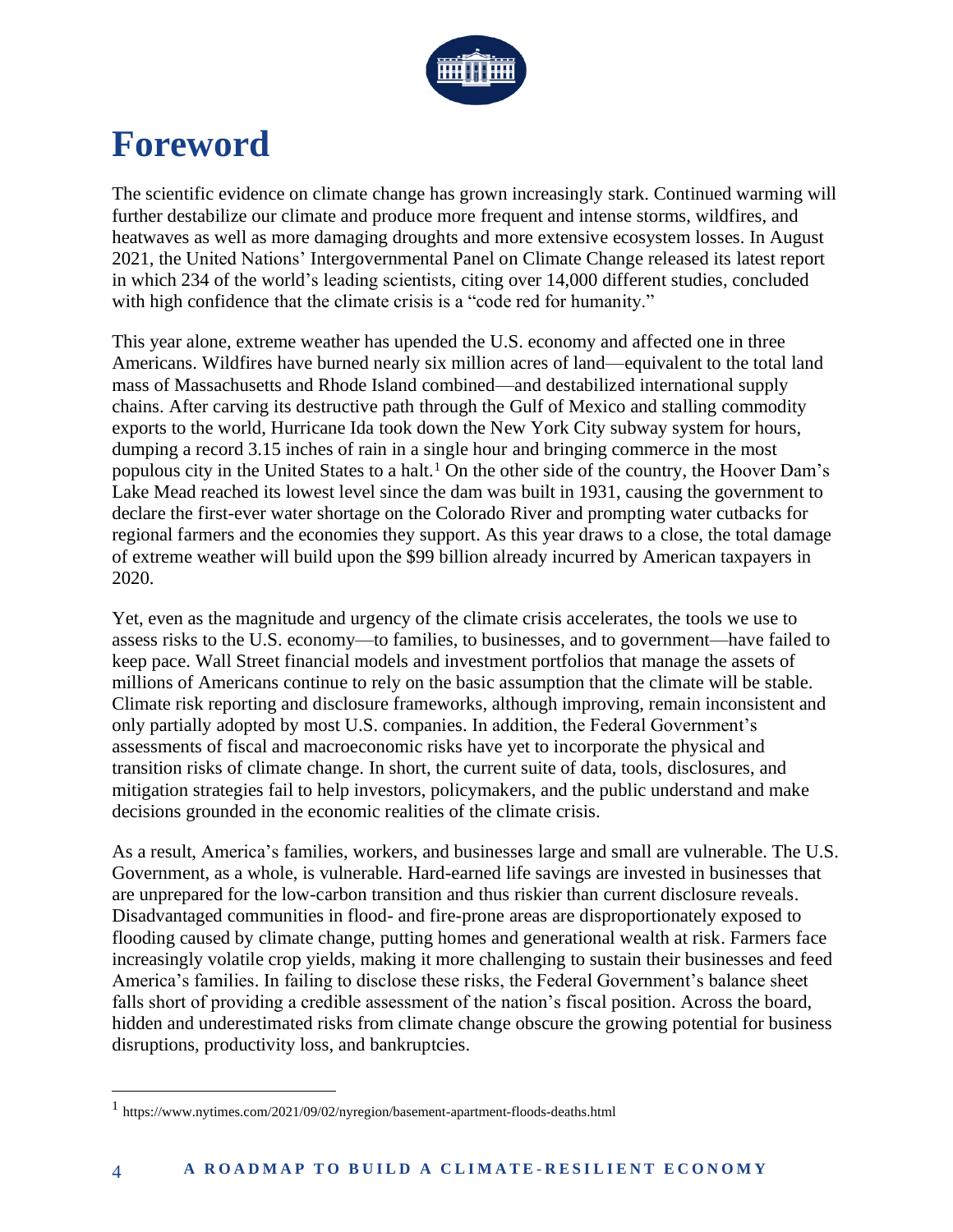By sustaining the status quo, we not only face the mounting repercussions of climate change, but also bear the opportunity cost of missing out on an historic chance for job creation, shared prosperity, and a more resilient future. The United States must integrate climate risks throughout all relevant aspects of the economy and financial system. And, in doing so, it must meet the moral and economic imperative to rectify decades of disproportionate environmental damage imposed on historically disadvantaged neighborhoods.

This report lays out a strategy to advance a whole-of-government effort that safeguards workers and families from financial loss and positions the United States for success in the fight against climate change. It includes a roadmap for a long-term effort to build climate resilience throughout the U.S. economy and drive better long-term investment outcomes for ordinary Americans.

Specifically, this report pushes forward on a broader economic strategy that invests in the country's physical and human infrastructure, reimagines public procurement policy as a tool to strategically shape markets and spread innovation, embeds resilience within supply chains critical to the clean energy transition, leverages the full talent and creativity of all Americans by elevating equity as a top priority in all policy decision-making, and restores the United States' relationship with key allies internationally, finding common ground to meet the global goals of the Paris Agreement.

Protecting the financial health of American households, decarbonizing the United States, and building an economy from the bottom-up and the middle-out all go hand-in-hand. This has been a point of emphasis for the President since his very first day in office, and it will remain an important unifying theme in the days ahead.

**Brian Deese** Director, White House National Economic Council

Jun p

**Gina McCarthy** White House National Climate Advisor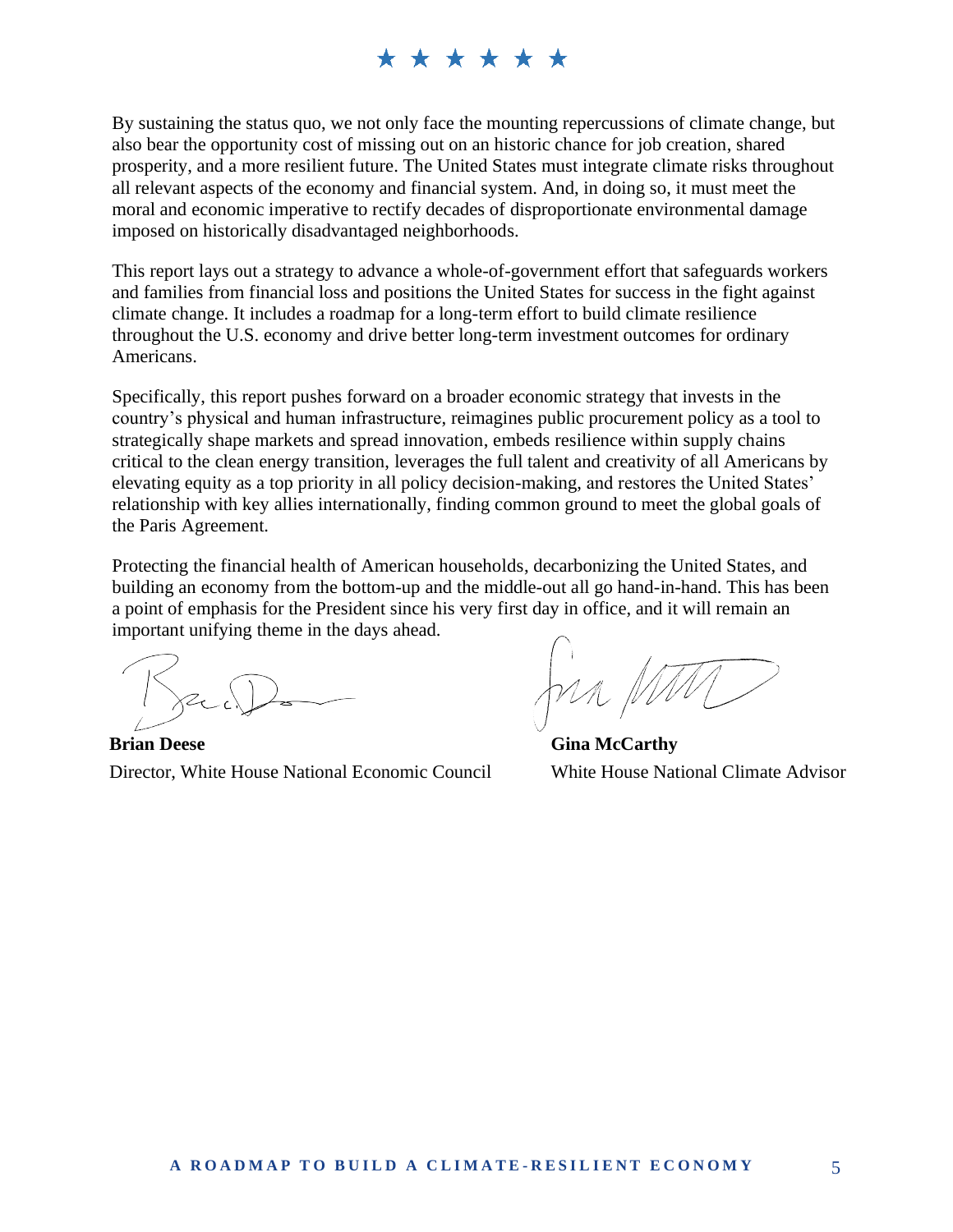

## **Introduction**

This is a decisive decade that will be defined by the world's collective ability to mitigate and adapt to the catastrophic impacts of global climate change. Over the past century and a half, growing accumulations of greenhouse gases have increased the planet's global average surface temperature by an estimated  $1.1^{\circ}$ C.<sup>2</sup> In its most recent report, the Intergovernmental Panel on Climate Change (IPCC) estimated that the planet will continue to warm until at least the middle of the century.<sup>3</sup>

The changing global climate poses profound risks to the U.S. economy and financial system. The intensifying impacts of climate change for example - such as increased extreme weather - present *physical risks* to assets, publicly traded securities, private investments, and companies. In recent years, the U.S. has become intimately familiar with the destructive forces and the high costs of the physical damages wrought by climate change. The increasing frequency and severity of

floods, wildfires, droughts, and heat waves threaten the lives and livelihoods of millions of people each year.<sup>4</sup> These physical risks (see Box) are growing. In 2021 alone, one in three Americans were affected by extreme weather as hurricanes wreaked havoc in the Gulf and up the East Coast and wildfires ravaged parts of the West.<sup>5</sup> Climate-related disasters from extreme weather cost an additional \$600 billion in physical and economic damages over the last five years.<sup>6</sup> These disasters have disrupted food supplies, business operations, and economic productivity, while damaging homes and personal property, public infrastructure, and critical ecosystems across the country. They also cost lives. Heat exposure alone is estimated to cause 12,000 premature deaths annually in the

**Physical and Transition Risk:** The intensifying impacts of climate change - such as increased extreme weather present *physical risks to* assets, publicly-traded securities, private investments, and companies. In addition, the global shift away from carbon-intensive economies presents *transition risk and opportunity* to companies, communities, and workers. While it will be important to work with communities that may struggle to make this transition, this global shift presents generational opportunities to enhance U.S. competitiveness and economic growth, while also creating well-paying job opportunities for workers. The failure to appropriately and adequately account for, disclose and measure these physical and transition risks threatens the competitiveness of U.S. companies and markets, the life savings and pensions of U.S. workers and families, and the ability of U.S. financial institutions to serve communities. In this effort, the Federal Government will lead by example by appropriately addressing climate-related financial risk in Federal decision-making, prioritizing Federal investments in decarbonization, and conducting prudent fiscal management.

<sup>&</sup>lt;sup>2</sup> IPCC, "Climate Change 2021: The Physical Science Basis. Contribution of Working Group I to the Sixth Assessment Report of the Intergovernmental Panel on Climate Change." Cambridge University Press. 2021.

<sup>3</sup> Ibid.

<sup>4</sup> "Impacts, Risks, and Adaptation in the United States: Fourth National Climate Assessment, Volume II." *U.S. Global Change Research Program,* 2018.

<sup>5</sup> Sarah Kaplan and Andrew Ba Tran, "Nearly 1 in 3 Americans experienced a weather disaster this summer," *The Washington Post.* September 4, 2021.

<sup>6</sup> NOAA, "Billion-Dollar Weather and Climate Disasters: Overview," 2021; Vijay Limaye, "The Costs of Inaction: The Economic Burden of Fossil Fuels and Climate Change on Health in the U.S.," *The Medical Society Consortium on Climate and Health, NRDC, WHPCA.* May 2021.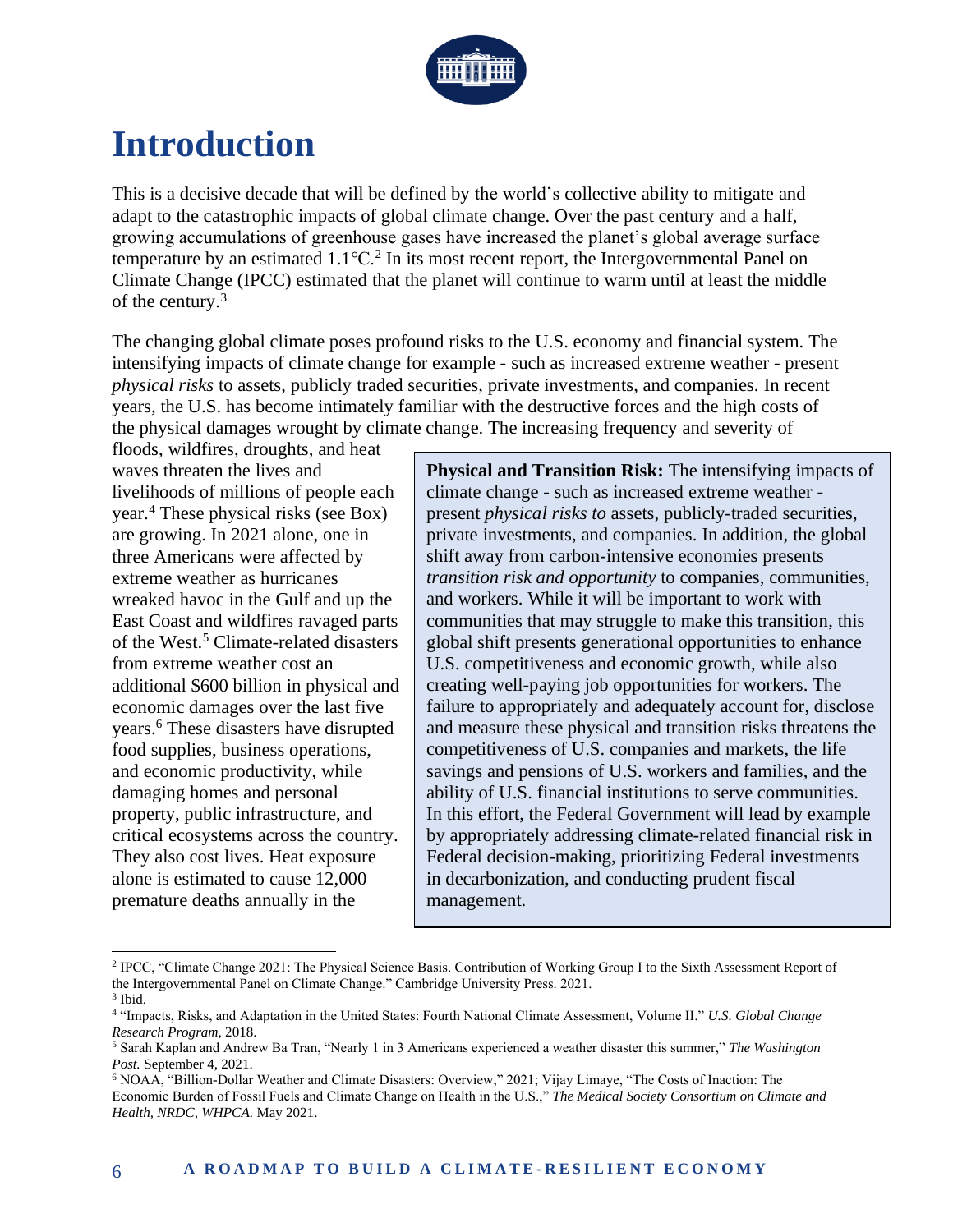continental United States, 7 and 35 percent of these heat-related deaths—or roughly 4,200 deaths—are estimated to be attributed to human-caused climate change.<sup>8</sup> The annual and personal damages from climate-related disasters have already reached staggering levels, and the economic impact will only continue to grow as global average temperatures increase.

Achieving the goal of keeping the increase in global average temperature below 1.5℃ to avoid the most severe consequences of climate change will depend crucially on the United States and other countries taking decisive action today to decarbonize the global economy and achieve netzero emissions by 2050.<sup>9</sup>

Unless urgent action is taken, climate change will result in significant and negative impacts on the U.S. economy. Increasing disaster recovery costs will continue to undermine the nation's capacity to support and invest in the American people. Rising temperatures and sea levels, extreme floods and increasing droughts, and ecosystem impacts are expected to significantly alter the way we live, grow food, and preserve infrastructure. This will lead to large transformations in economic productivity, global supply chains, and quality of life.<sup>10</sup>

In addition to the physical impacts of climate change, the global shift away from carbonintensive economies presents *transition risk and opportunity* to companies, communities, and workers. As policies drive toward low carbon transportation and energy options, technologies change, and markets and consumers demand more sustainable goods, the value of existing assets, investments, and savings will change. If managed poorly, this transition could have serious negative impacts. But, the climate crisis also presents a generational opportunity for the United States to emerge as a leader in creating a net-zero economy. As the global economy transforms to respond to the impacts of the climate crisis, the economic health of American businesses and communities will depend on their ability to pivot, lead, invest, and innovate. This transition also presents the opportunity to spur equitable, just, and sustainable economic development, enabling more Americans to realize their fair share of the net-zero future.

Recognizing both the crisis and the opportunity, on May 20, 2021, President Biden signed Executive Order 14030, "*Climate-Related Financial Risk,*" (hereafter referred to as E.O. 14030) the first-ever Executive Order to address the intersection of financial risk and climate change policy. This report lays out a roadmap for measuring, disclosing, managing, and mitigating climate-related financial risk across the economy and to the Federal government while catalyzing public and private investment to seize the opportunity of a net-zero, clean energy future.

This report first lays out a **climate risk accountability framework** that outlines core principles for addressing climate-related financial risk, and then provides a roadmap of executive action along the six lines of work outlined in E.O. 14030:

<sup>7</sup> https://agupubs.onlinelibrary.wiley.com/doi/full/10.1029/2019GH000234

<sup>8</sup> https://www.nature.com/articles/s41558-021-01058-x

<sup>9</sup> https://www.whitehouse.gov/briefing-room/statements-releases/2021/04/22/fact-sheet-president-biden-sets-2030-greenhousegas-pollution-reduction-target-aimed-at-creating-good-paying-union-jobs-and-securing-u-s-leadership-on-clean-energytechnologies/

<sup>10</sup> https://www.science.org/lookup/doi/10.1126/science.aad9837; https://www.science.org/lookup/doi/10.1126/science.aal4369; https://www.nature.com/articles/s41467-019-12808-z; https://www.pnas.org/content/106/37/15594;

https://www.nature.com/articles/s41467-021-24487-w; https://www.nature.com/articles/s41558-018-0222-x; https://www.aeaweb.org/articles?id=10.1257/pol.20180612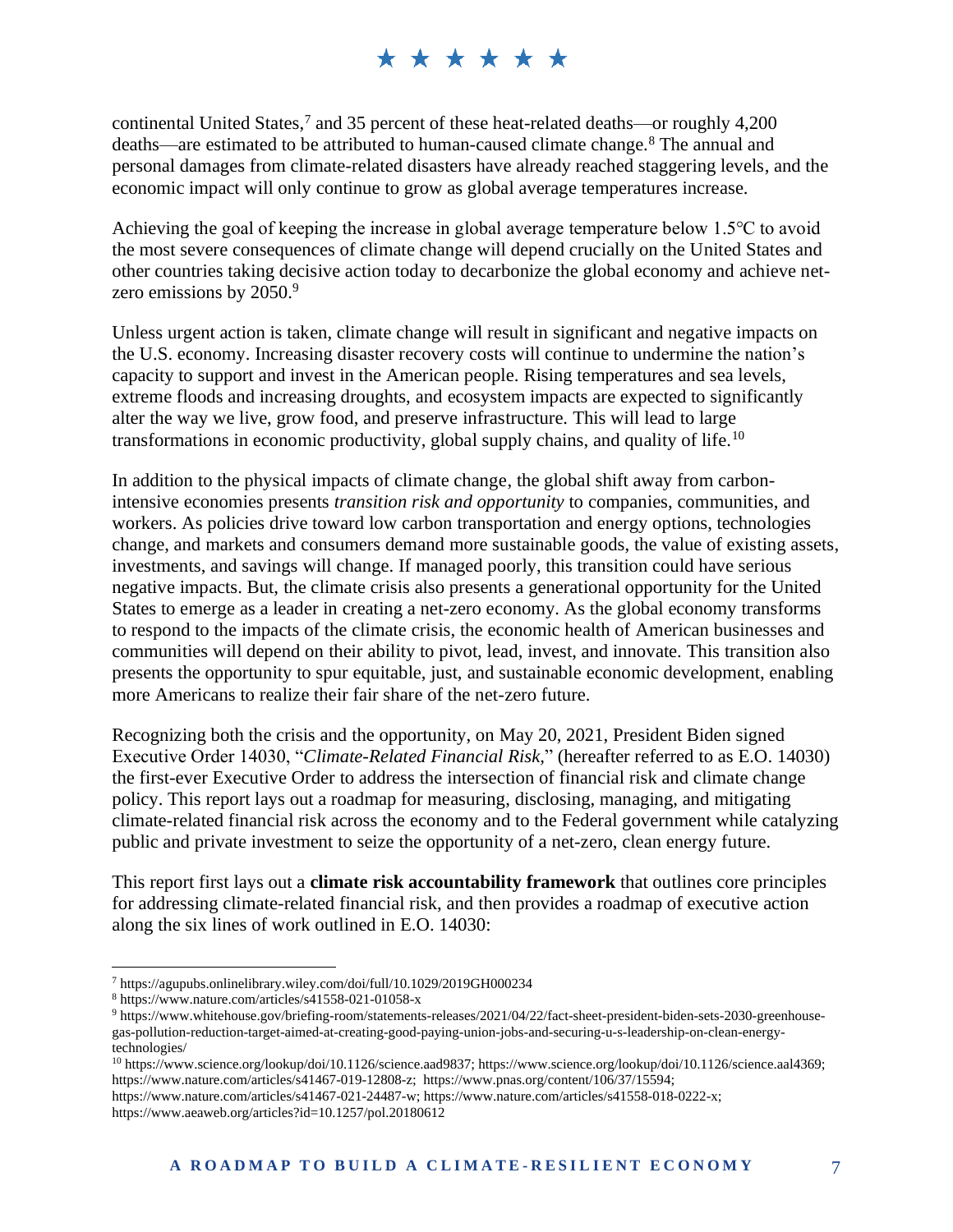- Promoting the **resilience of the U.S. financial system** to climate-related financial risks;
- Incorporating climate-related financial risk into **Federal financial management**
- Using **Federal procurement** to address climate-related financial risk;
- Protecting **life savings and pensions** from climate-related financial risk;
- Incorporating climate-related financial risk into **Federal lending and underwriting**; and
- Building **resilient infrastructure and communities**.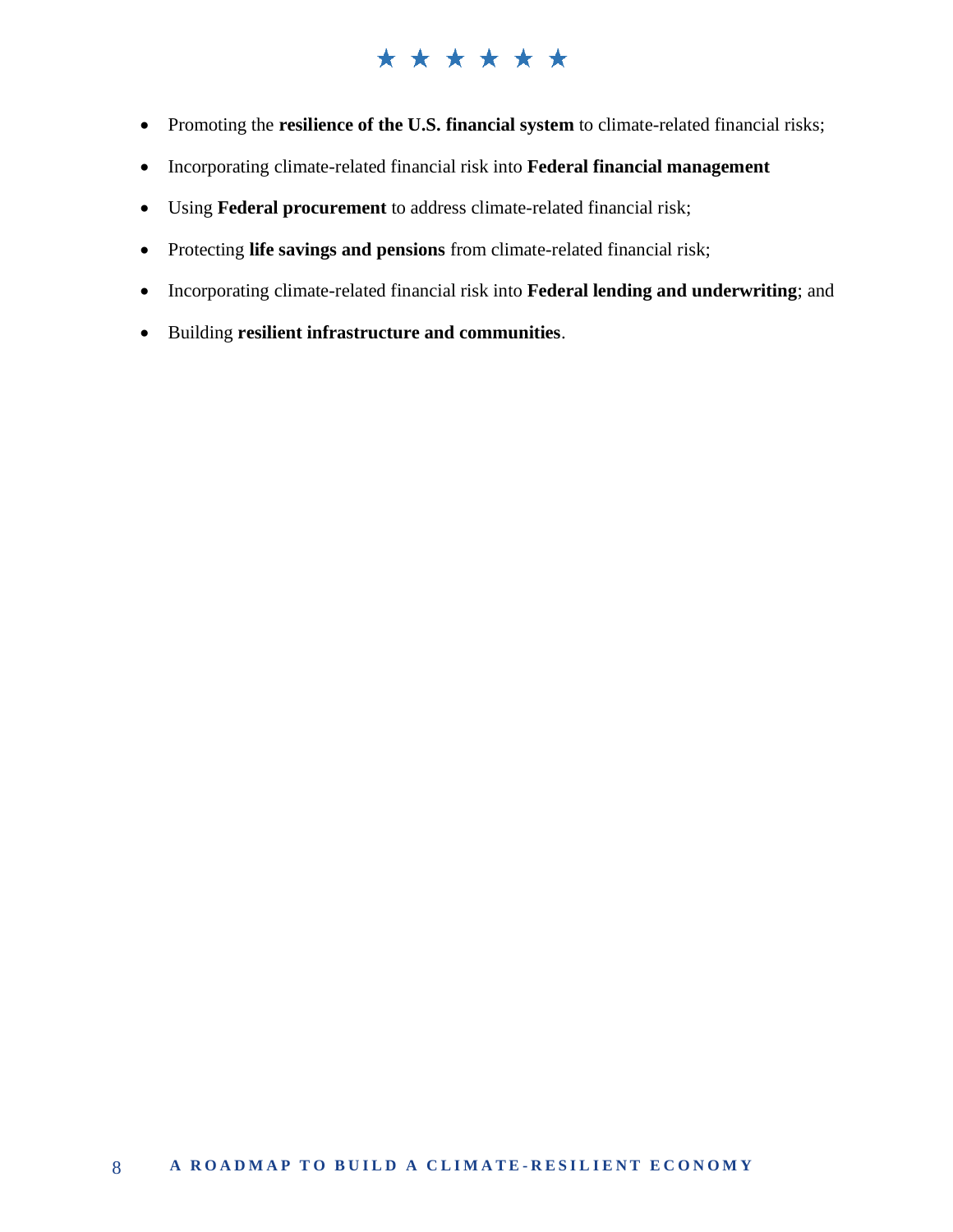

## **Climate Risk Accountability Framework**

Today, the United States is at a crossroads. The current set of tools for evaluating financial and economic risk have allowed the U.S. economy to grow and thrive, enabling breathtaking technological advancements and improvements in quality of life. However, rapidly accumulating risks are leading the United States in an unsustainable direction. A new path must be forged in partnership with state, local, and Tribal governments, independent regulators, advocacy groups, labor unions, financial institutions, and companies. Other governments around the world have started to take steps in this direction, and the Federal Government is stepping up to meet this challenge and help lead this effort. The whole-of-government approach to addressing climate-related financial risks to the United States was initiated with E.O. 14030, and its implementation is guided by the following climate risk accountability framework principles:

**A Precautionary Approach to Climate:** As the federal government works to measure, assess, and mitigate climate-related financial risk, the country faces challenges with imperfect data and disclosure of information. It is important to acknowledge that a lack of perfect information should not be a justification for inaction. **Every fraction of warming that can be prevented will mean lives saved and economic costs reduced.** This is particularly important in light of climate change "tipping points" such as thawing permafrost, ice sheet disintegration, and changes in atmospheric conditions. Climate change tipping points like these are particularly dangerous to the economy because they are uncertain. There is uncertainty around when exactly in the process of global warming they would be triggered, and when eventually known for certain, it will likely be too late to prevent irreversible damage.

- *Mobilizing public and private finance to support the transition to a net-zero U.S. economy* by pursuing strategies to unlock the private capital necessary to meet the complementary goals of building the jobs and infrastructure of the twenty-first century and achieving net zero greenhouse gas emissions by 2050;
- *Protecting climate vulnerable and disadvantaged frontline communities* by making the investments necessary to ensure these communities are protected from the impacts of climate change, positioned to receive their fair share of the benefits from clean energy and climate infrastructure, and are not harmed by measures to address climate change risk;
- *Protecting Against Financial Risk to the Federal Government and the Communities it Serves* by ensuring that Federal agencies are properly accounting for, disclosing, and mitigating these risks as they pertain to Federal assets and programs;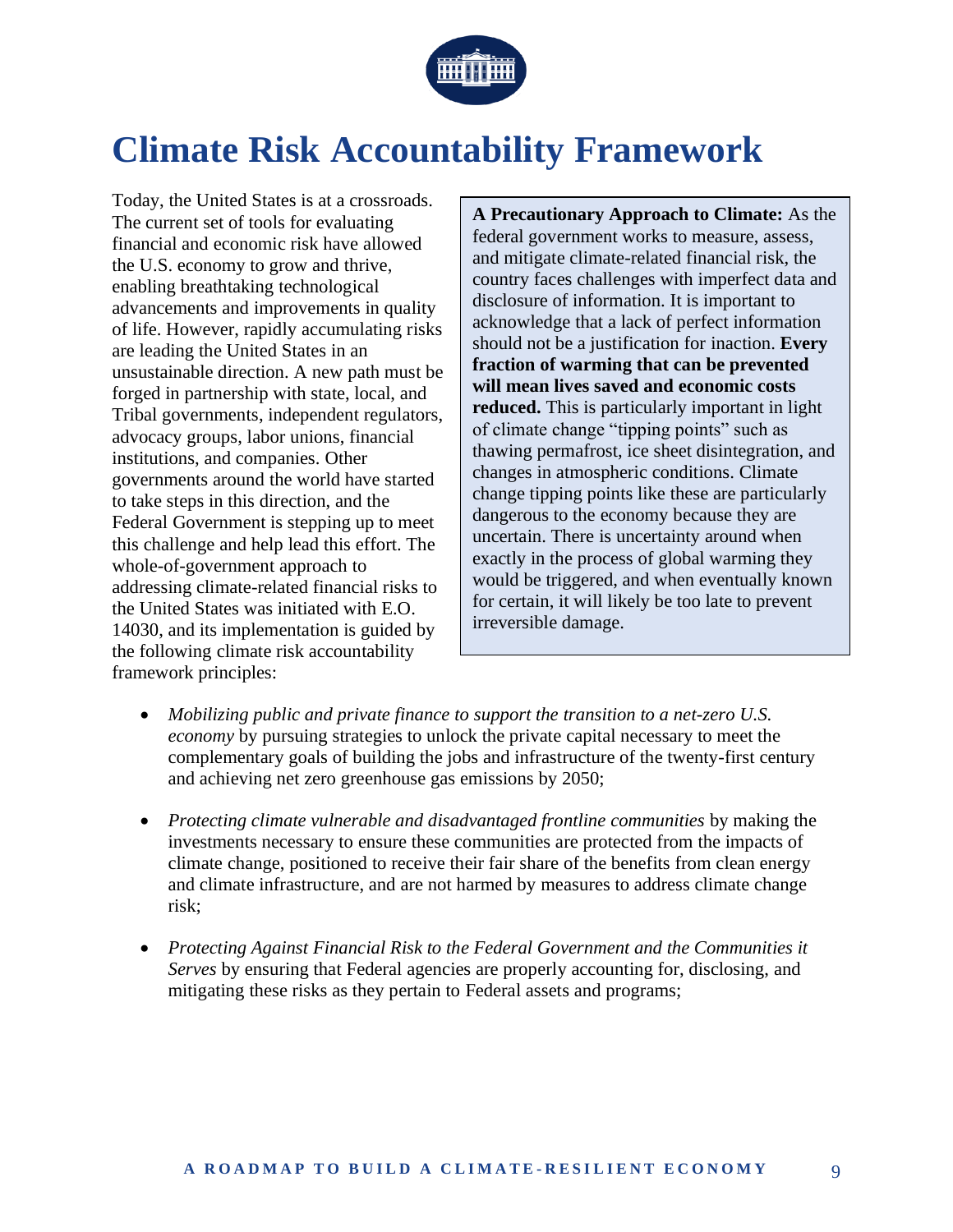- *Safeguarding the U.S. financial system against climate-related financial risk* by holding financial institutions accountable for properly measuring, disclosing, managing, and mitigating climate-related financial risks; and
- *Demonstrating Global Leadership* by engaging in international efforts underway to address climate-related financial risk, particularly in the face of global supply chains and multinational financial institutions, corporations, and other institutions that can impact U.S. markets.

### **Mobilizing public and private finance to support the transition to a net-zero U.S. economy**

To meet net-zero by 2050, the United States must make significant investments in low-carbon infrastructure, deploying renewable clean energy solutions at a more rapid pace, investing in advanced electricity transmission and distribution systems, decarbonizing the transportation sector, working with heavy industry, and phasing out unabated fossil-fired assets.<sup>11</sup> Not only does investing in a net-zero carbon future save money, but by transforming and redirecting resources toward economy-wide decarbonization, the United States can unleash a wave of innovation, job creation, and economic growth necessary to build a stronger, more sustainable economy for communities across the country.

Economic stability demands investing now to prevent additional climate change and prepare for the climate impacts that are already occurring. Pursuing both strategies—prevention by investing in a net-zero future and preparedness to build resiliency now—are critical. Prevention is crucial to avoid the worst impacts of climate change, including climate change tipping points, and preparedness is significantly more cost-effective than response, recovery, and reconstruction. Reviews of thousands of government-funded projects designed to reduce the risk of damage from floods, wind, and earthquakes reveal that for every dollar spent on natural hazard mitigation, six dollars are saved in averted disaster costs.<sup>12</sup> This number rises when one looks beyond government-funded projects. For every one dollar invested by the public or the private sector in adopting more climate-resilient codes, \$11 are saved in averted disaster costs.<sup>13</sup>

Financial markets are beginning to realize the risks of inaction and the opportunities for action, as exemplified by the more than 250 financial firms—with over \$88 trillion in assets—that have

<sup>&</sup>lt;sup>11</sup> Jenkins, J. D., Luke, M., & Thernstrom, S. (2018). Getting to zero carbon emissions in the electric power sector. Joule,  $2(12)$ , 2498-2510

Grubert, Emily. "Fossil electricity retirement deadlines for a just transition." Science 370, no. 6521 (2020): 1171-1173; Alarfaj, A. F., Griffin, W. M., & Samaras, C. (2020). Decarbonizing US passenger vehicle transport under electrification and automation uncertainty has a travel budget. Environmental Research Letters, 15(9), 0940c2.

<sup>&</sup>lt;sup>12</sup> FEMA: https://www.fema.gov/sites/default/files/2020-07/fema\_mitsaves-factsheet\_2018.pdf

<sup>&</sup>lt;sup>13</sup> Natural Hazard Mitigation Saves: 2019 Report | National Institute of Building Sciences (nibs.org)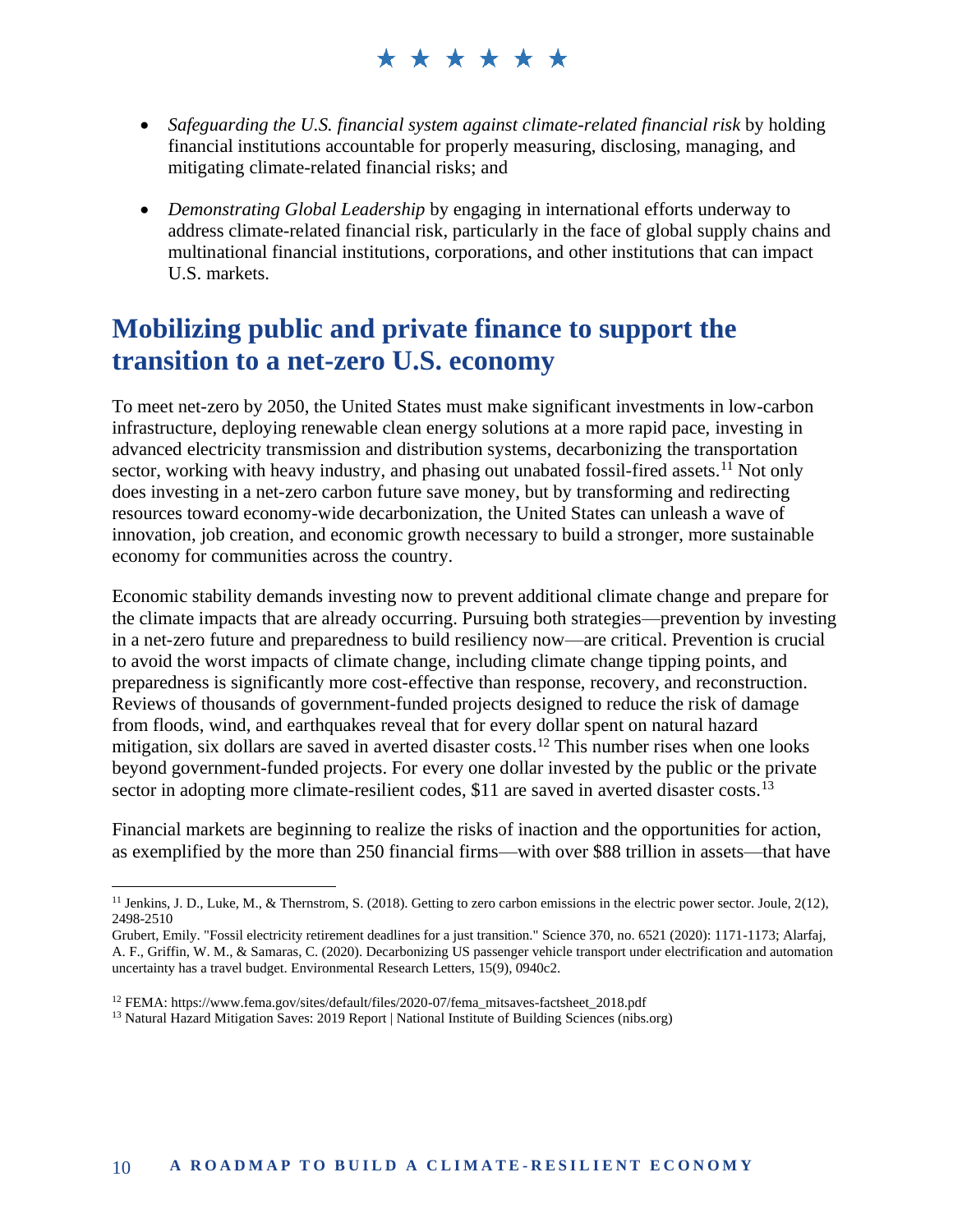pledged to become net zero entities.<sup>14</sup> While these commitments are positive, the emissions reductions necessary this decade to meet the goal of net-zero emissions by 2050<sup>15</sup> will require a significant increase in the deployment of additional public and private capital. Globally, annual clean energy investment must increase by 3.5 times—from \$1.2 trillion to \$4 trillion—to achieve net-zero emissions by 2050. <sup>16</sup> This presents an important opportunity for the Federal Government to partner with the private sector to help capital flow more quickly to enable the transformations needed in this decade.

Unlocking these opportunities will require strategically deploying public finance and policy in ways that catalyze private finance at scale. In this next critical decade, policy tools and public resources will be essential to accelerate the deployment of existing clean energy technologies and to finance the development of new technologies that will enable further emissions reductions in the decades that follow. There are several barriers to progress that the U.S. Government must continue to work to address. These include the misalignment of policies and financial incentives with climate change goals, including the lack of policies that sufficiently discourage greenhouse gas-emitting activities and encourage climate solutions. Policy uncertainty is compounded by high project preparation, permitting, and other transaction costs, which can deter investment in climate solutions. Another challenge is the lack of clarity or consistency in terms of good market practices for climate or sustainability-aligned investments. This generates confusion among investors and lack of trust in whether a financial product is as "climate-friendly" or "sustainable" as it purports to be. A relative lack of affordable equity capital, particularly for major infrastructure projects, is also a challenge.

The decade of the 2020s is critical for combatting climate change. During this period, the United States will build on the remarkable cost compression of certain clean energy technologies, primarily solar and wind power generation, which have enabled rapid growth in renewable energy deployment globally. The Federal Government is working to better align economic incentives to accelerate finance toward this deployment, including through the Infrastructure Investment and Jobs Act and the Build Back Better Agenda.

This realignment will also include a greater exploration of climate-related financial risks related to the agricultural, forest, and land use sector (AFOLU). The Federal Government needs to better understand how AFOLU climate-related financial risk might affect U.S. supply chains and U.S. farmers, ranchers, foresters, and agricultural workers as well as how the Federal Government can play a positive role by promoting climate-smart agricultural and forestry practices, investing in coastal resilience and other land and water projects that mitigate climate impacts, and using financial and other tools to conserve critical carbon sinks.

<sup>14</sup> www.gfanzero.com

<sup>15</sup> "Global Warming of 1.5<sup>o</sup>C: An IPCC Special Report," *IPCC*. October 2018.

<sup>&</sup>lt;sup>16</sup> Mark Carney, "The Price of (Net) Zero Ambition," speech delivered September 23, 2021.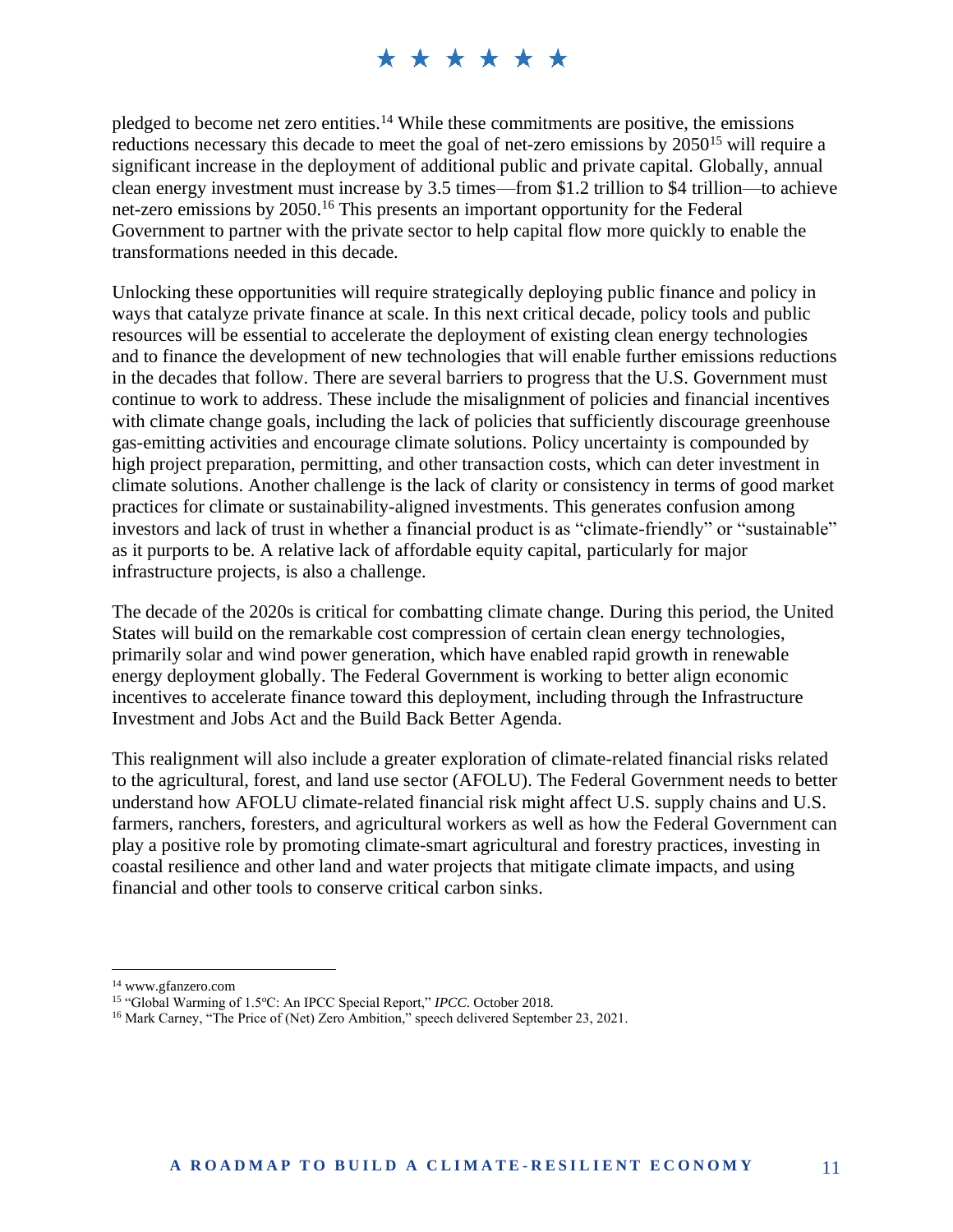The Administration will continue to press for actions that will drive net-zero investment.

### **Protecting Vulnerable and Disadvantaged Communities**

The burdens of climate change, including the disruptions caused by climate-related financial risks, will fall disproportionately on disadvantaged communities and communities of color.<sup>17</sup> Climate risk will particularly impact the millions of Americans who live in underinvested and overburdened communities. Recent research shows these disadvantaged communities are disproportionately exposed to extreme weather as a result of climate change.<sup>18</sup> For example, air conditioning is crucial to lowering heat-related deaths, and lower-income communities have less access to affordable cooling systems.<sup>19</sup> Therefore, as climate-related financial risk is addressed throughout the economy, financial system, and federal decision-making process, there must also be increased investments in the resilience and financial stability of frontline disadvantaged communities that are most exposed to climate risk. This was a motivating factor for the Administration's groundbreaking Justice40 initiative—a whole-of-government effort aiming to deliver at least 40 percent of the overall benefits from Federal investments in climate infrastructure and clean energy to disadvantaged communities.<sup>20</sup> This initiative is already beginning to deliver impacts as agencies like FEMA have begun implementing Justice40 within its Building Resilient Infrastructure and Communities and Flood Mitigation Assistance programs and prioritizing assistance that benefits disadvantaged communities.

In addition to physical climate risk, disadvantaged communities are often disproportionately impacted by the transition risks associated with climate change. Disadvantaged communities that have already been hard-hit by declines in the manufacturing sector are often the same communities that will be impacted by declines in carbon-intensive industries. Further, lowincome communities that already struggle to access affordable and resilient housing could be first to be impacted as financial institutions price climate risk into insurance and home mortgage products or as multifamily building owners raise rents to cover the cost of resilience measures.

To avoid disproportionate transition risk impacts of climate change on disadvantaged communities, the Federal Government must spur new net-zero industries and economic revitalization in already hard-hit communities. In May, the President launched the Interagency

<sup>17</sup> EPA Social Vulnerability Report: https://www.epa.gov/cira/social-vulnerability-report

<sup>18</sup> "Impacts, Risks, and Adaptation in the United States: Fourth National Climate Assessment, Volume II." *U.S. Global Change Research Program,* 2018; Lara Schwarz, et al., "Spatial variation in the joint effect of extreme heat events and ozone on respiratory hospitalizations in California," PNAS, June 1, 2021; Angel Hsu, Glenn Sheriff, Tirthankar Chakraborty and Diego Manya, "Disproportionate exposure to urban heat island intensity across major U.S. cities," Nature Communications, May 25, 2021 and https://www.epa.gov/cira/social-vulnerability-report

<sup>19</sup> https://www.journals.uchicago.edu/doi/abs/10.1086/684582

<sup>&</sup>lt;sup>20</sup> The J40 initiative includes federal investments in 7 key areas: climate change; clean energy and energy efficiency; clean transportation; affordable and sustainable housing; training and workforce development; remediation and reduction of legacy pollution; and critical clean water and waste infrastructure.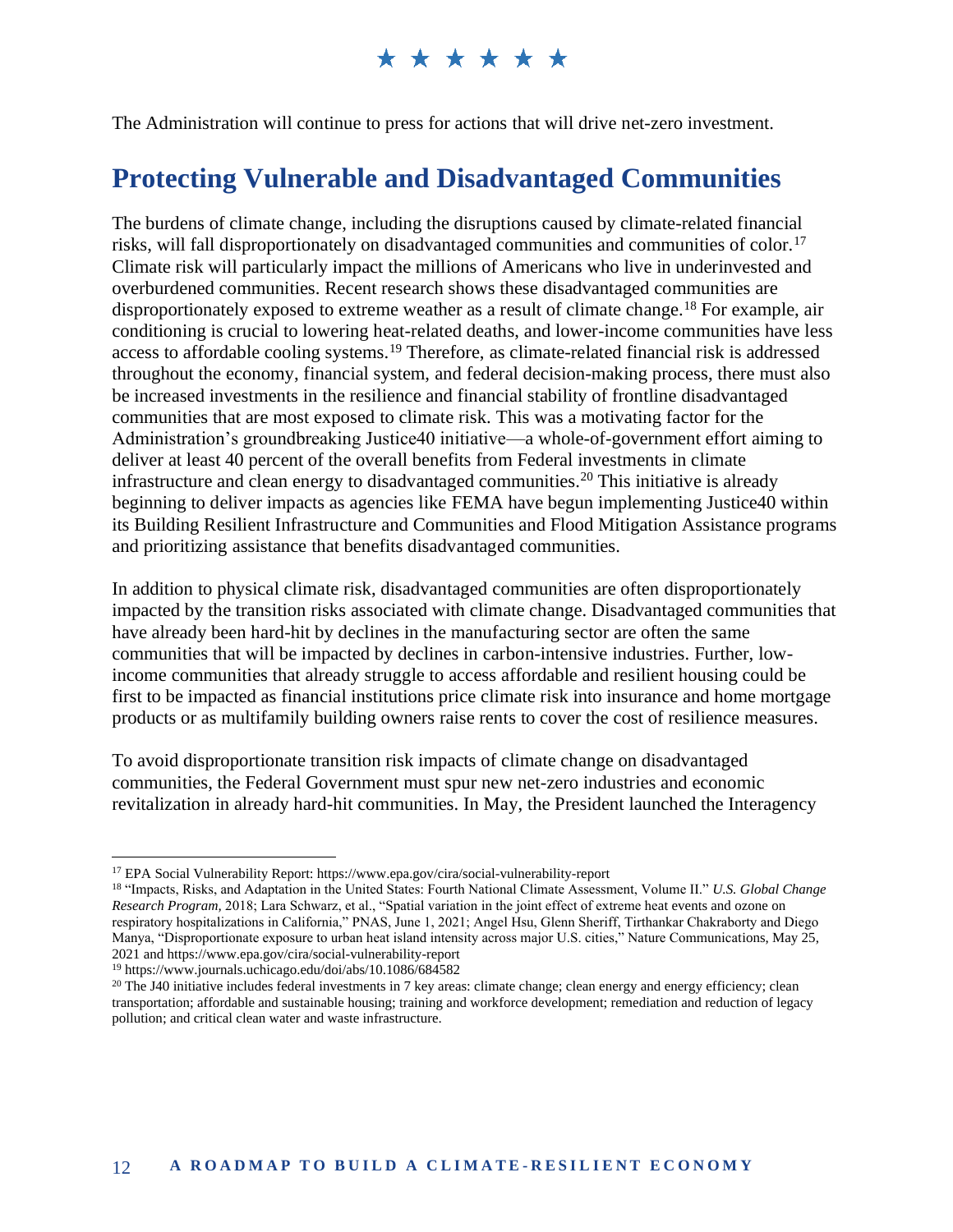Working Group (IWG) on Coal and Power Plant Communities and Economic Revitalization<sup>21</sup> to ensure that energy communities that have been hard hit by changes in the energy markets would have direct Federal investments that spur economic revitalization, address legacy environmental degradation and support transitioning workers.

### **Protecting Against Financial Risk to the Federal Government and the Communities it Serves**

Since 2013, the Government Accountability Office (GAO) has identified climate change as a significant financial risk to the Federal Government.<sup>22</sup> The Federal Government's climate-related financial risks are intimately tied to the broader economy and the financial system's climate risks. State, local, and Tribal governments are also threatened by these impacts. In the case of disasters, much of state, local, and Tribal government infrastructure is self-insured or underinsured, leading to Federal assistance supporting a substantial portion of disaster costs. As the insurer, lender, and guarantor for much of the financial system and broader economy, there are several ways that the Federal Government faces significant exposure to climate-related financial risks:

• *Owner and operator of physical assets.* The U.S. Government owns and operates hundreds of thousands of buildings and facilities. For example, the National Aeronautics and Space Administration's (NASA's) real property holdings include more than 5,000 buildings and structures, the U.S. Army Corps of Engineers owns and operates key water resource management infrastructure, the General Services Administration (GSA) leases thousands of buildings for use by Federal organizations, and the Federal Government manages nearly 30 percent of the land in the United States. The Department of Defense (DOD), Department of Veterans Affairs (VA), and GSA also have a significant amount of property and assets at risk. A significant share of these assets may be exposed to climate-related damage, generating costs to the government of replacing and/or repairing those assets. For example, a non-comprehensive assessment conducted using Federal Real Property Profile (FRPP) data was used to map Federal assets. Looking at a subset of the inventory, the Office of Management and Budget (OMB) identified 18,000 individual buildings and structures with a total replacement cost of \$83 billion located in the current 100-year floodplain. Tens of thousands of additional assets, with a total replacement cost of \$25 billion, were identified in the current 500-year floodplain. It is estimated that the Federal structures not examined have a total replacement cost of \$1.0 trillion.<sup>23</sup>

<sup>23</sup> OMB Climate Change Fiscal Risk Report:

<sup>&</sup>lt;sup>21</sup> See more about this work here: https://www.whitehouse.gov/briefing-room/statements-releases/2021/04/23/fact-sheet-bidenadministration-outlines-key-resources-to-invest-in-coal-and-power-plant-community-economic-revitalization/

<sup>22</sup> "GAO Adds Financial Risks of Climate Change and Gaps in Weather Satellite Data to 'High Risk List,'" *U.S. Government Accountability Office.* February 14, 2013.

https://obamawhitehouse.archives.gov/sites/default/files/omb/reports/omb\_climate\_change\_fiscal\_risk\_report.pdf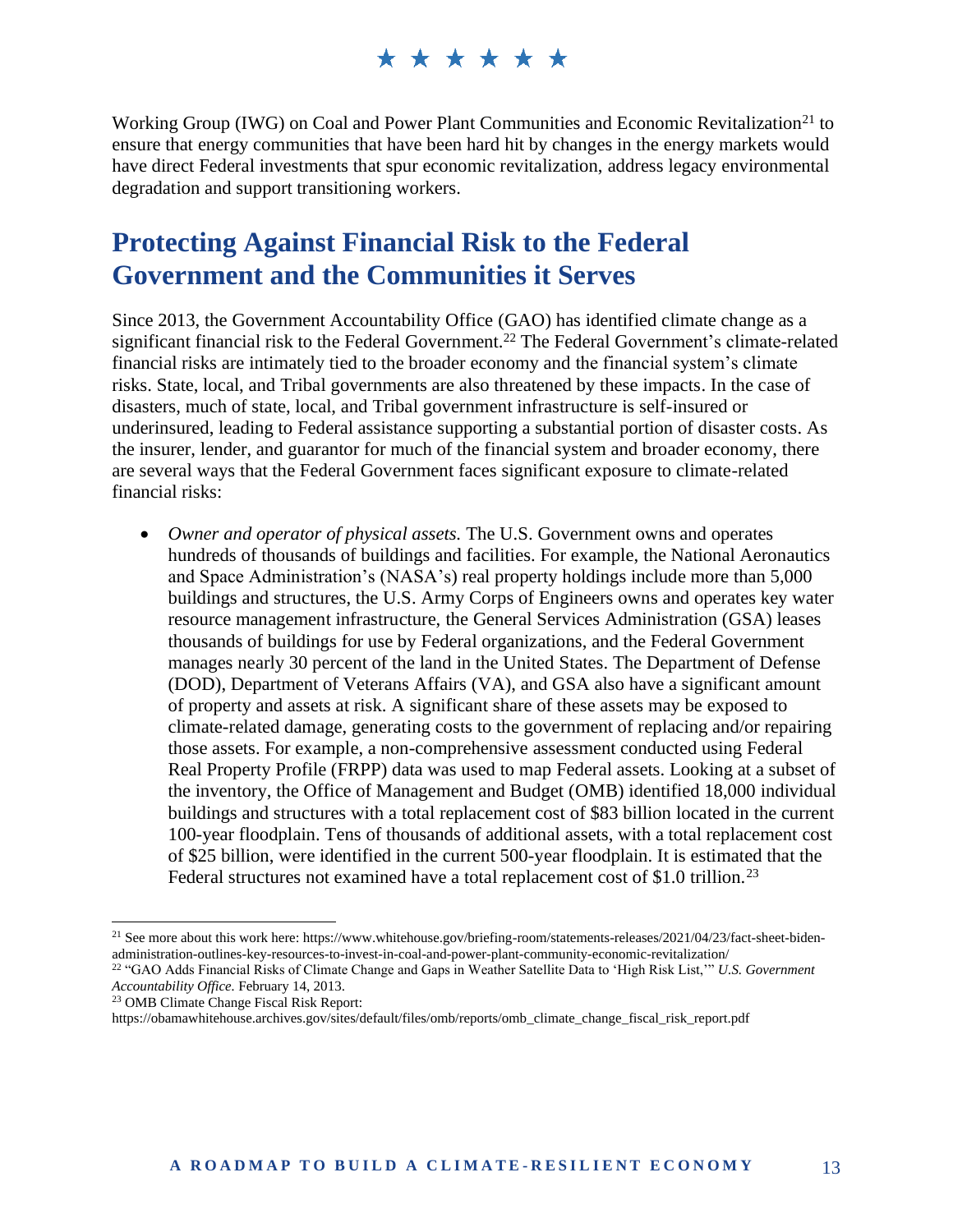• *Provider of key insurance and lending programs.* The U.S. Government provides and manages important insurance programs like the National Flood Insurance Program (NFIP) and the Federal Crop Insurance Corporation (FCIC). If the country fails to act quickly on the climate crisis, these programs will become increasingly vulnerable to the physical and transition risks presented by climate change. In the case of NFIP, the Federal Government covers flood insurance claims that meet required eligibility criteria through the program. It also subsidizes premiums for some policyholders, many of whom own properties at high risk of flooding. In part because climate-related sea-level rise and more intense storms have increased the flood exposure of insured properties, potential losses generated by NFIP are increasing. FEMA, which administers NFIP, has turned to reinsurance purchases and catastrophe bonds in an effort to mitigate the risk that payouts will exceed a certain threshold in any given year. The NFIP is also updating its risk rating methodology to Risk Rating 2.0, which intends to use industry best practices to achieve rates that are more actuarially sound and equitable while better reflecting and pricing a property's flood risk. At the same time, FEMA is undertaking efforts to ensure affordable access to these programs for the communities that most need them. Ultimately, NFIP may have to better account for the rising frequency and severity of flooding by amending the NFIP minimum standards for floodplain management to incorporate, as appropriate, forward-looking standards. The current floodplain management standards for flood-prone areas have not been revised since they were implemented in 1976. In fiscal year (FY) 2022, FEMA is seeking input from the public on the NFIP's minimum floodplain management standards that communities should adopt to result in safer, stronger, and more resilient communities.<sup>24</sup>

In the case of crop insurance, the U.S. Government covers claims through the FCIC program and subsidizes premiums for many policyholders. The FCIC programs' cost to the Federal Government has increased significantly over time, as program expansion and rising crop prices have led to larger subsidy outlays and higher claims payments.<sup>25</sup> The program's exposure to weather-related events has grown over time. It is estimated that the Federal fiscal burden of providing subsidized crop insurance to American farmers could increase by billions of dollars each year by late-century due to the effects of climate change.<sup>26</sup> The Federal Government needs to better understand the magnitude of the costs that the NFIP and FCIC are likely to expose the Federal Government to in the near and long-term.

<sup>&</sup>lt;sup>24</sup> GAO 15-28 Climate Change: Better Management of Exposure to Potential Future Losses Is Needed for Federal Flood and Crop Insurance, recommended FEMA consider updating the NFIP floodplain management standards. The RFI seeking public comment on the NFIP's floodplain management standards published in October 2021 directly address that recommendation. "GAO 15-28 Recommendation: To promote forward-looking construction and rebuilding efforts while FEMA phases out most subsidies, the Secretary of the Department of Homeland Security should direct FEMA to consider amending NFIP minimum standards for floodplain management to incorporate, as appropriate, forward-looking standards, similar to the minimum standard adopted by the Hurricane Sandy Rebuilding Task Force."

<sup>&</sup>lt;sup>25</sup> Crane-Droesch, B. A., et al. "Climate change and agricultural risk management into the 21st century." Economic Research Report-Economic Research Service, USDA 266 (2019).

 $^{26}$  Pg. 14: https://obamawhitehouse.archives.gov/sites/default/files/omb/reports/omb\_climate\_change\_fiscal\_risk\_report.pdf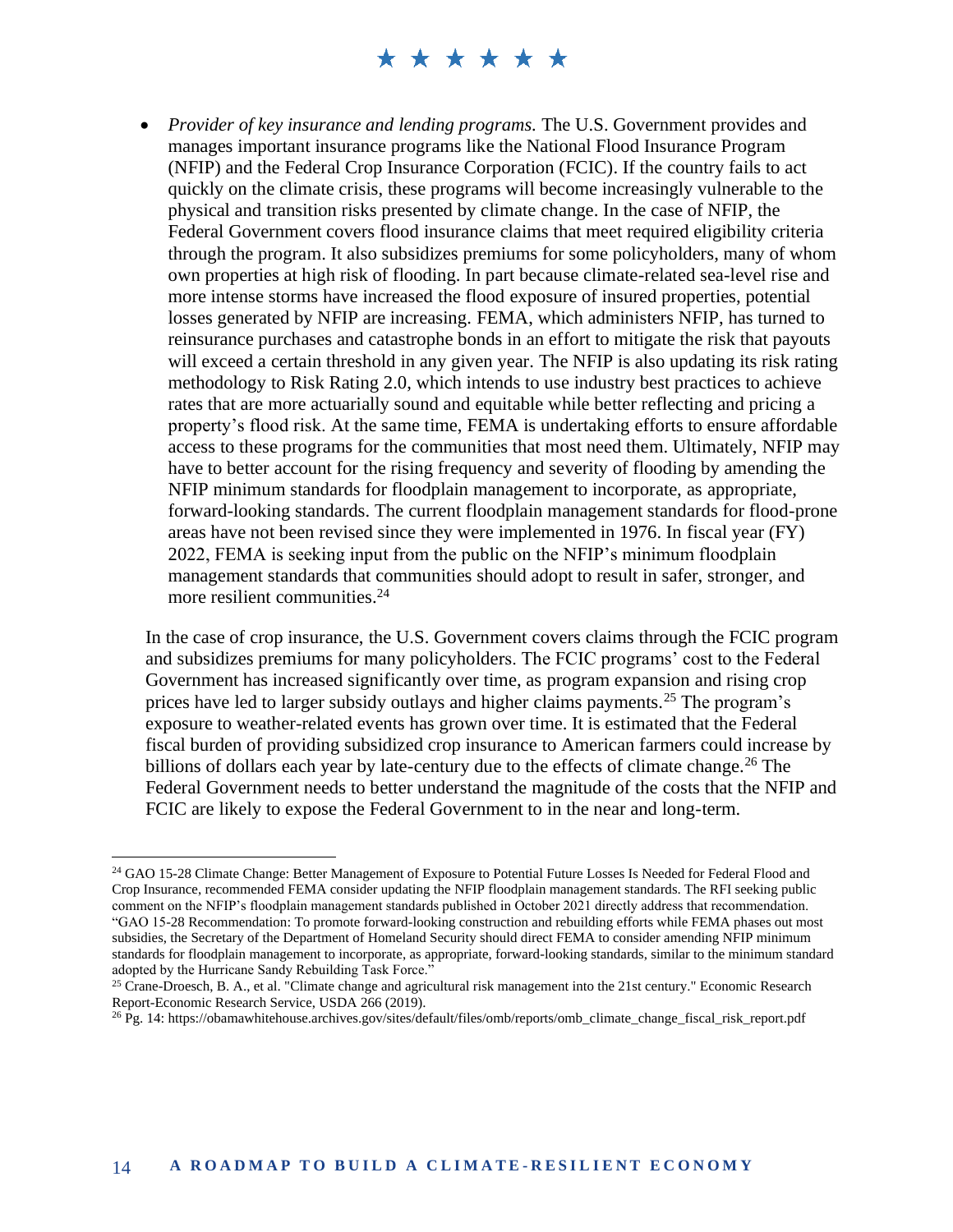Additionally, both physical and transition effects will expose the U.S. government—which provides direct loans and loan guarantees to support a wide range of economic activities, including home ownership, infrastructure, and education—to climate risk. At the end of FY 2020, outstanding Federal credit totaled \$5.12 trillion. Of this amount, over \$2 trillion was for single family housing programs, an example of the type of asset that can be at high risk due to climate-related risks. $27$ 

• *Provider of disaster relief.* Congress provides, through supplemental appropriations, Federal disaster relief. Over the past fifteen years, Congress has provided \$320 billion in disaster relief to pay for hurricane and wildfire damage from 2005-2008, in 2012, and in 2017. In 2018, Congress required that up to six percent of post-disaster assistance provided by FEMA should go into the agency's National Public Infrastructure Pre-Disaster Mitigation Fund, which can help build resilience and reduce losses over time. The Fund supports FEMA's newest mitigation program, BRIC, which was launched in FY 2020. FEMA's other hazard mitigation programs, including the Hazard Mitigation Grant Program (HMGP), the FMA program, and HMGP Post Fire (addressing wildfire), also provide financial assistance that contributes to building resilience and reducing longterm losses. FEMA's Stafford Act Section 406 mitigation funding under the Public Assistance program also contributes to these objectives. As the incidence and/or frequency of hurricanes, storm surge, flooding, and wildfires continues to rise due to climate change, so will costs to the Federal Government of providing disaster relief.

In addition, the Department of Housing and Urban Development works with communities to respond to or prepare for natural disasters through two primary funding sources: the Community Development Block Grant Disaster Recovery (CDBG-DR) and the Community Development Block Grant Mitigation (CDBG-MIT) funds. Since 1993, Congress has appropriated a total of \$94.8 billion for CDBG-DR. Active CDBG-DR and CDBG-MIT grants total over \$67 billion. Since 2019, HUD has allocated more than \$16 billion of CDBG-MIT funds to 22 states and local governments for activities that lessen the impact of future disasters. CDBG-MIT is a unique and significant opportunity for grant recipients to use this assistance in areas impacted by recent disasters to carry out strategic and highimpact activities that mitigate disaster risk and reduce future losses, especially for low- and moderate-income families and households. CDBG-DR grants are also a significant source of Federal support for building resilience, particularly in low- and moderate-income areas impacted by a major disaster. HUD requires CDBG-DR grantees to implement certain climate-related measures as part of recovery (e.g., elevation of structures in the flood plain, green building standards) and many CDBG-DR grantees have implemented additional forward-looking investments in resilience. Additionally, HUD obligated nearly \$1 billion of

<sup>27</sup> https://www.urban.org/sites/default/files/publication/104862/housing-finance-at-a-glance-a-monthly-chartbook-september- $2021$ <sup>o.pdf</sup>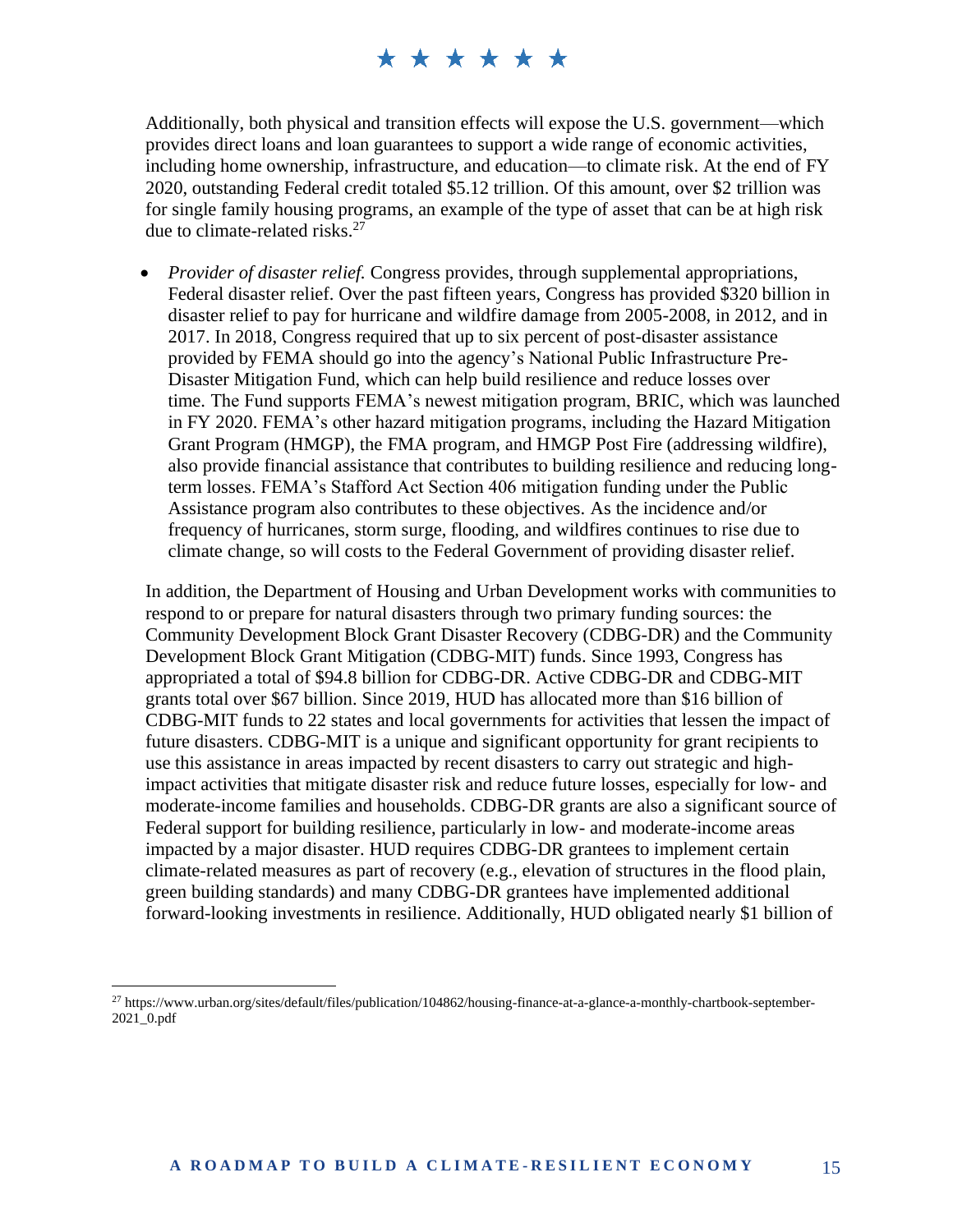funding through the National Disaster Resilience competition, funding 13 innovative resilience projects across the country.<sup>28</sup>

The Federal Government will need to continue to work with state, local, and Tribal governments who make key development decisions to support the adoption of more resilient standards.

- *Manager of pension assets.* The Federal Government administers the Thrift Savings Plan (TSP), which provides retirement benefits for the Federal workforce. With more than \$790 billion in assets under management and 6.4 million participants, it is the largest defined-contribution plan in the world.<sup>29</sup> The Federal Employees' Retirement System Act (FERSA) specifies the funds which the TSP must offer and limits the TSP's discretion to take climate risk, and environmental, social, and governance (ESG) considerations into account. The overall exposure of the TSP's assets to both physical and transition risks is not well understood. It is critical that, going forward, Federal government related pension and retirement plans can consider material climate risk and other ESG factors in their investment practices, and TSP is aiming to make progress in this area. 30
- *Consumer of critical supplies and services.* The Federal Government awarded over \$650 billion in contracts for goods and services in FY 2020. These included contracts for mission-critical goods and services that are potentially exposed to physical and transition risks from climate change, such as data and telecommunications infrastructure, medical supplies, fuels, and electricity. Federal agencies depend on uninterrupted supplies of goods and services to achieve their missions, making the resilience and risk exposure of Federal contractors and supply chains critical to everyday government activities from national security, science, and weather forecasting, to healthcare provision and benefits administration.

Additionally, both physical and transition effects will expose the Federal Government to new macroeconomic risks. For example, there are strong indications that climate change reduces economic growth, and climate risks to key drivers of the US economy will grow larger over time.<sup>31</sup> We may see new and challenging macroeconomic conditions as more extreme weather leads to repeated supply shocks, and an economy in transition creates sectoral imbalances as some regions lose industries, experiencing unemployment, reduced output, stranded assets, and

<sup>&</sup>lt;sup>28</sup> This includes initiatives in Virginia to foster the development of businesses focused on resilience [\(https://riseresilience.org/\)](https://riseresilience.org/) and to increase California's resilience to wildfires [\(https://www.hcd.ca.gov/community-development/disaster-recovery](https://www.hcd.ca.gov/community-development/disaster-recovery-programs/ndrc.shtml)[programs/ndrc.shtml\)](https://www.hcd.ca.gov/community-development/disaster-recovery-programs/ndrc.shtml). HUD has also obligated \$930 million for regional flood mitigation projects in New York, New Jersey, and Connecticut through Rebuild by Design. [\(http://www.rebuildbydesign.org/our-work/sandy-projects\)](http://www.rebuildbydesign.org/our-work/sandy-projects)

<sup>29</sup> "Financial Statements," *Thrift Savings Fund*. December 31, 2020. https://www.frtib.gov/ReadingRoom/FinStmts/TSP-FS-Dec2020.pdf<sup>30</sup> Retirement Savings: Federal Workers' Portfolios Should Be Evaluated For Possible Financial Risks Related to Climate Change | U.S. GAO

<sup>&</sup>lt;sup>30</sup> Retirement Savings: Federal Workers' Portfolios Should Be Evaluated For Possible Financial Risks Related to Climate Change | U.S. GAO

<sup>31</sup> Hsiang et al., "Estimating economic damage from climate change in the United States," *Science*. June 2017.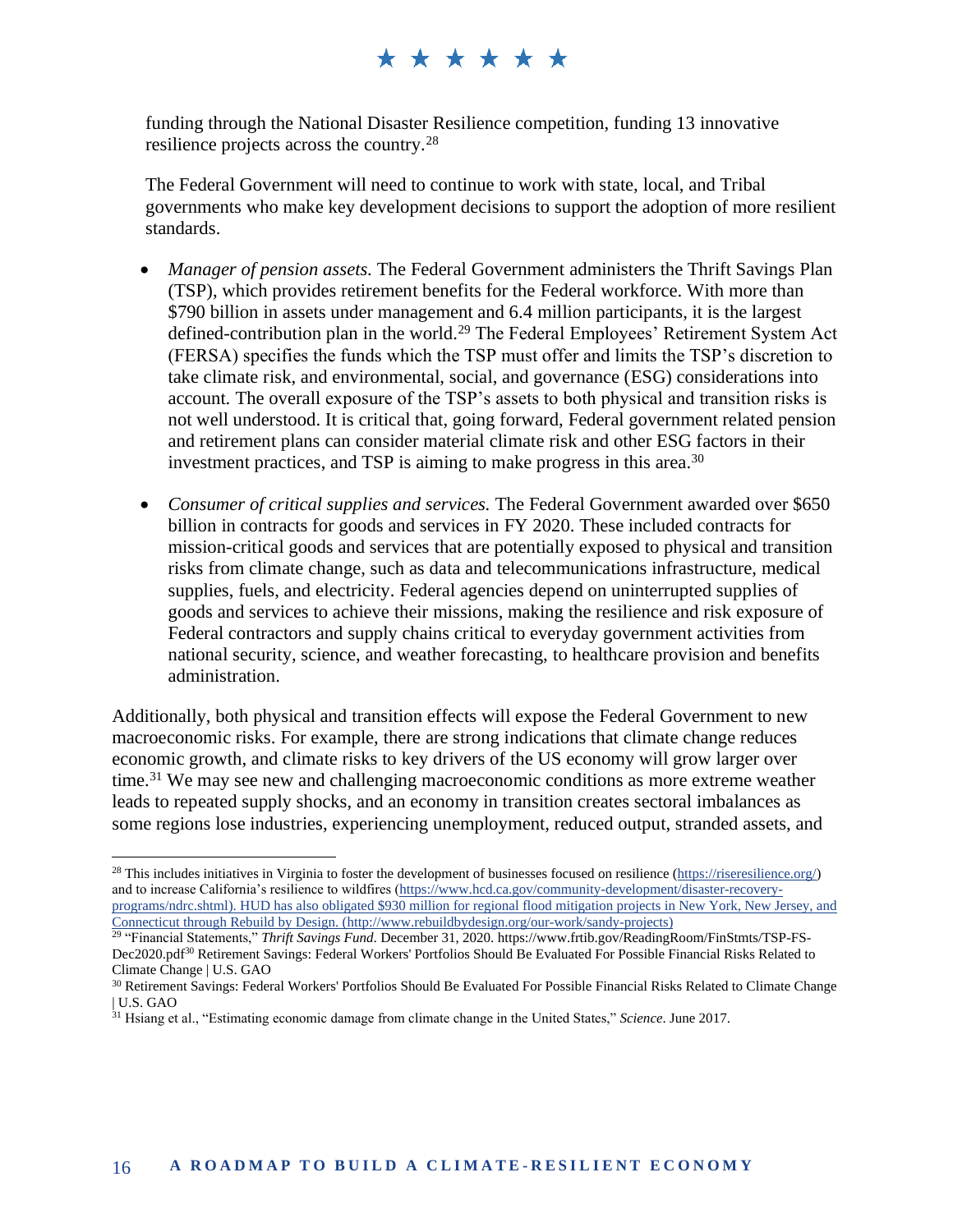loss of tax revenue, while others rapidly ramp up, promoting growth and raising prices in the face of competition for resources.

For the Federal Government, a slower-growing economy and lower output levels due to the physical damages of climate change would mean less tax revenue; at the same time, the need for help for businesses, families, and communities to recover (or migrate), as well as to transition quickly to new technologies, will require increased government resources and investment. Macroeconomic damages from climate change are projected to be non-linear, and will worsen as temperatures increase, particularly when damages to growth are taken into account. This will require new thinking about how to assess government fiscal responsibility and macroeconomic conditions.

Actions to tackle climate change also present an enormous opportunity to shift the direction of public and private finance toward a more resilient future and a smooth transition to a cleaner economy. Through procurement and as a provider and consumer of financial products and services, the Federal Government plays an important role in the U.S. economy by setting underwriting standards, loan terms and conditions, insurance requirements, and asset management and servicing procedures, as related to Federal lending policies and programs, which are then generally adopted by relevant market participants. By properly accounting for climate-related financial risks in its various roles, the Federal Government will take actions and make investments to reduce long-term fiscal exposure and drive us toward a net zero, more sustainable economy. For example, Federal procurement standards set the types and amounts of insurance that contractors must obtain when completing a project or providing a service to the Federal Government. Those standards can then also influence industry standards for the construction, transportation, and other sectors as well as influence the standards of the insurance industry.

#### **Safeguarding the U.S. Financial System**

U.S financial markets and institutions face systemic risks from climate change. Extreme climaterelated events present risks to the smooth operation of financial markets, for example, through disruptions to liquidity or financial market utilities.<sup>32</sup> Financial institutions will also be affected, as a wide variety of assets are exposed to climate-related impacts and shifts in asset values that are occurring in the transition to a net-zero emissions economy. Large and sudden adjustments in the price of these assets can negatively impact financial institutions and can have spillover effects across the financial system.<sup>33</sup>

<sup>&</sup>lt;sup>32</sup> Commodity Futures Trading Commission, Report of the Climate-Related Market Risk Subcommittee, Market Risk Advisory Committee, "Managing Climate Risk in the U.S Financial System," 2020.

<sup>33</sup> Financial Stability Board, "The implications of climate change for financial stability," 23 November 2020; Hyeyoon Jung, Robert Engle, and Richard Berner, "Climate Stress Testing," Staff Report, Federal Reserve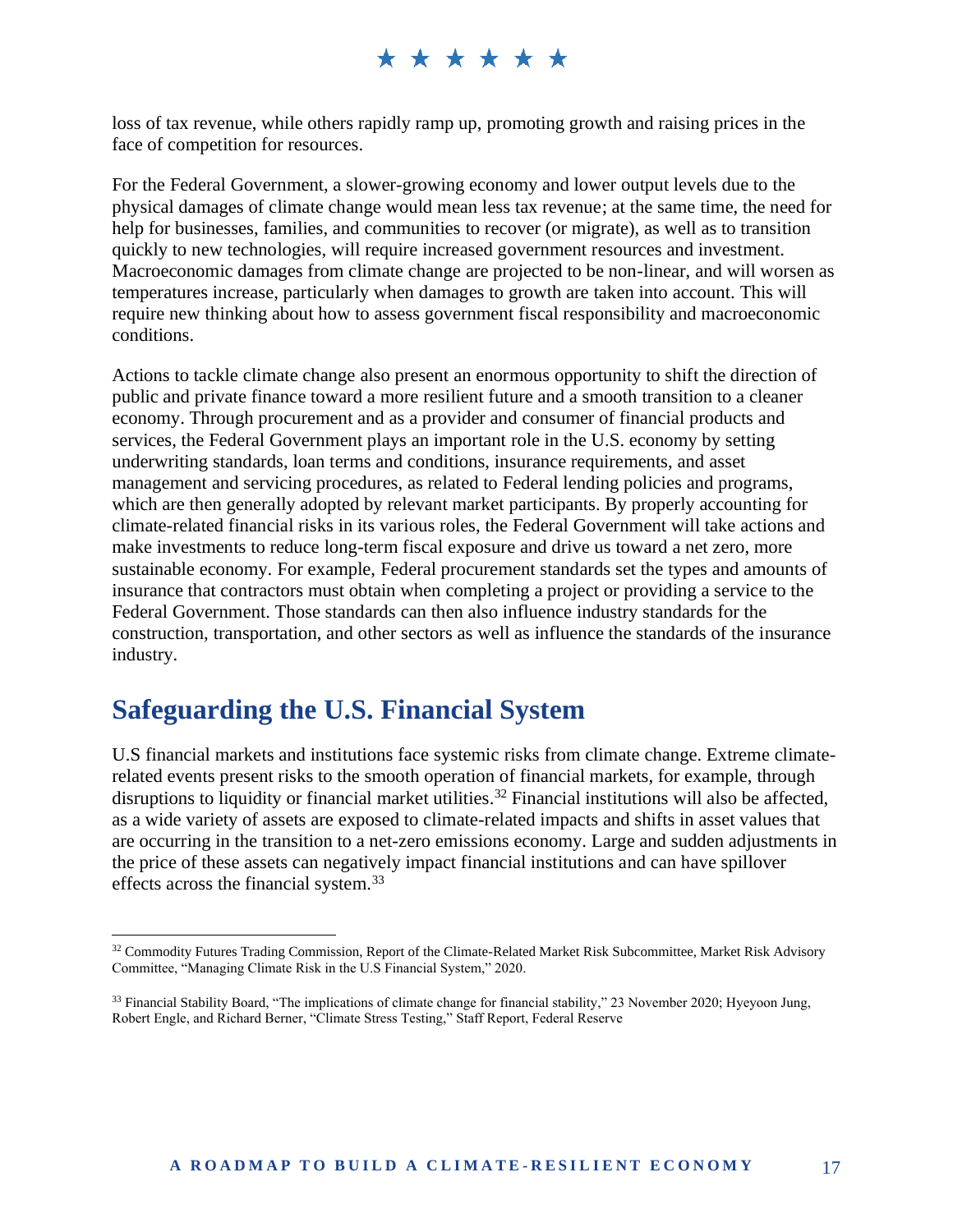The health of the financial system requires an honest assessment of assets, liabilities, risk, and uncertainty, alongside rules to ensure that those assessments limit potential risks to the system at

large. The financial sector and the U.S. Government must come to terms with how both the physical and transition risks associated with climate change affect these five components of financial system stability and work to address them head-on.

Climate-related risks to the financial system must be taken seriously because they present a uniquely complex set of risk management challenges. Climate change is affecting a wide range of sectors, geographies, and assets across the United States. These impacts threaten homes, businesses, infrastructure, supply chains, food supply, and human health and safety—all of them urgently challenged by a climate that

**Climate** *Tipping Points***:** Many economic models fail to account for the fact that there are "tipping points" when it comes to climate change. Climate change "tipping points" such as thawing permafrost, ice sheet disintegration, and changes in atmospheric conditions would have severe impacts on society. Once these warming tipping points are triggered, they can cause severe and *irreversible* impacts like mass extinction and sea level rise that would drown our coasts. Climate change tipping points are particularly dangerous to the economy because they are uncertain and are likely to increase economic losses almost everywhere. We don't know exactly at what point of global warming they would happen, and when we do know, it will likely be too late to prevent irreversible damage. Tipping points are just one example of the unique nature of humaninduced climate change and the need to act urgently to reduce its drivers.

is changing rapidly. Even with steep emissions reductions, certain climate impacts are now "locked in" because of warming that has already taken place.<sup>34</sup> Climate change is causing increases in the frequency and severity of climate-related disasters. The breadth of these changes challenges traditional notions of risk diversification. These changes also make historical patterns less useful for financial risk assessment and management and require using forward-looking assessments, all of which are considerations that may exceed the parameters of traditional risk management frameworks used by financial actors. And, climate change involves "tipping points," conditions in which a certain long-standing Earth feature (e.g.; ice sheets, Amazon forest cover, or permafrost) can deteriorate or change quickly and irreversibly after a long period of relative stability, resulting in severely negative effects for the planet.<sup>35</sup> Climate change tipping points are particularly dangerous to the economy because they are uncertain and are likely to increase economic losses almost everywhere.<sup>36</sup>

Moreover, climate change may lead to economic and financial strains in regions of the country – situations that do not threaten the stability of the whole system, but which can disrupt the ability of local banks, insurance companies, and other institutions to serve particular communities.

<sup>34</sup> IPCC (2021) "Climate Change 2021: The Physical Science Basis."

<sup>35</sup> Lenton et al., "Climate tipping points—too risky to bet against," *Nature*. November 27, 2019.; May, R.M., Levin, S.A. and Sugihara, G., 2008. Ecology for bankers. *Nature*, *451*(7181), pp.893-894.

<sup>36</sup> https://www.pnas.org/content/118/34/e2103081118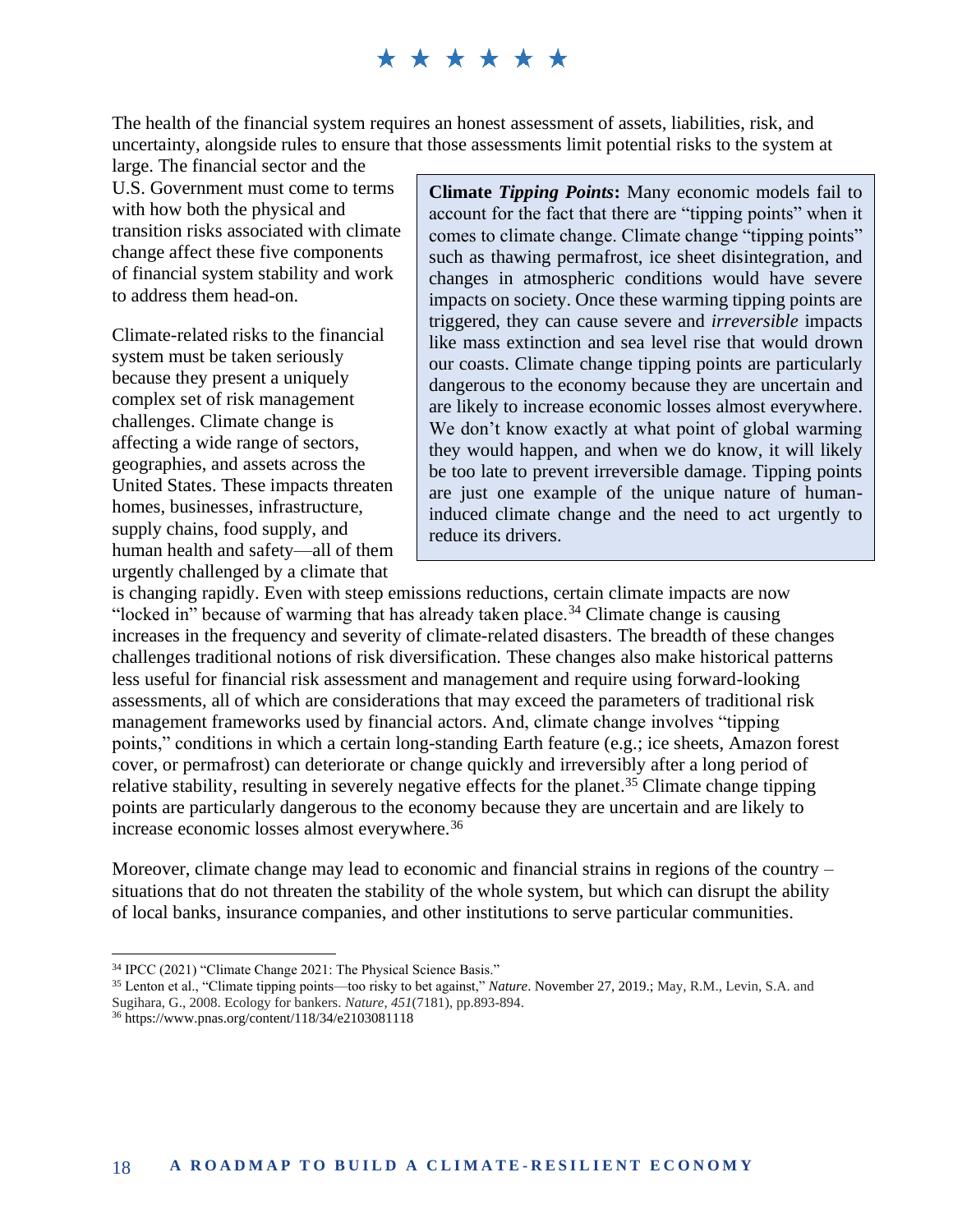These might include, for example, community banks and sector-focused regional banks. In fact, these threats are already playing out in some local insurance markets within regions of the United States affected by hurricanes and wildfires.

In light of these risks, the Federal Government, including financial regulators, have critical responsibilities in safeguarding the U.S. financial sector and addressing climate-related risks to the economy.

### **Demonstrating Global Leadership**

Consistent with this roadmap, the U.S. International Climate Finance Plan, and the Executive Orders tasking those documents, the United States is engaging in international forums and institutions working on the management of climate-related financial risks—including the G7, G20, COP26, the Financial Stability Board (FSB), and standard-setting bodies—to improve the information available and methods to assess and monitor such risks and promote consistent and effective approaches to managing these risks.

The FSB is coordinating many international workstreams on climate-related financial risks and is a central focus of U.S. international engagement on this topic. The FSB's Roadmap for Addressing Climate-related Financial Risks identifies priority work on disclosures, data, vulnerability analysis, and supervisory and regulatory approaches that is being implemented across the FSB, sectoral standard-setting bodies, International Monetary Fund (IMF), World Bank, Organization for Economic Cooperation and Development (OECD), and the Network of Central Banks and Supervisors for Greening the Financial System (NGFS).

The Department of Treasury (UST) is co-chairing the G20 Sustainable Finance Working Group (SFWG), which is conducting work to identify barriers to scaling up sustainable finance and develop options to overcome them. The SFWG developed a G20 Sustainable Finance Roadmap for delivery to G20 Finance Ministers and Central Bank Governors in October. The Roadmap identifies G20 priorities for scaling up sustainable finance and articulates the breadth of international work that addresses these priorities. The priorities include consideration of climateand other sustainability-related financial risks and improving the information and tools needed to address them. UST's Roadmap provides a strong foundation for the G20 to continue working in the near- to mid-term to scale up sustainable finance, including addressing climate-related financial risk in coordination with the FSB.

The U.S. also recently joined the Coalition of Finance Ministers for Climate Action. The Coalition brings together fiscal and economic policymakers from over 60 countries to promote national climate action, especially through fiscal policy and the use of public finance.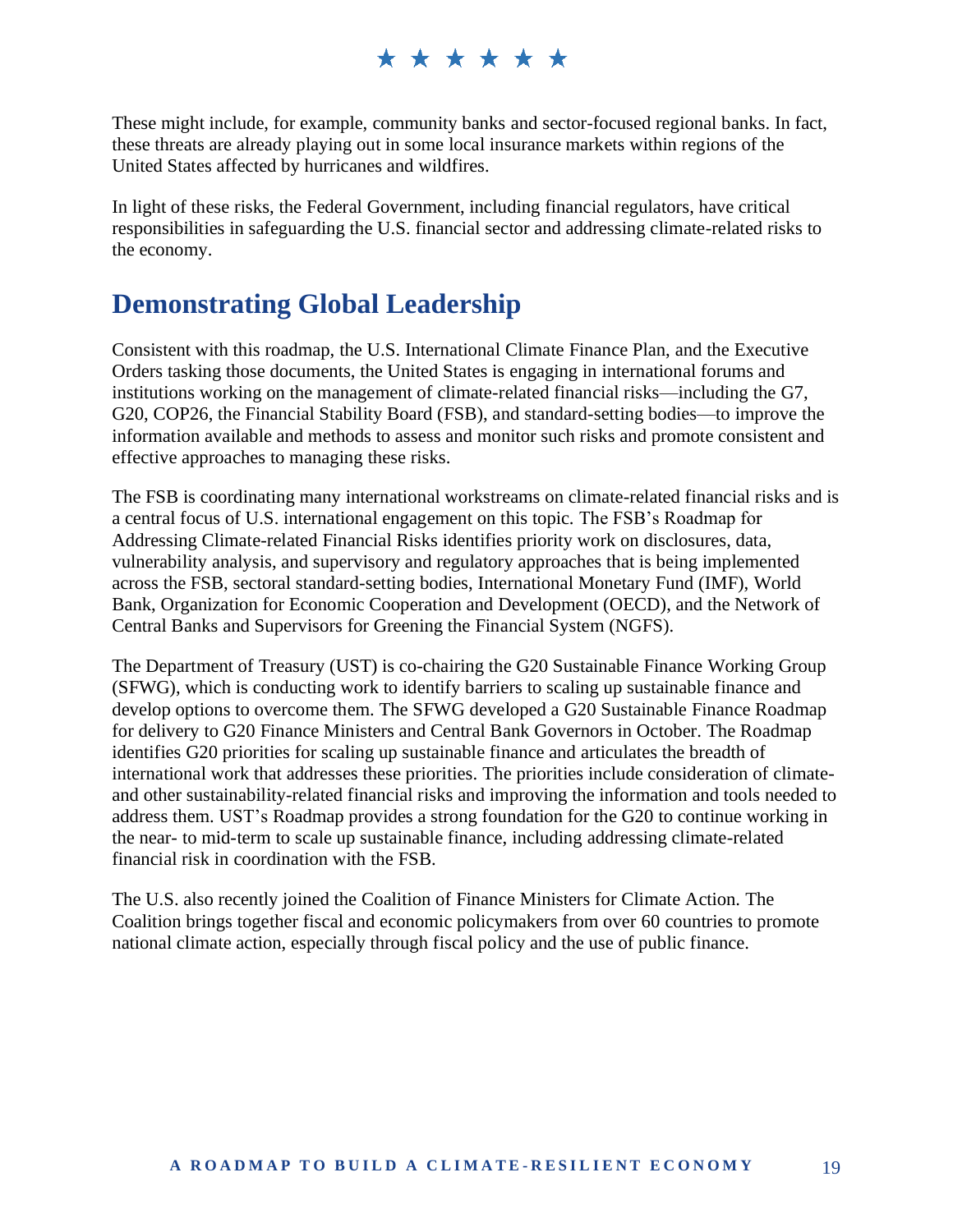#### **Summary**

This Climate Risk Accountability Framework makes the case that the health of the U.S. economy is intrinsically linked to climate change, that climate change poses a systemic risk to both the economy and financial system, and that the Federal Government has an important role to play in setting a floor for voluntary, regulatory, and public management action to protect U.S. fiscal and financial health. In taking this action, the Federal Government will be guided by five primary principles: to safeguard the financial system, protect the Federal Government's fiscal health, protect vulnerable and disadvantaged communities, mobilize public and private financing for decarbonization, and demonstrate global leadership. The United States is driven to act urgently for three reasons: 1) the most effective risk strategy is investing in decarbonization; 2) climate change is already impacting the economy and poses a systemic risk to the financial system; and 3) the potential for irreversible climate impacts demands a precautionary approach.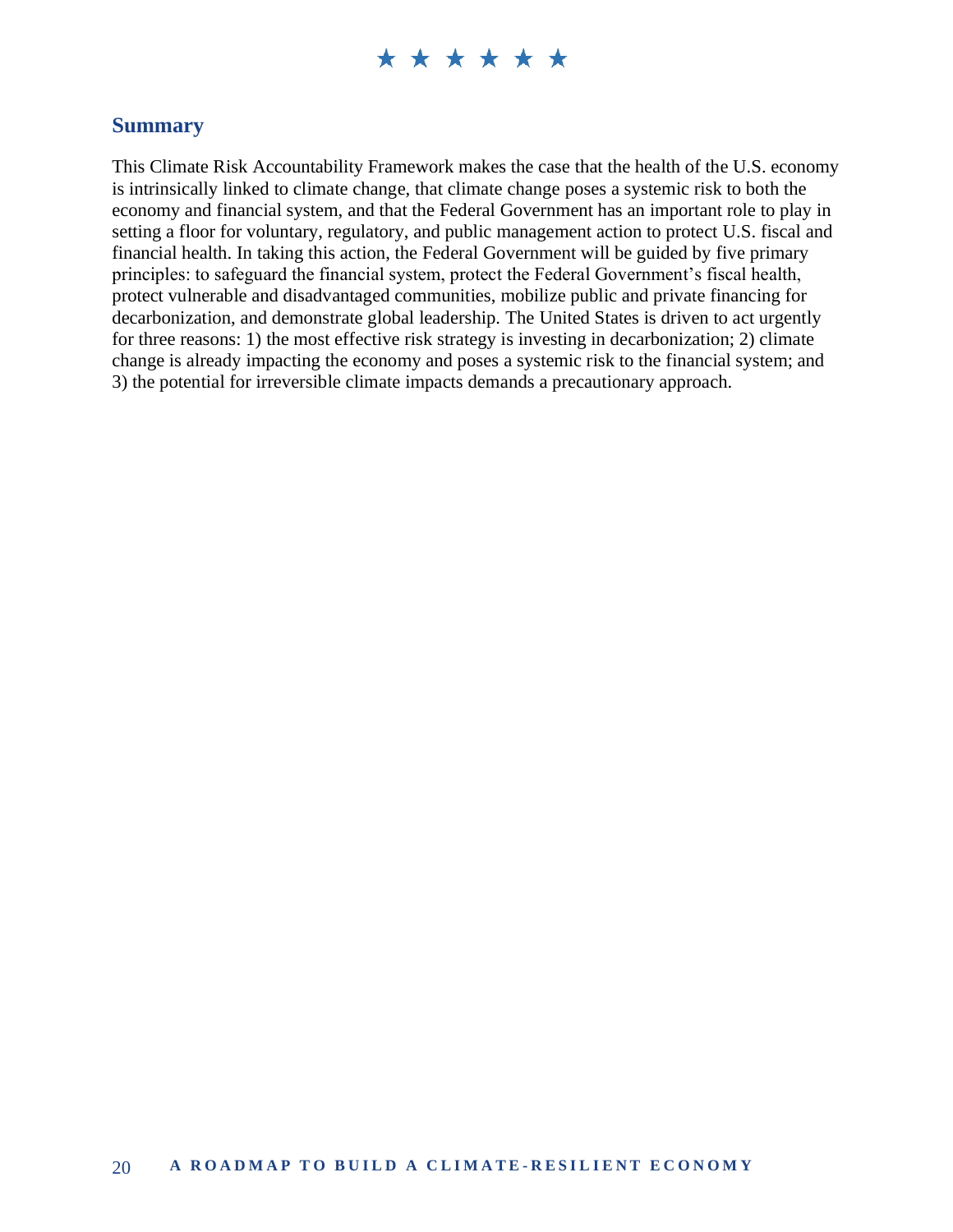

## **A Whole-of-Government Implementation Strategy to Address Climate-Related Financial Risk**

Based on the framework and guiding principles above, this Administration is leading a wholeof-government effort outlined in Executive Order  $14030^{37}$  of identifying measuring, disclosing, managing, and mitigating climate-related financial risk to the Federal government and across the U.S. economy. This strategy involves efforts along six major work streams:

- Promoting the **resilience of the U.S. financial system** to climate-related financial risk;
- Protecting **life savings and pensions** from climate-related financial risk
- Using **Federal procurement** to address climate-related financial risk;
- Incorporating climate-related financial risk into **Federal financial management and budgeting**
- Incorporating climate-related financial risk into **Federal lending and underwriting**; and
- Building **resilient infrastructure and communities**.

The goal of these actions is to set a floor for regulatory, voluntary, and government public management action to address climate-related financial risk and a foundation to build from together for a better future.

## **Financial Regulation**

*Challenge: The failure of financial institutions to appropriately and adequately account for and measure physical and transition risks threatens the competitiveness of U.S. companies and markets…and the ability of U.S. financial institutions to serve communities.* 

- E.O. 14030 on Climate-Related Financial Risk. **See Section 3** for the text guiding this effort.

In recent years, financial regulators around the world have explored or instituted a variety of measures to better safeguard their financial systems against climate-related risks. These include the development of climate scenarios to assist in risk management and, in some jurisdictions, the application of climate scenario analyses for bank and insurance company balance sheets. For example, the Bank of France, European Central Bank, Bank of England, Australian Prudential

<sup>37</sup> See full E.O. 14030 text in Appendix.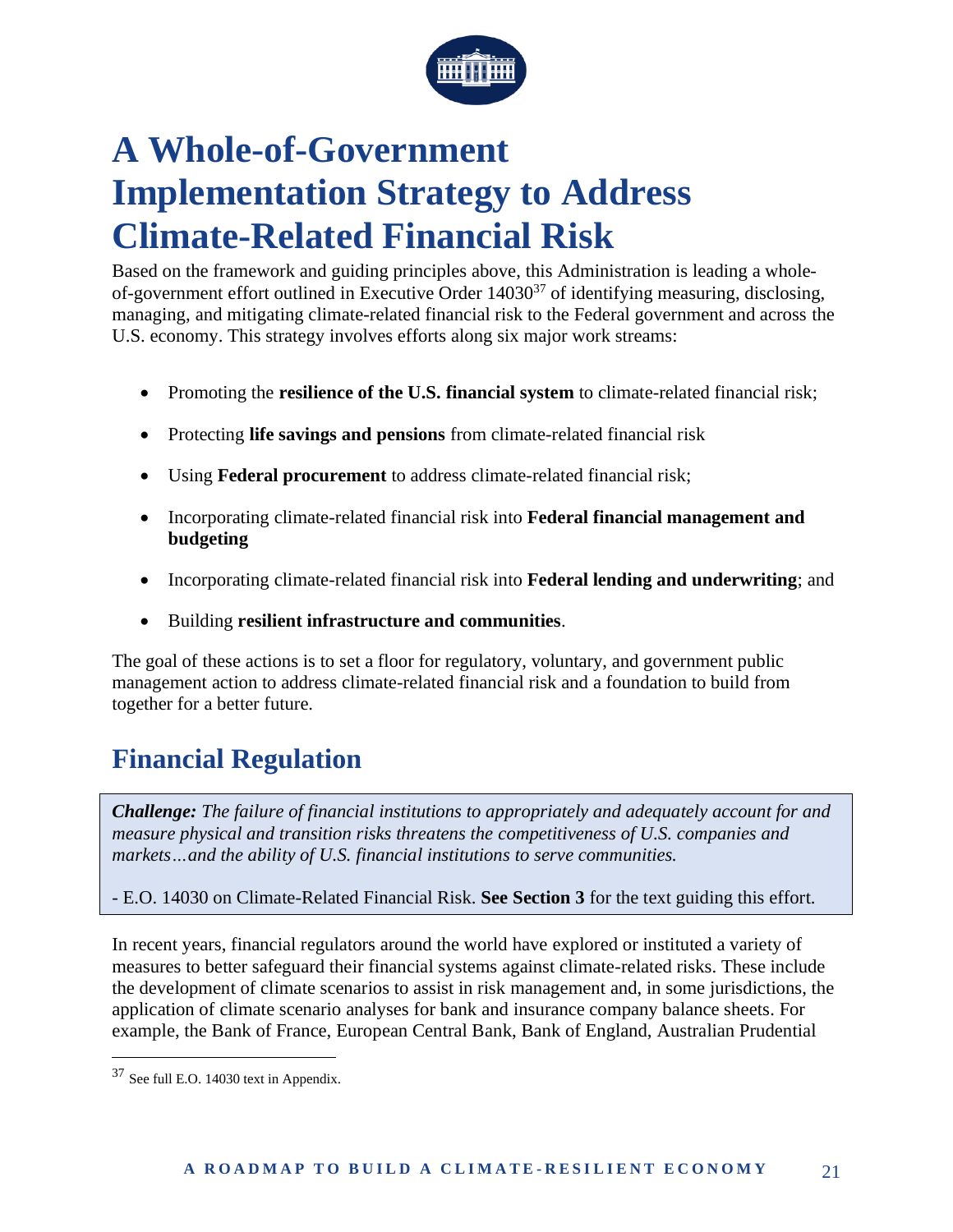Regulation Authority, and the Nederlandsche Bank have completed or are in the process of launching climate risk assessments for non-financial companies, banks and/or insurance companies. Financial regulators around the world have also taken steps to encourage the incorporation of climate-related risk management into the roles and responsibilities of corporate boards, including for financial institutions.

Climate-related financial disclosure requirements have been discussed internationally and implemented in some jurisdictions. For example, Article 173 of France's Energy Transition Law is an early example and uses a "comply or explain" approach that provides flexibility for how firms disclose their risks. Authorities in the United Kingdom set an expectation for all listed companies and large asset owners to provide disclosures in line with TCFD recommendations by 2022 and are working on implementing climate-disclosure requirements across the economy. A number of other jurisdictions are considering or already implementing disclosure requirements or guidance, for which both the G7 and G20 have provided support.

#### **Climate-Related Financial Risk and Financial Stability**

To enhance the U.S. financial system's ability to address climate-related financial risks, and to advance U.S. leadership in this area, E.O. 14030 directed the Secretary of the Treasury, in her role as chair of the Financial Stability Oversight Council (FSOC), to engage with FSOC members and consider key actions. Among these actions is assessing climate-related financial risks and their impacts on U.S. financial system stability. The FSOC will also consider steps to facilitate the sharing of relevant climate-related financial risk data among FSOC members, in order to inform their climate-related regulatory and supervisory efforts. The Treasury Department's Office of Financial Research is working with Treasury and the FSOC to support the assessment and identification climate-related financial risks to financial stability, particularly around the collection of data, as appropriate, and research on climate-related risks to the U.S. financial system.

An FSOC report forthcoming by November 2021, reflecting engagement across FSOC member agencies, will discuss the importance of climate-related disclosures by regulated entities, current approaches to incorporating climate-related financial risk into regulatory and supervisory activities, and recommended processes to identify climate-related financial risks to U.S. financial stability. The forthcoming FSOC report is the first step in a robust process of U.S. financial regulators developing the capacity and analytical tools to effectively assess and mitigate climaterelated financial risks.

#### **Climate-Related Insurance Risks**

E.O. 14030 also emphasizes the important role that the insurance sector can play in combatting climate change, instructing the Treasury Secretary to direct the Federal Insurance Office (FIO)<sup>38</sup> to assess climate-related issues or gaps in the supervision and regulation of insurers, including as

<sup>38</sup> Learn more about FIO's establishment via the Dodd-Frank Act and mission here:

https://home.treasury.gov/policy-issues/financial-markets-financial-institutions-and-fiscal-service/federal-insuranceoffice/about-fio.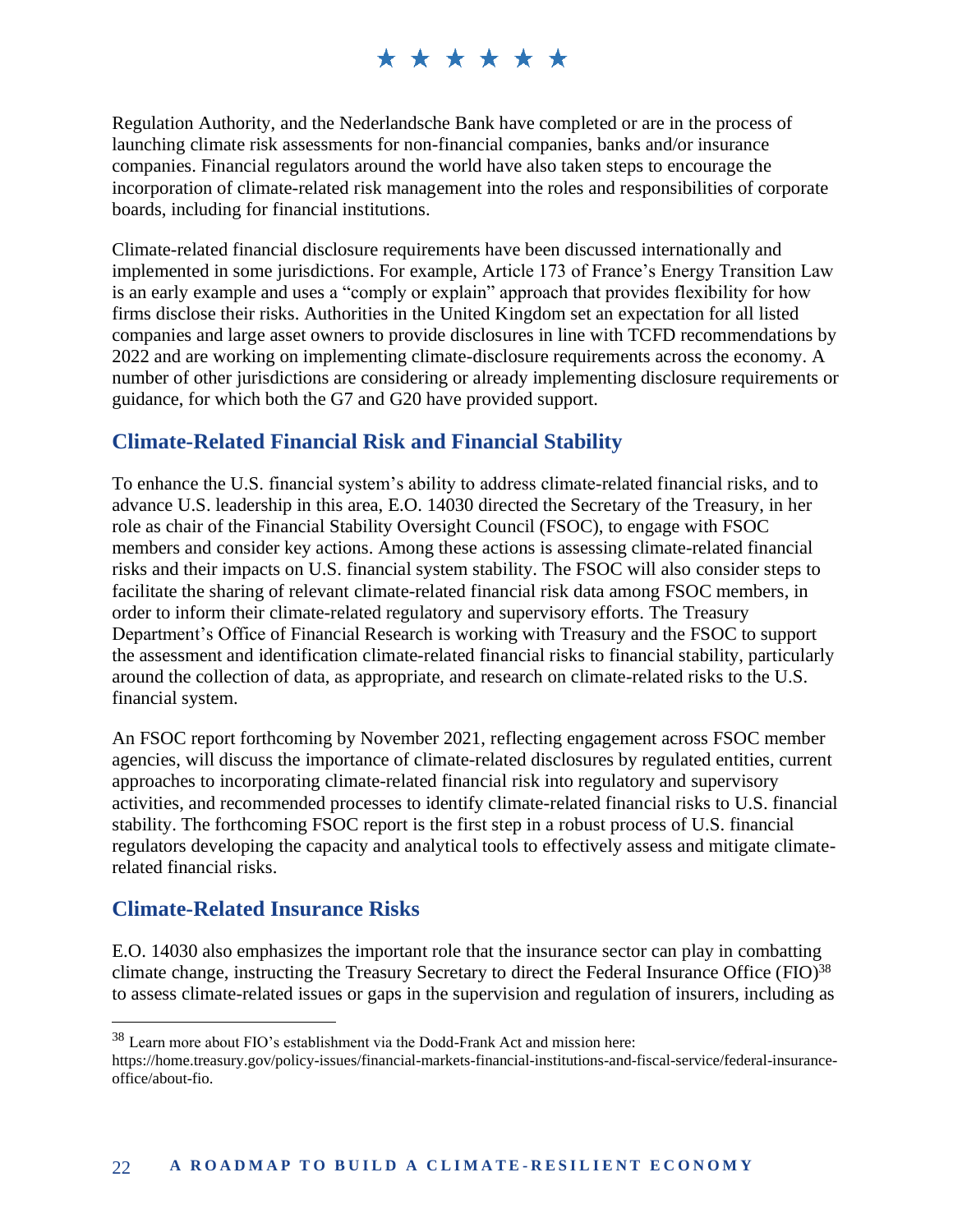part of the FSOC's analysis of financial stability, and to further assess, in consultation with states, the potential for major disruptions of private insurance coverage in regions of the country particularly vulnerable to climate change impacts.<sup>39</sup>

As a result, in August, FIO issued a Request for Information (RFI) to solicit public input on FIO's forthcoming work addressing climate-related financial risks in the insurance sector.<sup>40</sup> The RFI highlights that FIO's climate efforts focus on three initial priorities:

- 1. The assessment of climate-related risks or gaps in the supervision and regulation of insurers, including their potential impacts on U.S. financial stability;
- 2. The assessment of the potential for major disruptions of private insurance coverage in U.S. markets that are particularly vulnerable to climate change impacts, as well as the facilitation of mitigation and resilience efforts for disasters; and
- 3. Increasing FIO's regular engagement with insurers on climate-related matters; leverage the insurance sector's ability to help address climate-related insurance risks.

Because traditionally underserved communities and consumers, minorities, and low- and moderate-income persons have disproportionate challenges in obtaining affordable property insurance to cover the risks posed by climate-related disasters, further declines in available and affordable insurance could exacerbate the inequities that these communities currently face. Therefore, FIO also intends to assess the availability and affordability of insurance coverage in high-risk areas, particularly for traditionally underserved communities and consumers, minorities, and low- and moderate-income persons, as part of the second climate-related priority. 41

Consistent with its statutory mandate, the Securities and Exchange Commission (SEC) staff is developing recommendations to the Commission for a mandatory disclosure rule for public issuers that is intended to bring greater clarity to investors about the material risks and opportunities that climate change poses to their investments. This rule is expected to be proposed in the coming months.

Separately, the executive actions laid out in this report would work to hold companies, financial institutions, and Federal Government leaders accountable for mitigating the risks of climate change to the financial system and economy. For example, the Federal Acquisition Regulatory Council (FAR Council), which oversees Federal procurement, has begun the process of amending Federal procurement regulations to require agencies to consider a supplier's

 $41$  Ibid.

<sup>39</sup> E.O. 14030—Section 3bi

<sup>40</sup> See the full text of the RFI here: https://www.federalregister.gov/documents/2021/08/31/2021- 18713/federal-insurance-office-request-for-information-on-the-insurance-sector-and-climaterelated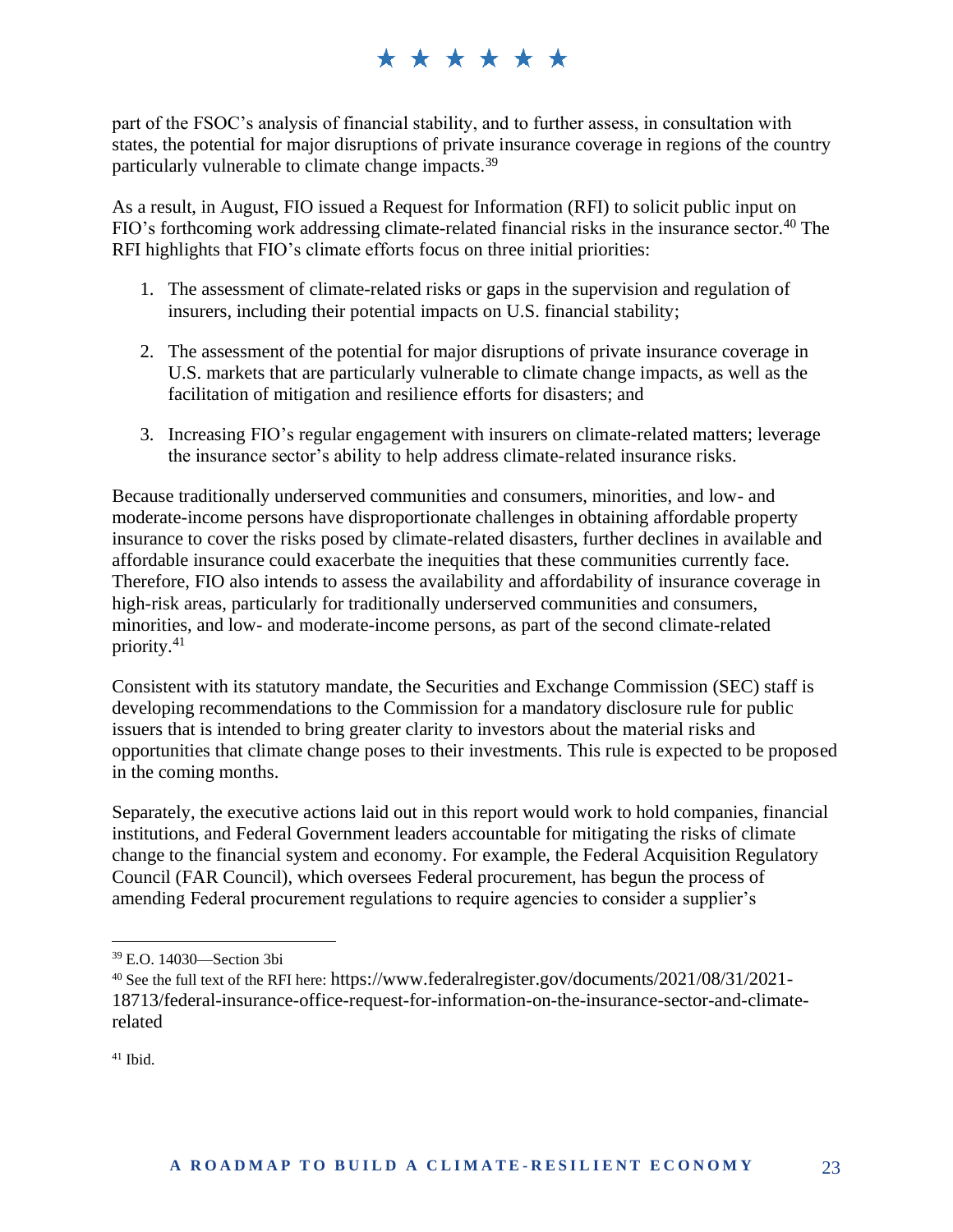greenhouse gas emissions when making procurement decisions and to give preference to bids from companies with lower greenhouse gas emissions. This work, which will continue over the next 18 months, is not simply about adding an additional demand signal for data—it is about leveraging the data to drive decisions and demand action.

Beyond these initial steps, the President has made it clear that concrete action to mitigate the effects of climate-related financial risks is needed. The President has made it clear that when it comes to climate-related financial risks, actions will speak louder than words. A more robust data environment—around physical impacts, transition risks, and greenhouse gas emissions, including for short-lived, super-pollutants like methane—can enable companies, financial institutions, and Federal Government leaders to drive urgent and necessary action to mitigate these risks. But even with this data available, boards, officers, and other corporate leaders will need to bring their expertise and judgment to bear in addressing the financial risks that climate change poses. The data should not merely be algorithmic inputs for investors; they must also be prompts for action by those corporate leaders charged with duties of care and loyalty.

## **Protecting American Life Savings and Pensions**

*Challenge: The failure of financial institutions to appropriately and adequately account for and measure physical and transition risks threatens…the life savings and pensions of U.S. workers and families.*

- E.O. 14030 on Climate-Related Financial Risk. **See Section 4** for the text guiding this effort.

E.O. 14030 addresses the importance of enhancing the resilience of life savings and pensions in the face of climate-related financial risks and opportunities. This effort is led by the Department of Labor (DOL), which regulates private retirement plans under the Employee Retirement Income Security Act of 1974 (ERISA), safeguarding the 54% of American workers who participate in a retirement plan through their job,<sup>42</sup> and potentially over \$12.5 trillion in assets.<sup>43</sup> Action to address climate risks to these hard-earned savings is imperative to the financial health of America's families.

The current U.S. regulatory framework makes it difficult for pension plan managers to adequately consider climate-related financial risk when they invest workers' pensions. Therefore, DOL is leading efforts to remove regulatory barriers and ensure that employee benefit plan fiduciaries can incorporate material climate-related risks into their investment decisions. These efforts will better protect the life savings of America's workers and their families from the impacts of climate change, and could also mobilize capital towards sustainable investments. This is part of DOL's broader efforts to enable fiduciaries to incorporate climate-related financial risk, racial and economic justice considerations, sustainability, and other material ESG factors into

<sup>42</sup> <https://www.dol.gov/agencies/ebsa/about-ebsa/our-activities/resource-center/fact-sheets/what-is-erisa>

<sup>&</sup>lt;sup>43</sup> EBSA projected ERISA-covered pension assets based on the 2019 Form 5500 filings with the U.S. Department of Labor (DOL), reported SIMPLE assets from the Investment Company Institute (ICI) Report: The U.S. Retirement Market, Second Quarter 2021, and the Federal Reserve Board's Financial Accounts of the United States Z1 September 23, 2021.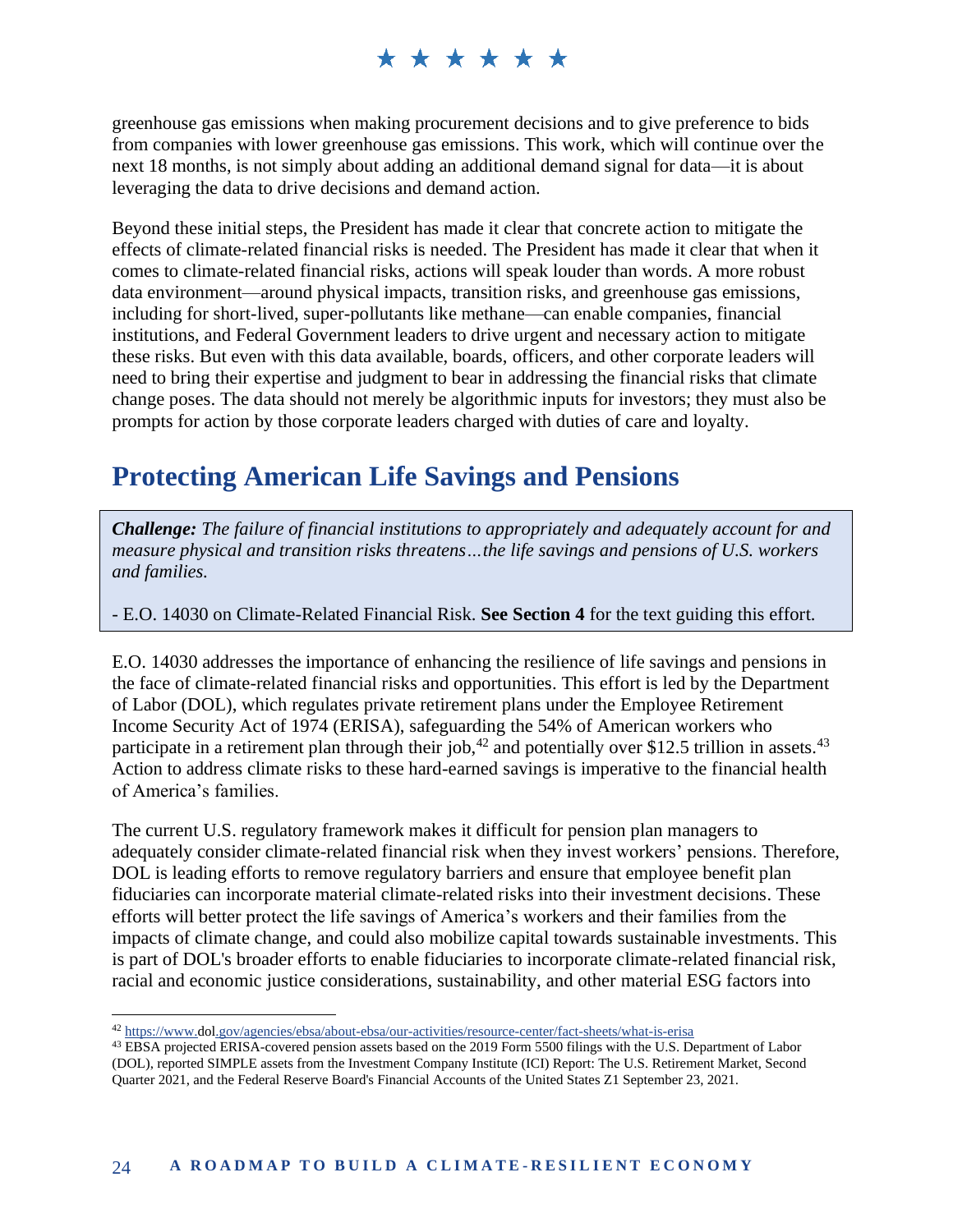investment practices. This work can be furthered by enhancing efforts to increase awareness among and relevant training for fiduciaries.

As part of these efforts, yesterday DOL's Employee Benefits Security Administration released a proposed rule to safeguard the savings of America's workers from climate risk by making it clear that fiduciaries may consider material climate-related risks when they make investment decisions. Under the proposed rule, fund managers would be better able to include in their evaluation of an investment the vulnerability to the physical and transition risks posed by the climate crisis. They would also be able to incorporate climate-related financial risks into their decisions on how they vote on shareholder resolutions and board nominations.

This proposed rule would bring the United States closer in alignment with other countries, including the United Kingdom, the European Union (EU), and Japan, that have already taken steps to incorporate climate-related risks into their retirement plan management. For example, under EU rules, EU Member States must allow Institutions for Occupational Retirement Provision, the equivalent of U.S. pension funds, to consider the potential long-term impact of investment decisions on ESG factors. Also, the governance arrangements of such funds must include consideration of ESG factors in investment decisions. Where ESG factors are considered, an assessment must be made of new or emerging risks, including risks related to climate change. Also, the funds must provide prospective clients with information on whether and how environmental, climate, social, and corporate governance factors are considered in the investment approach.

The Federal Government also administers the largest defined-contribution retirement plan in the world, with more than \$790 billion in assets under management and nearly 6.5 million participants. Since E.O. 14030 was issued, DOL has solicited input from the Federal Retirement Thrift Investment Board (FRTIB) and other stakeholders to better understand how the TSP has taken climate-related financial risk and other ESG factors into account to date, to inform an understanding of current challenges and opportunities.

DOL is further protecting retirement savings from climate risk by evaluating the legal parameters surrounding the FRTIB's investment decision-making process and conducting its own legal analysis of the existing authority to address climate-related financial risks to Federal employee retirement plans under the Federal Employees' Retirement Savings Act (FERSA). The Department will supplement its internal analysis with an RFI soliciting public input on additional actions that could be taken under ERISA, FERSA, or other laws to further protect workers' life savings from climate-related risks. DOL will then submit a report to the President in November with an update on its efforts to address climate-related financial risk to retirement and pension plans.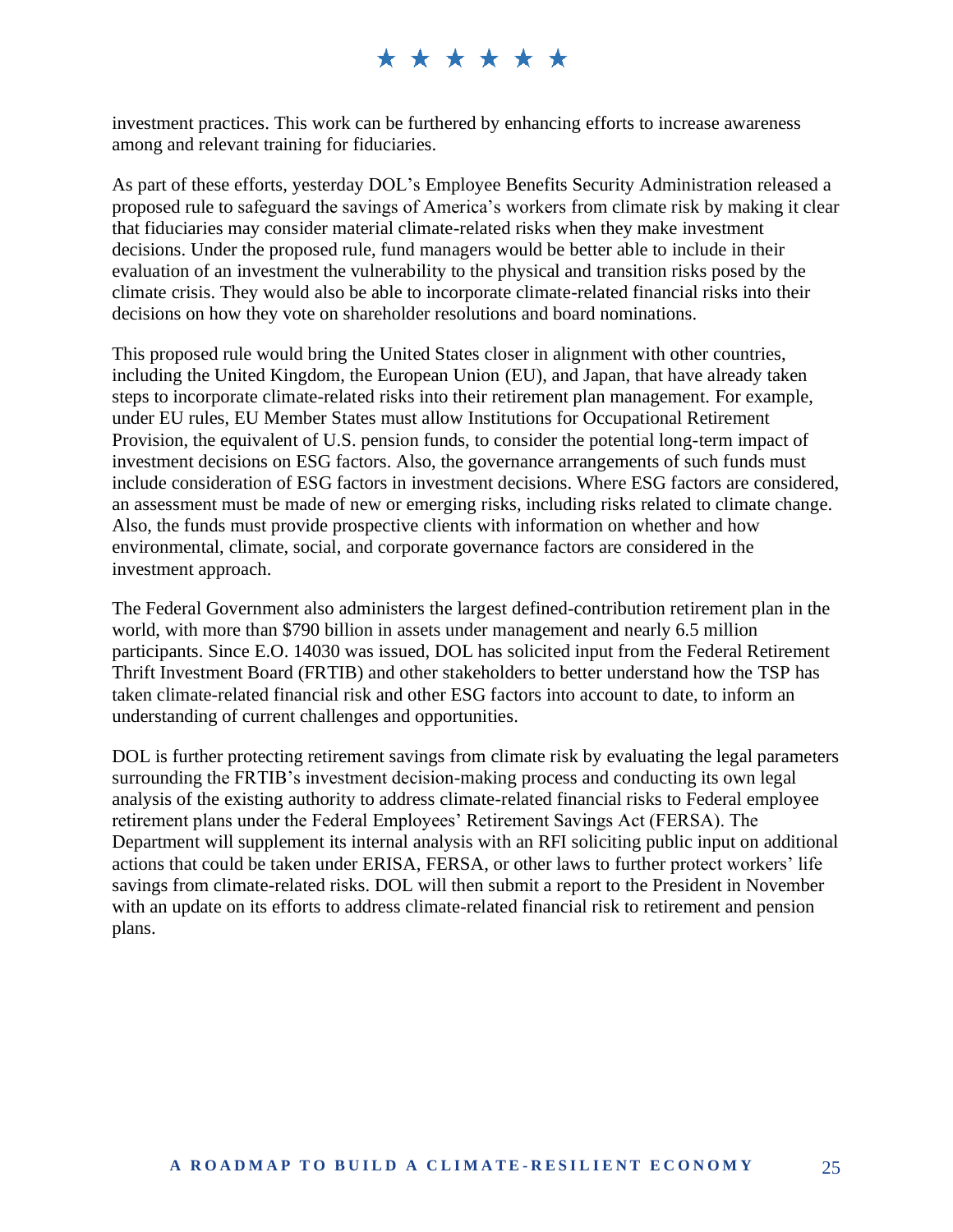### **Federal Procurement**

*Challenge: Consider amending the Federal Acquisition Regulation (FAR) to require major Federal suppliers to publicly disclose greenhouse gas emissions and climate-related financial risk and to set science-based reduction targets; and ensure that major Federal agency procurements minimize the risk of climate change, including requiring the social cost of greenhouse gas emissions to be considered in procurement decisions and, where appropriate and feasible, give preference to bids and proposals from suppliers with a lower social cost of greenhouse gas emissions.*

- E.O. 14030 on Climate-Related Financial Risk. **See Section 5b** for the text guiding this effort.

As the world's single largest purchaser of goods and services, spending over \$600 billion in contracts in FY 2020 alone, the Federal Government has an obligation to be a leader and model contracting partner. Public procurement can shift markets, drive innovation, and be a catalyst for new global standards. The FAR Council<sup>44</sup> is exploring two substantial amendments to Federal procurement regulations in order to better disclose and mitigate the risks climate change poses in Federal contracting.

First, the FAR Council is considering requiring that companies with substantial Federal contract activities disclose their climate risks and greenhouse gas emissions and establish science-based emissions reduction targets. Second, it is considering requiring Federal agencies to consider climate risks and greenhouse gas emissions in their own procurement decisions, including by giving preference to proposals from suppliers with a lower social cost of greenhouse gas emissions. The FAR Council opened two cases on these proposed amendments in May 2021.<sup>45</sup>

Together, these changes would reduce greenhouse gas emissions throughout the Federal supply chain and the entire U.S. economy, increase the resilience of the Federal supply chain, and support the competitiveness of U.S. companies in a global clean economy.

Additionally, this Administration is leading all Federal agencies to develop ambitious climate action plans, detailing how each agency will bolster adaptation and increase resilience of their facilities and operations to the impacts of climate change. Plans from 24 major agencies were released publicly on October 7,  $2021<sup>46</sup>$  and each agency will report annually to the National Climate Task Force  $(NCTF)^{47}$  on the status of implementation actions and share progress on these climate risk efforts publicly.

<sup>44</sup> Read more about the FAR Council here: https://www.acquisition.gov/far-council <sup>45</sup>https://www.acq.osd.mil/dpap/dars/opencases/farcasenum/far.pdf

<sup>46</sup> [https://www.whitehouse.gov/briefing-room/statements-releases/2021/10/07/fact-sheet-biden-administration](https://www.whitehouse.gov/briefing-room/statements-releases/2021/10/07/fact-sheet-biden-administration-releases-agency-climate-adaptation-and-resilience-plans-from-across-federal-government/)[releases-agency-climate-adaptation-and-resilience-plans-from-across-federal-government/.](https://www.whitehouse.gov/briefing-room/statements-releases/2021/10/07/fact-sheet-biden-administration-releases-agency-climate-adaptation-and-resilience-plans-from-across-federal-government/)

<sup>47</sup> https://www.whitehouse.gov/briefing-room/presidential-actions/2021/01/27/executive-order-on-tackling-theclimate-crisis-at-home-and-abroad/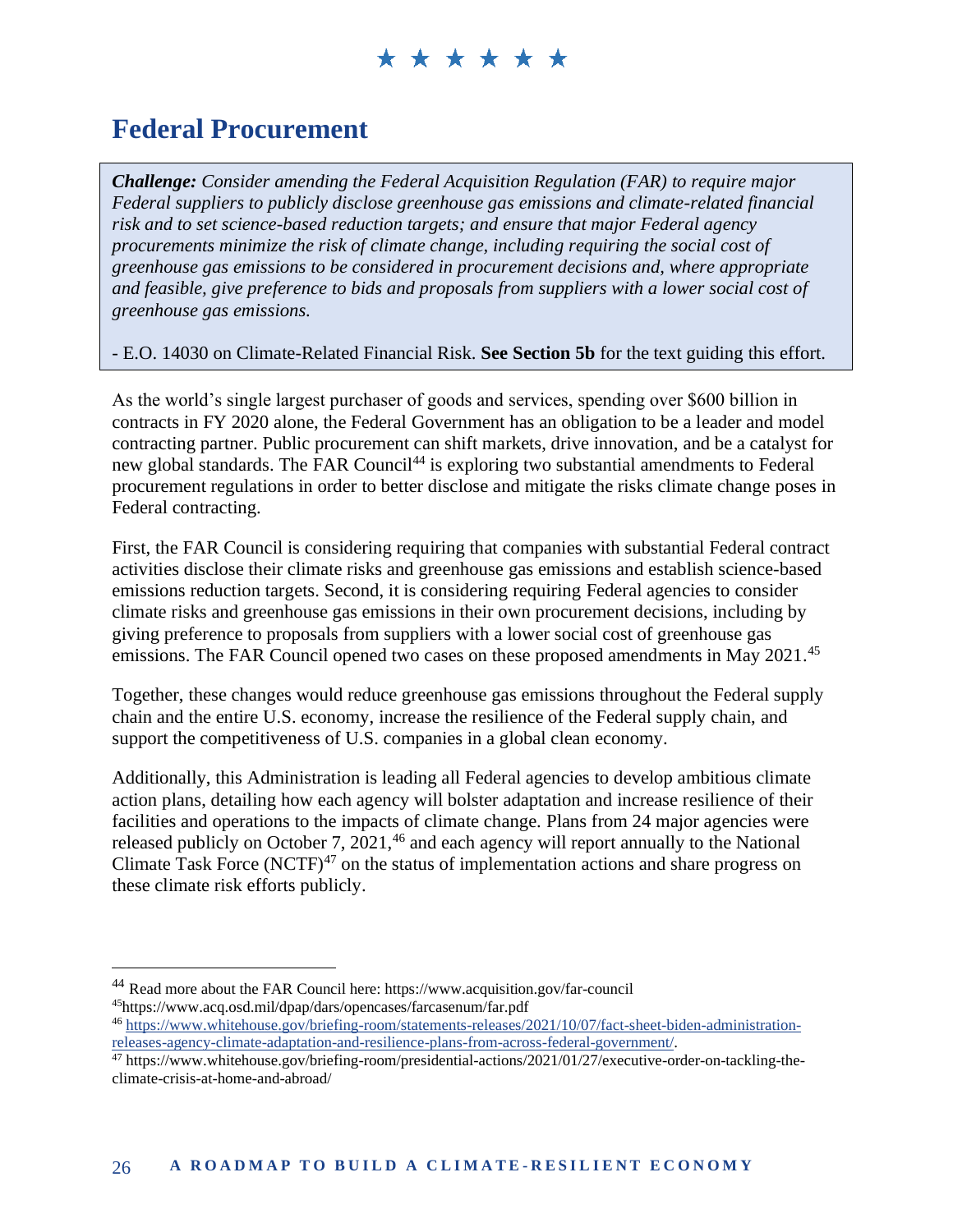### **Federal Budgeting, Financial Management and Reporting**

*Challenge: Develop recommendations for the National Climate Task Force on approaches related to the integration of climate-related financial risk into Federal financial management and financial reporting; and also identify the primary sources of Federal climate-related financial risk exposure and develop methodologies to quantify climate risk within the economic assumptions and the long-term budget projections of the President's Budget.* 

- E.O. 14030 on Climate-Related Financial Risk. **See Section 5a and 6** for the text guiding this effort.

Climate-related financial risks touch every aspect of the economy, and the Federal Government's budget is no exception. The Federal budget has broad exposure to climate change through increased costs, lost revenue, and knock-on effects to the broader economy. For example, an increase in the intensity of catastrophic storms will require more disaster relief spending and flood insurance payouts. Rising seas and heavy rainfall events will require investments to protect, repair, and relocate Federal facilities. Changing weather patterns and extreme weather events will affect American farmers and the Federal programs that support their risk management. As a result, the Federal Government is taking steps to integrate climate-related financial risk into core business practices, including developing more specific and actionable information as it relates to risk and tradeoffs within the Federal budget, and Federal financial reporting and financial management.

As a first step, for FY 2021, OMB updated the Federal Government's A-136, *Financial Reporting Requirements*, and A-11, *Preparation, Submission and Execution of the Budget*, guidance for Federal agencies<sup>48</sup> to incorporate a discussion of climate-related risks. OMB, Federal agencies, and the Federal Accounting Standards Advisory Board (FASAB) are taking steps to further develop robust climate-related risk assessments and disclosure requirements for Federal agencies. Through these efforts, the Administration will work to improve stewardship of government assets and taxpayer resources, and transparency into the risks to the U.S. government's fiscal health posed by climate change.

Additionally, next year, the Administration's FY 2023 President's Budget will include an assessment of the Federal Government's climate risk exposure and impacts on the long-term budget outlook, along with additional assessments. Federal agencies will continue work to further develop assessments and report climate-related risk to their programs and services. In addition, the Federal Government will further develop new methodologies for quantifying economic impacts of climate risk.

Over the next 18 months, Federal agencies will continue to work to incorporate climate risk into their assessments and improve their management of enterprise risks and opportunities. In addition, agencies will begin to report climate-related financial risk in both the Budget and

<sup>48</sup> See Circular A-136 and A-11: [https://www.whitehouse.gov/wp-content/uploads/2018/07/A-136-2018.pdf,](https://www.whitehouse.gov/wp-content/uploads/2018/07/A-136-2018.pdf) [https://www.whitehouse.gov/wp-content/upload.](https://www.whitehouse.gov/wp-content/upload)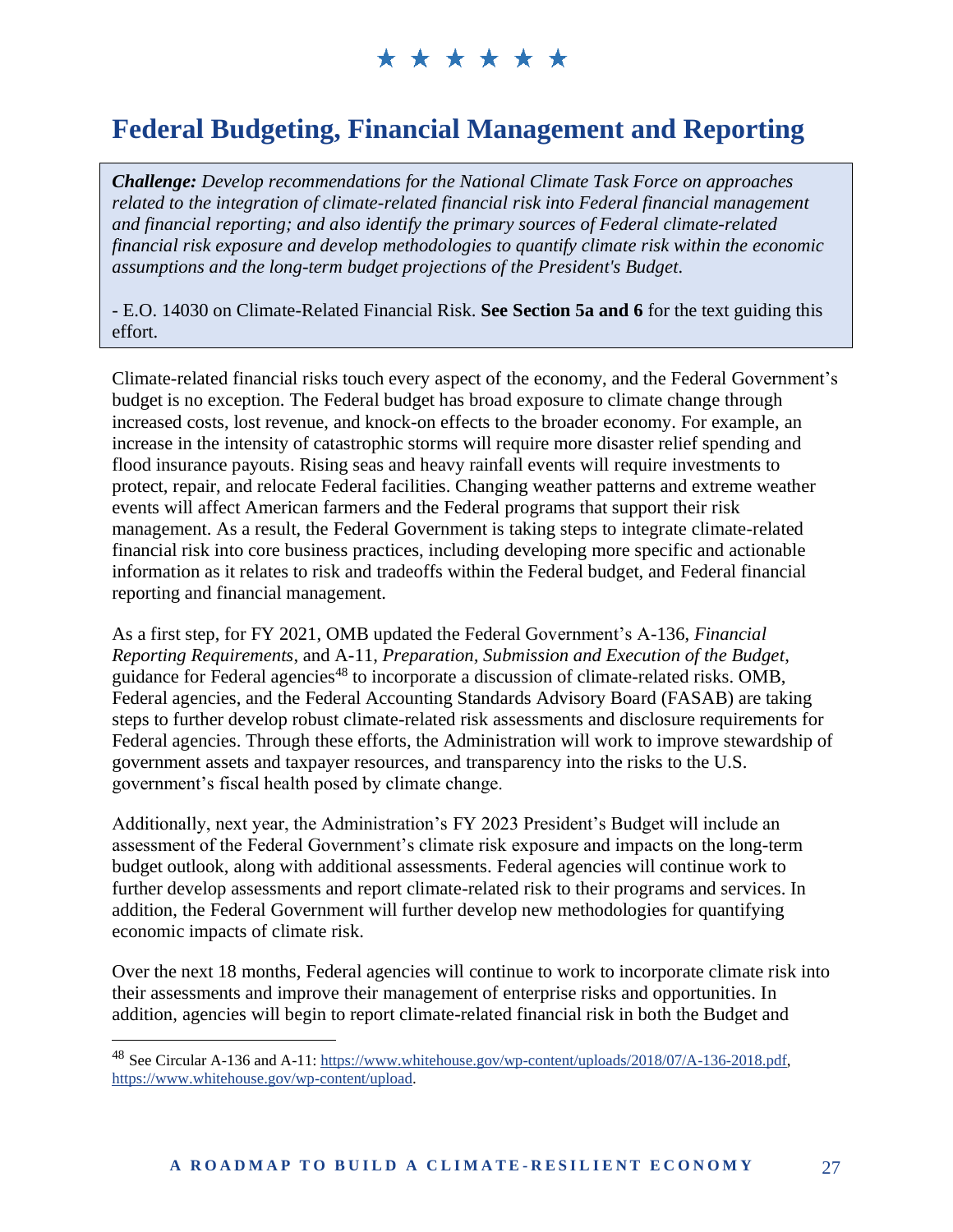agency financial reports to increase transparency and promote accountability. This work will be executed in conjunction with the Administration's efforts to reform Federal programs to address climate change and improve adaptation and resilience to climate impacts.

#### **Federal Lending and Underwriting**

*Challenge: Consider approaches to better integrate climate-related financial risk into underwriting standards, loan terms and conditions, and asset management and servicing procedures, as related to their Federal lending policies and programs.*

- E.O. 14030 on Climate-Related Financial Risk. **See Section 5c** for the text guiding this effort.

Federal agencies are creating approaches to better integrate climate-related financial risk into underwriting standards, loan terms and conditions, and asset management and servicing procedures, as related to their Federal lending policies and programs. This includes the Department of Housing and Urban Development (HUD), VA, and the Department of Agriculture (USDA), which are each working to enhance their underwriting and lending program standards in order to address climate-related financial risks. These agencies are coordinating their efforts in partnership with the Federal Credit Policy Council (FCPC). The FCPC is convened by OMB and includes representatives from UST, and the Chief Financial Officer, Chief Risk Officer, and other senior officials from Federal credit and debt collection agencies. The FCPC established a Climate-Related Financial Risk Task Force to coordinate interagency analysis and opportunities, and evaluate resource considerations.

#### **Addressing Climate Risk in HUD Lending Programs**

HUD is working to move the nation forward in meeting the challenges posed by climate change to American homes, healthcare facilities, and neighborhoods. As a first step, HUD and its agency partners will address climate risk by identifying potential options for incorporating climaterelated considerations into its policies and procedures governing the origination of Federallyinsured or guaranteed single-family mortgages. This will include ensuring that homebuyers of Federal Housing Administration (FHA)-insured homes, including HUD homes<sup>49</sup>, have necessary information about flood and other climate risks. These disclosures will better allow homeowners the ability to make appropriate decisions about their purchase. HUD will analyze current processes and procedures, seek to improve the quality and integration of climate-related data, assess current loss mitigation outcomes related to climate events, and evaluate opportunities for inclusion of climate-related risk in underwriting policies and practices, including additional disclosures, while balancing these efforts with other priorities such as housing affordability, equity and environmental justice, access to credit, and industry alignment.

<sup>49</sup> A HUD home is a 1-to-4 unit residential property acquired by HUD as a result of a foreclosure action on an FHA-insured mortgage. HUD becomes the property owner and offers it for sale to recover the loss on the foreclosure claim. [https://www.hud.gov/program\\_offices/housing/sfh/reo.](https://www.hud.gov/program_offices/housing/sfh/reo.)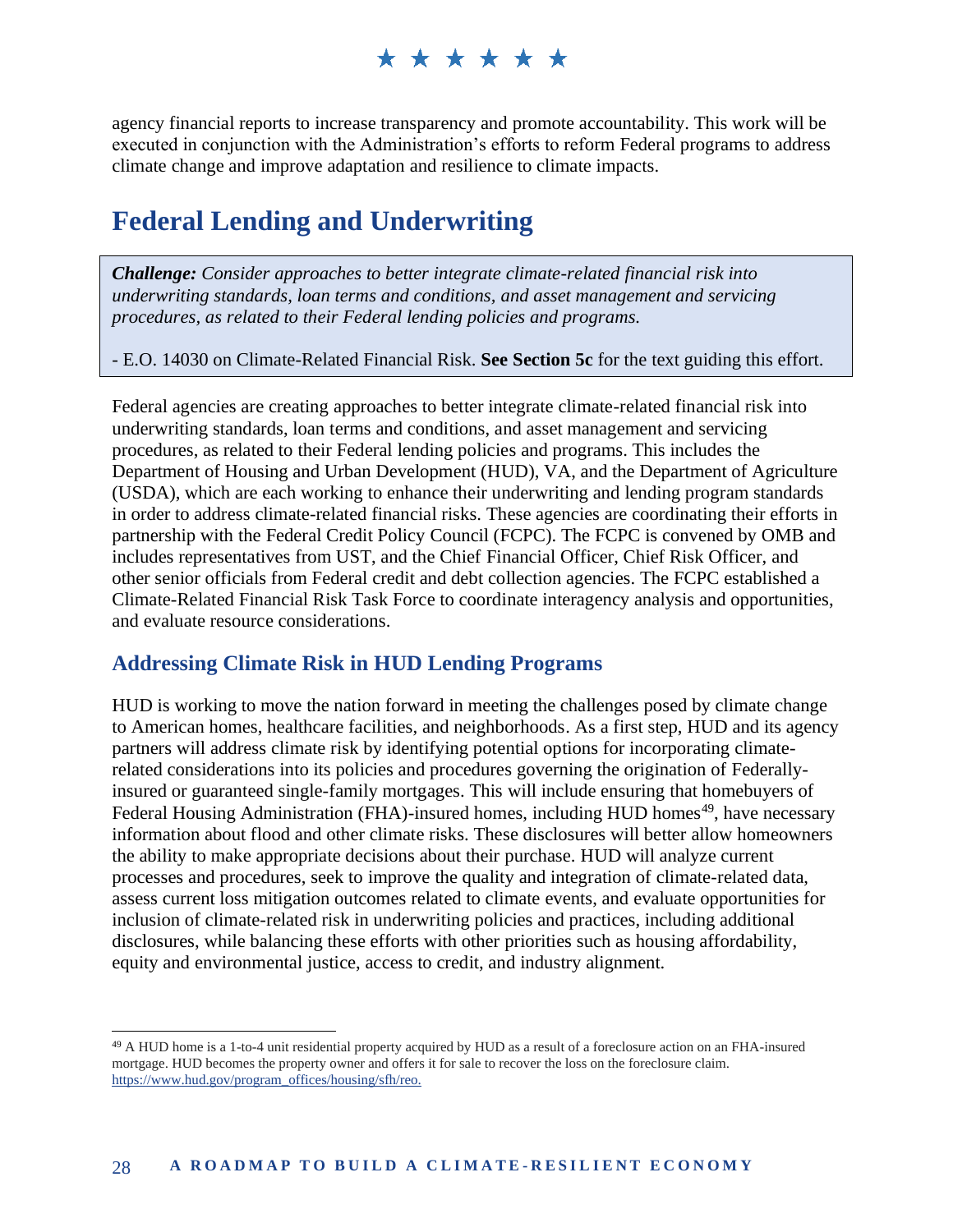Over the next 18 months, HUD will work in conjunction with OMB, USDA, and VA to ensure that government-supported mortgage programs are adequately and uniformly measuring climaterelated financial and physical risks while continuing to meet the mortgage credit needs of lowand moderate-income households. HUD will also engage stakeholders from industry, states, and local communities—including underserved communities of color and Indigenous communities to determine the best way to address climate-related risks to properties and communities, including evaluating issues of equity, community blight, and historic racism in housing policies.

Further, due to the immense risks that flooding pose to the integrity of American homes, HUD is in the process of finalizing rulemaking to allow for the use of private flood insurance with FHAinsured mortgages for properties in flood zones.

#### **Addressing Climate Risk in VA Lending Programs**

VA's Loan Guaranty Service (LGY) guarantees home loans for the nation's veterans with \$913 billion in loan volume outstanding, and will protect the interests of veterans and lenders by incorporating a review of climate-related financial and physical impacts to VA's home loan benefit program. LGY has established a team to analyze areas such as underwriting standards, loan terms and conditions, and asset management and servicing procedures, to identify specific climate-related financial risks and possible solutions that could be implemented.

The VA has also recently put in place a process which will provide more accurate data to better evaluate the impact of climate change to specific locations that could negatively affect veteran homeownership access and property damage; home loan program and portfolio monetary risk; environmental social justice information and data germane to climate and financial risk; and decisions investors, lenders, appraisers, and servicers make to provide the home loan benefit. This will provide data supporting responsible home loan lending to all qualified veterans, servicemembers, and surviving spouses, regardless of socioeconomic status, gender, race, age, or property location. VA expects that this will better assist the agency with the information that is needed to make informed decisions to address climate-related financial risk in its lending programs.

#### **Addressing Climate Risk in USDA Lending Programs**

USDA Rural Development's direct and guaranteed single-family loan programs help low- and very-low income applicants obtain decent, safe, and sanitary housing in rural areas through direct loans for borrowers who cannot obtain a loan from other sources on terms and conditions they can reasonably be expected to meet, or through loan note guarantees to reduce the risk to approved lenders of extending 100 percent loans to eligible homebuyers. The multi-family direct and guaranteed loan programs increase the supply of affordable rental housing for low- and moderate-income individuals and families in eligible rural areas and towns.

Climate change-induced severe weather events pose a serious financial risk to Rural Development's existing portfolio of loans and loan guarantees because of the increased risk of physical damage to the properties and because of the potential economic disruptions that may negatively affect borrowers' ability to repay their loans. In addition, these weather events may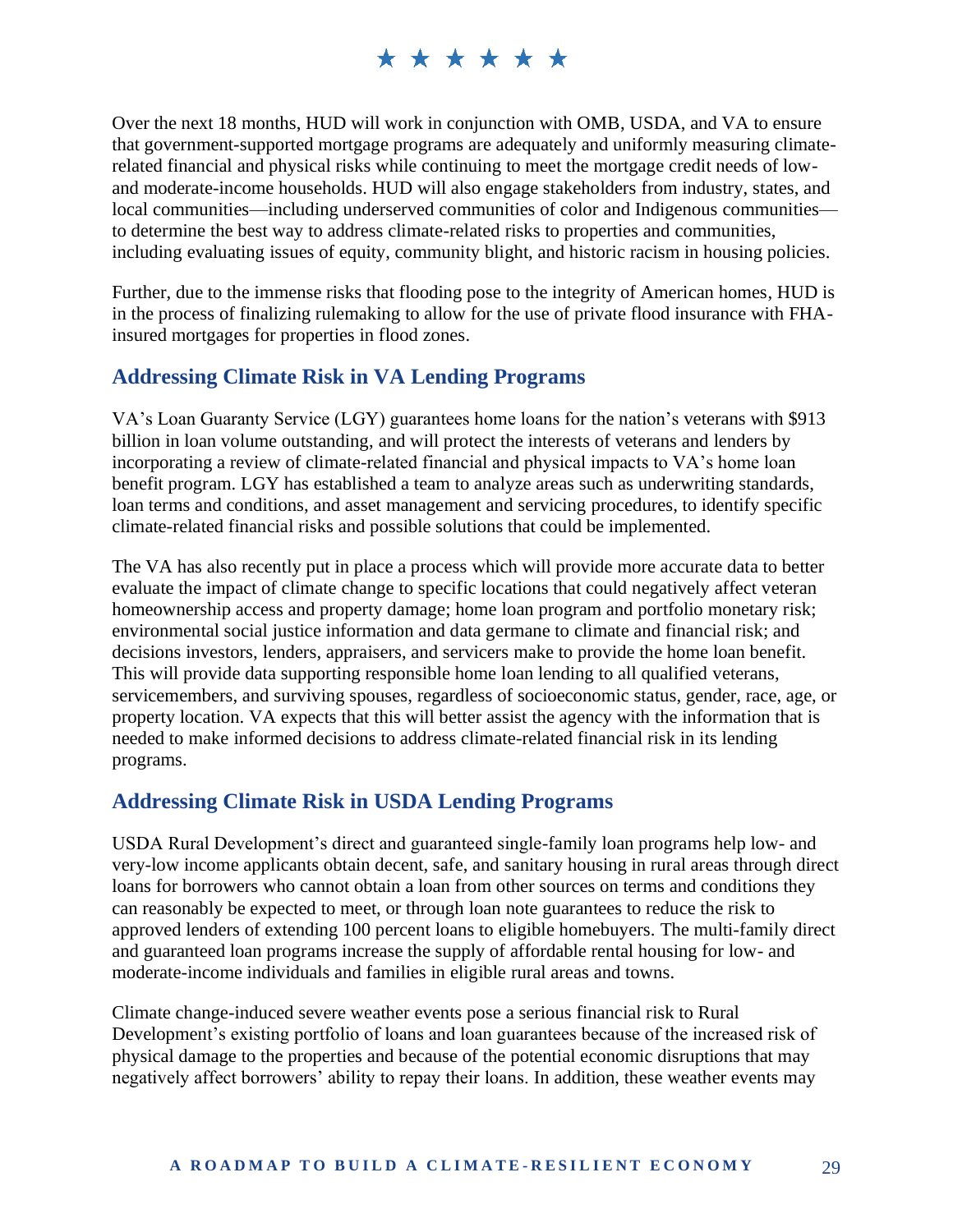require that Rural Development revise some of its underwriting standards to ensure the financial integrity of future loans and loan guarantees while continuing to support affordable housing in rural areas. Rural Development is collaborating on a workgroup with OMB, HUD, and VA to identify and quantify the financial risks associated with climate change, and to determine risk mitigation strategies for the loan programs. The OMB-sponsored workgroup is initially focusing on single-family guaranteed loan programs because they are a common program across the three departments, with the goal of applying the lessons learned across the entire range of loan programs.

### **Resilient infrastructure and communities**

*Challenge: Re-establishing a Federal Flood Risk Management Standard (FFRMS) to address current and future flood risk and ensure that projects funded with taxpayer dollars last as long as intended.*

*-* E.O. 14030 on Climate-Related Financial Risk. **See Section 5e** for the text guiding this effort.

#### **Protecting U.S. Government Facilities and Operations**

E.O. 14030 reinstated and reestablished the Federal Flood Risk Management Standard (FFRMS), <sup>50</sup> which aims to improve the resilience of communities and Federal assets against the impacts of flooding. These impacts are projected to increase over time due the effects of climate change and other threats. Losses caused by flooding affect the country's environment, economic prosperity, and public health and safety, each of which affects national security.

To support FFRMS implementation, the President's NCTF established a Flood Resilience IWG, which brings together more than 20 Federal agencies<sup>51</sup> to coordinate implementation of the FFRMS and other flood resilience activities. The Flood Resilience IWG will initially focus on three major topics: (1) supporting agencies' implementation of Federal flood programs and regulations, including FFRMS; (2) coordinating science-based and technical assistance needs for accurate data-driven decisions throughout the making and implementation of agency floodrelated activity; and (3) providing agencies with appropriate climate projections and datasets, such as flood frequency and sea level rise data, identification of unmet data needs, and creation of new tools and solutions.

#### **Interagency Efforts to Build Resilience**

In addition to flood risk, climate change threatens to bring other types of more severe and frequent extreme events, such as heat waves, droughts, storms, and wildfires. Federal agencies continue to take action to increase preparedness, adaptation and resilience to these growing

<sup>50</sup> See: https://www.whitehouse.gov/ceq/news-updates/2021/08/27/readout-of-the-first-white-house-flood-resilienceinteragency-working-group-meeting-on-implementation-of-the-federal-flood-risk-management-standard/ <sup>51</sup> For full list of agencies, see White House fact sheet in the footnote above.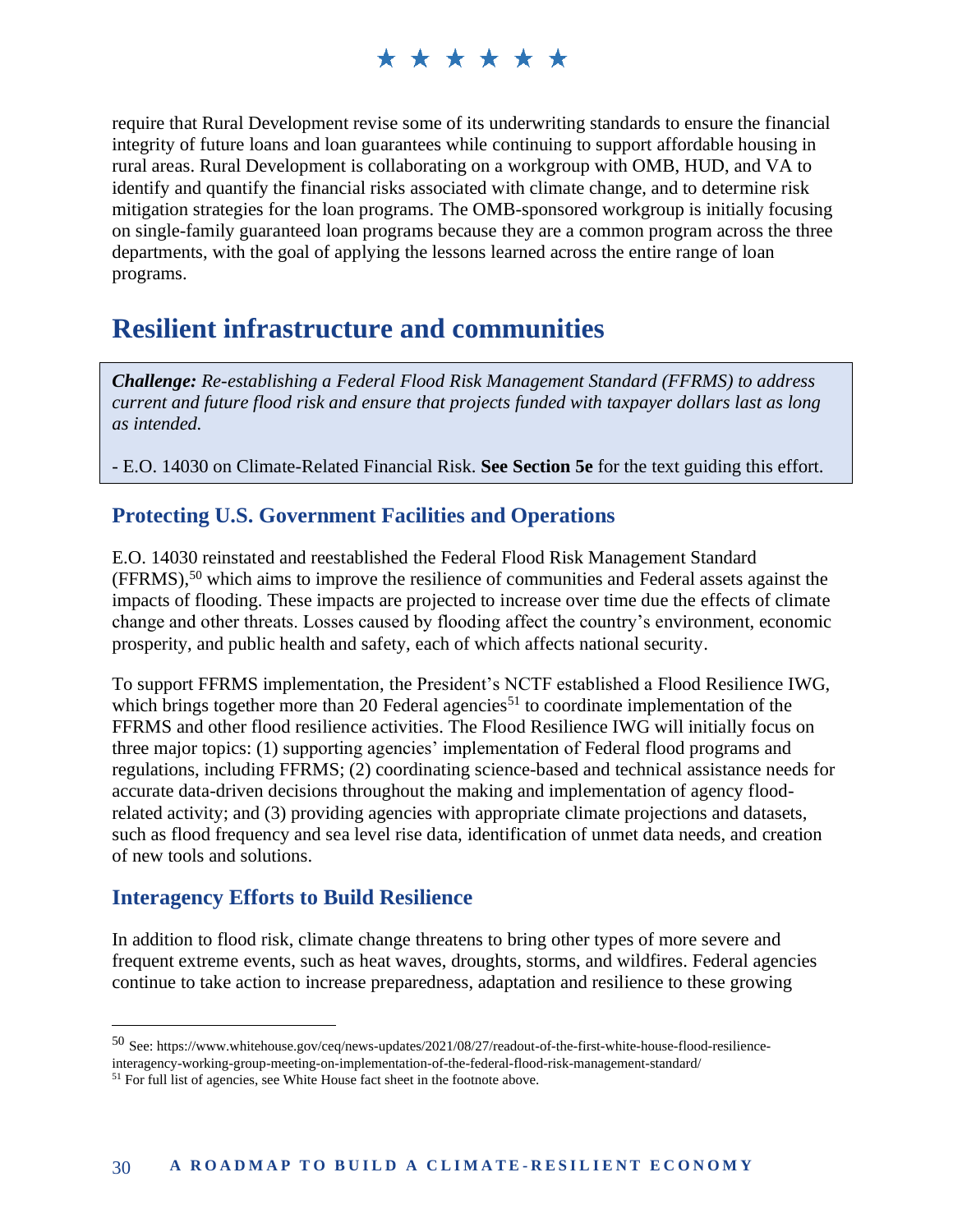threats, including by initiating a number of new IWGs under the auspices of the NCTF. Like the Flood Resilience IWG, the IWGs focus on coastal resilience, drought resilience, heat waves, and wildfire resilience.

Additionally, as directed by Section 211 of E.O. 14008 *Tackling the Climate Crisis at Home and Abroad*, other interagency efforts on adaptation and resilience are ongoing that are related to and part of the United States Government's strategy to address climate-related financial risk:

*Federal Agency Climate Action Plans:* Federal agencies have developed climate action plans, outlining how each agency will bolster adaptation and increase resilience of their facilities and operations to the impacts of climate change. Building on the October 2021 release of these action plans, each agency will report annually to the NCTF on the status of implementation efforts and post public progress reports.

*Climate Information and Services***:** The National Oceanic and Atmospheric Administration (NOAA), FEMA, and the Office of Science and Technology Policy (OSTP) have submitted to the NCTF a report on ways to expand and improve climate information products for the public. The report aims to assist Federal agencies; state, local, Tribal, and territorial governments; communities; and businesses in preparing for and adapting to the impacts of climate change. Additionally, the Department of the Interior (DOI) and OMB, in their capacities as leaders of the Federal Geographic Data Committee, have submitted to the NCTF improvements to consolidated Federal geographic mapping services that can increase public access to climate-related information that will assist Federal, state, local, and Tribal governments in climate planning and resilience activities. Both of these reports respond to E.O. 14008 Section 211d and are important to informing climate-related financial risk.

#### **Promoting Resilience of Financial Sector Critical Infrastructure**

In its role executing UST's duties as Sector Risk Management Agency for the financial sector, UST's Office of Cybersecurity and Critical Infrastructure Protection (OCCIP) will work with the interagency, financial regulators, and the private sector to identify, analyze, and communicate climate-related risks to financial sector resilience. OCCIP is developing a risk management program to analyze linkages between climate change-related risks and operational impacts to the financial sector. This program will be supported by Project SECURE, which will enable analysis of climate-related threats to the operational resilience of financial services critical infrastructure. OCCIP will incorporate climate-related risk analysis into its information-sharing program and other public-private partnership efforts. OCCIP will also work with the financial sector and financial regulators to conduct exercises that highlight the operational risks associated with climate change and identify recommendations to reduce or mitigate those risks.

#### **Additional Government Efforts to Support Resilient Communities**

Beyond the implementation actions in E.O. 14030, the following are additional complementary actions across the United States Government to reduce climate-related financial risk: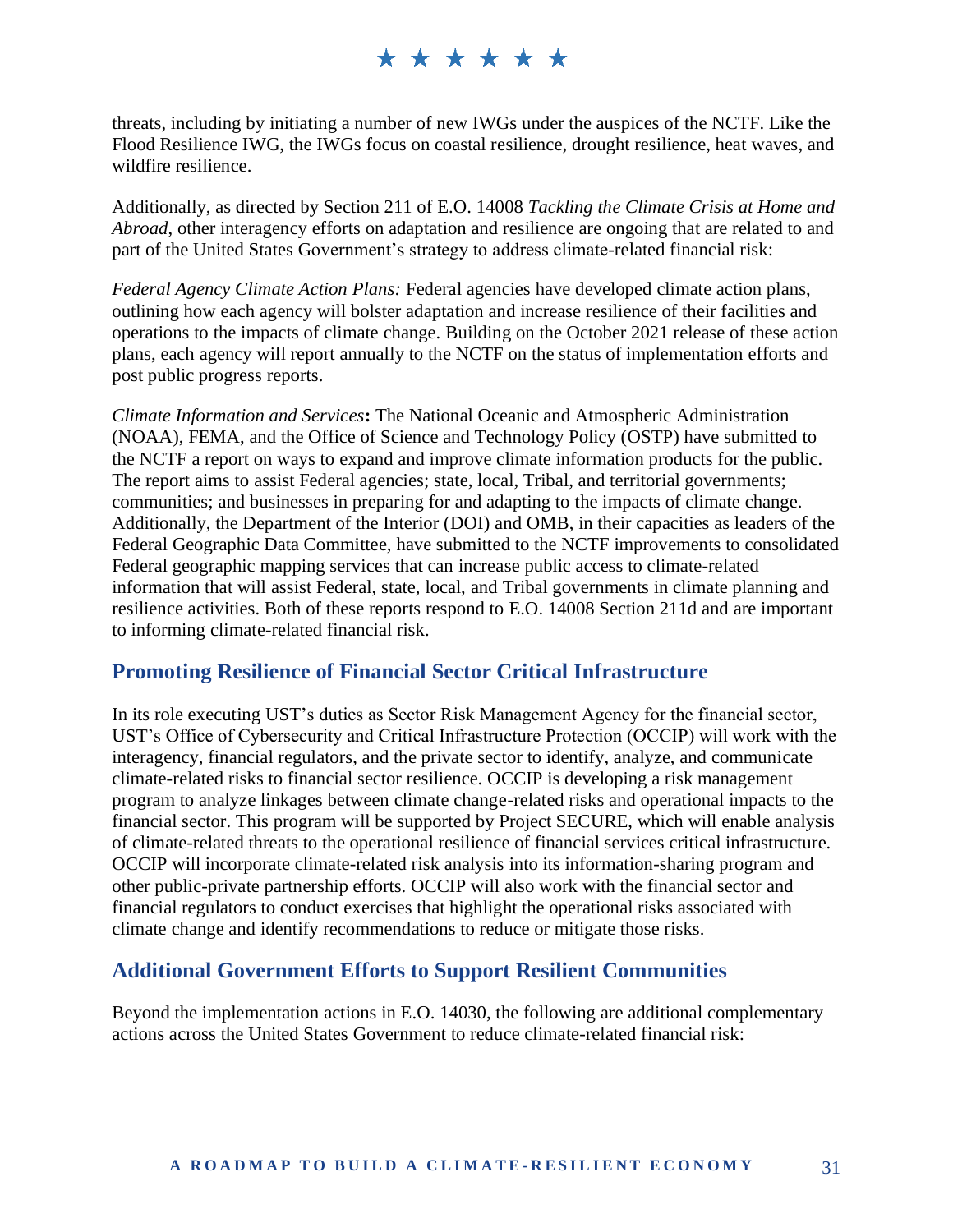*NOAA Climate Resilience Toolkit:* The U.S. Climate Resilience Toolkit is a website designed to help people find and use tools, information, and subject matter expertise to build climate resilience. The Toolkit offers information from all across the Federal Government in one easy-to-use location. The goal is to improve people's ability to understand and manage their climate-related risks and opportunities, and to help them make their communities and businesses more resilient to extreme events. This inter-agency initiative operates under the auspices of the United States Global Change Research Program and is managed by NOAA.

*FEMA Hazard Mitigation Assistance Funding:* FEMA delivers four funding opportunities to help states and communities prepare for major disasters that are costing lives and livelihoods and devastating local communities and businesses. These programs will allow communities to apply for nearly \$5 billion to increase their preparedness in advance of climate-related extreme weather events and other disasters and improve their ability to recover after these events.

The President recently announced \$1 billion in funding for the BRIC program for FY 2021. BRIC provides grants to states, local communities, Tribes, and territories to proactively reduce their vulnerability to natural hazard events before they occur, and make themselves and the nation more resilient. This year, the Biden Administration is doubling the program's funding, and FEMA is implementing a number of changes to enhance funding opportunities for Tribes and disadvantaged communities, including by changing program selection criteria and providing a larger allocation for Tribes.

The Biden-Harris Administration also made \$3.46 billion in funding available for the HMGP. The 59 states, Tribes, and territories that received a major disaster declaration in response to the COVID-19 pandemic will be eligible to receive 4 percent of the disaster costs related to their declaration to invest in mitigation projects that will help better prepare and protect communities from natural disasters and the impacts of climate change. The influx of funding will help communities prioritize mitigation needs for a more resilient future, including underserved communities that are often most vulnerable to the impacts of climate change. Also, FEMA provides funding for HMGP Post Fire, which helps communities implement hazard mitigation measures following the declaration of a Fire Management Assistance Grant (FMAG).

\$160 million in funding is available for FEMA's FMA grant program for FY 2021 to reduce or eliminate the risks of repetitive flood damage to homes and buildings insured by NFIP.

*FEMA's Building Code Adoption Tracking:* FEMA tracks current building code adoption status for state, local, Tribal, and territorial governments, reaching approximately 22,000 jurisdictions across the Nation. This effort evaluates several aspects of a community's natural hazard risks and building code adoption. This tool, in conjunction with funding from grant programs such as BRIC and HMGP, will result in communities that are more resilient to the effects of natural hazards and climate change and the rising costs associated with them.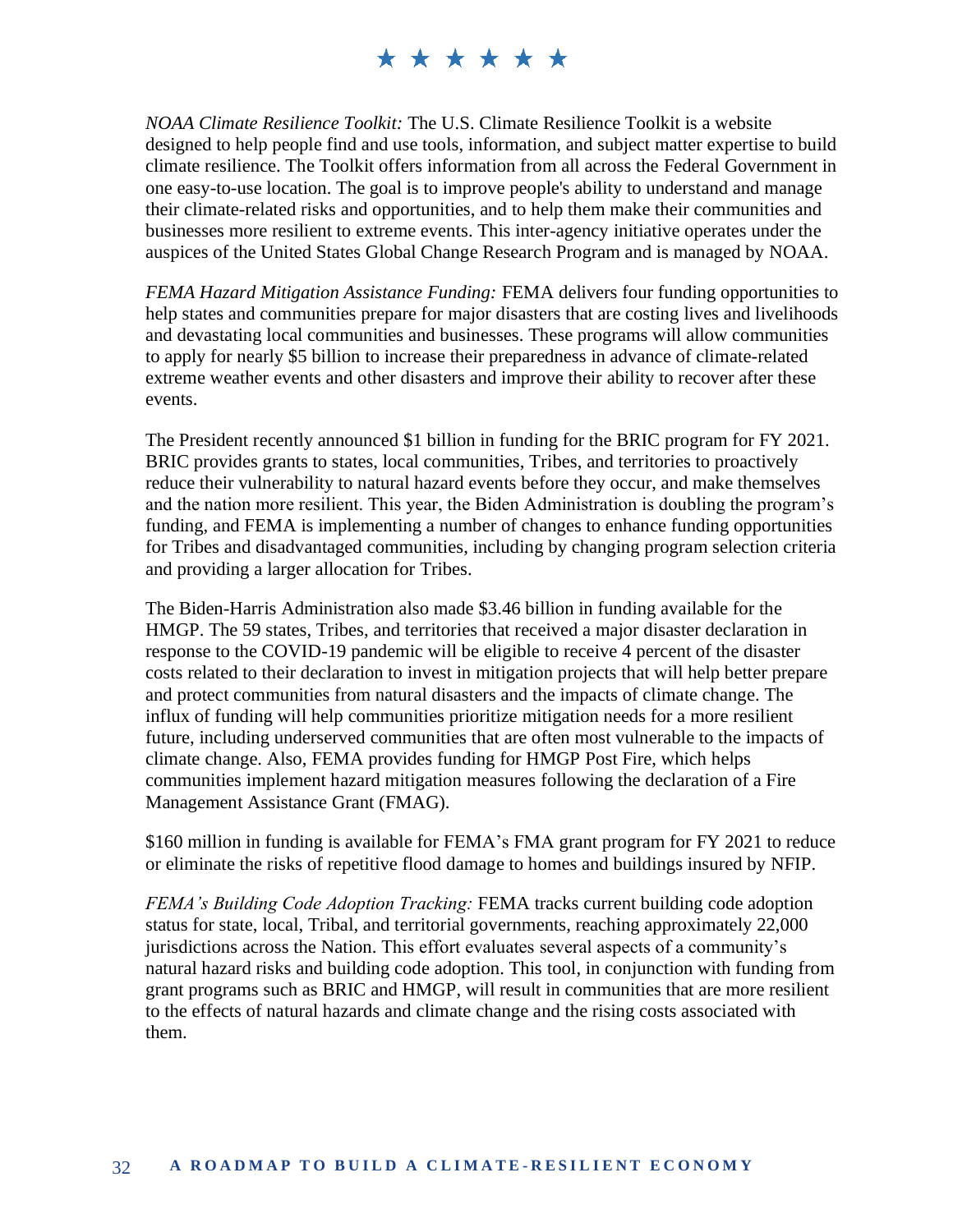*FEMA Equitable Access to Insurance Pricing Methodology:* FEMA is updating NFIP's risk rating methodology through the implementation of a new pricing methodology called Risk Rating 2.0. The methodology leverages industry best practices and cutting-edge technology to enable FEMA to deliver rates that are actuarially sound, equitable, easier to understand and better reflect a property's flood risk.

*FEMA encouraging communities to Build Resilient to protect assets:* On October 12, 2021, FEMA issued an  $RFI<sup>52</sup>$  to receive the public's input on revising the NFIP's floodplain management standards for land management and use regulations to better align with the current understanding of flood risk and flood risk reduction approaches. Specifically, FEMA is seeking input from the public on the floodplain management standards that communities should adopt to result in safer, stronger, and more resilient communities.

*Community Development Block Grants* (CDBG): CDBG is both a flexible and widespread program, reaching over 1,200 local governments, states, and territories. The program's scope and promotion of community-specific solutions make CDBG a powerful tool for climate resilience. As a condition for funding, CDBG grantees are required to submit a "Consolidated Plan" every three to five years. In 2016, HUD put out the rule "Modernizing HUD's Consolidated Planning Process to Narrow the Digital Divide and Increase Resilience to Natural Hazards." <sup>53</sup> This rule requires jurisdictions to consider incorporating resilience to natural hazard risks as well as a discussion of how climate change will increase those risks, specifically for low- and moderate-income residents, into their Consolidated Plan.

*HUD Community Resilience Toolkit:* The HUD Community Resilience Toolkit is a userfriendly guide to help Community Planning and Development (CPD) recipients learn how current and future natural hazard risks may impact their community and how to reduce these risks. HUD plans to create additional resources and guidance around this rule to help grantees better incorporate climate change adaptation into their regular planning process. For example, HUD will publish implementation guides to help local governments with limited capacity design and launch climate programs, focused on low- and moderate-income neighborhoods. This may include cool roofs, single-family retrofits, community-led climate migration, and heat island mitigation strategies.

*Disaster Recovery and Resilience*: Building resilient communities that can withstand more intense natural disasters is critical to the fiscal health of the nation. With \$67 billion in active grants, HUD's disaster recovery portfolio is one of the federal government's largest investments in activities for disaster recovery and resilience—focused specifically on benefiting low-to-moderate-income communities. HUD is working to improve long-term community resilience for disaster-stricken communities via its Community Development Block Grants for Disaster Recovery (CDBG-DR) grants. To expedite community recovery, HUD will publish the Universal Notice, a notice that describes the processes, procedures,

<sup>53</sup> 81 FR 90997 (Dec. 16, 2016).

<sup>&</sup>lt;sup>52</sup> Federal Register :: Request for Information on the National Flood Insurance Program's Floodplain Management Standards for [Land Management and Use, and an Assessment of the Program's Impact on Threatened and Endangered Species and Their](https://who.sites.eop.gov/NEC/Shared%20Documents/Climate%20Finance/Section%202%20Strategy%20Report/Final%20Deliverables/%3ehttps:/www.federalregister.gov/documents/2021/10/12/2021-22152/request-for-information-on-the-national-flood-insurance-programs-floodplain-management-standards-for%3c)  **[Habitats](https://who.sites.eop.gov/NEC/Shared%20Documents/Climate%20Finance/Section%202%20Strategy%20Report/Final%20Deliverables/%3ehttps:/www.federalregister.gov/documents/2021/10/12/2021-22152/request-for-information-on-the-national-flood-insurance-programs-floodplain-management-standards-for%3c)**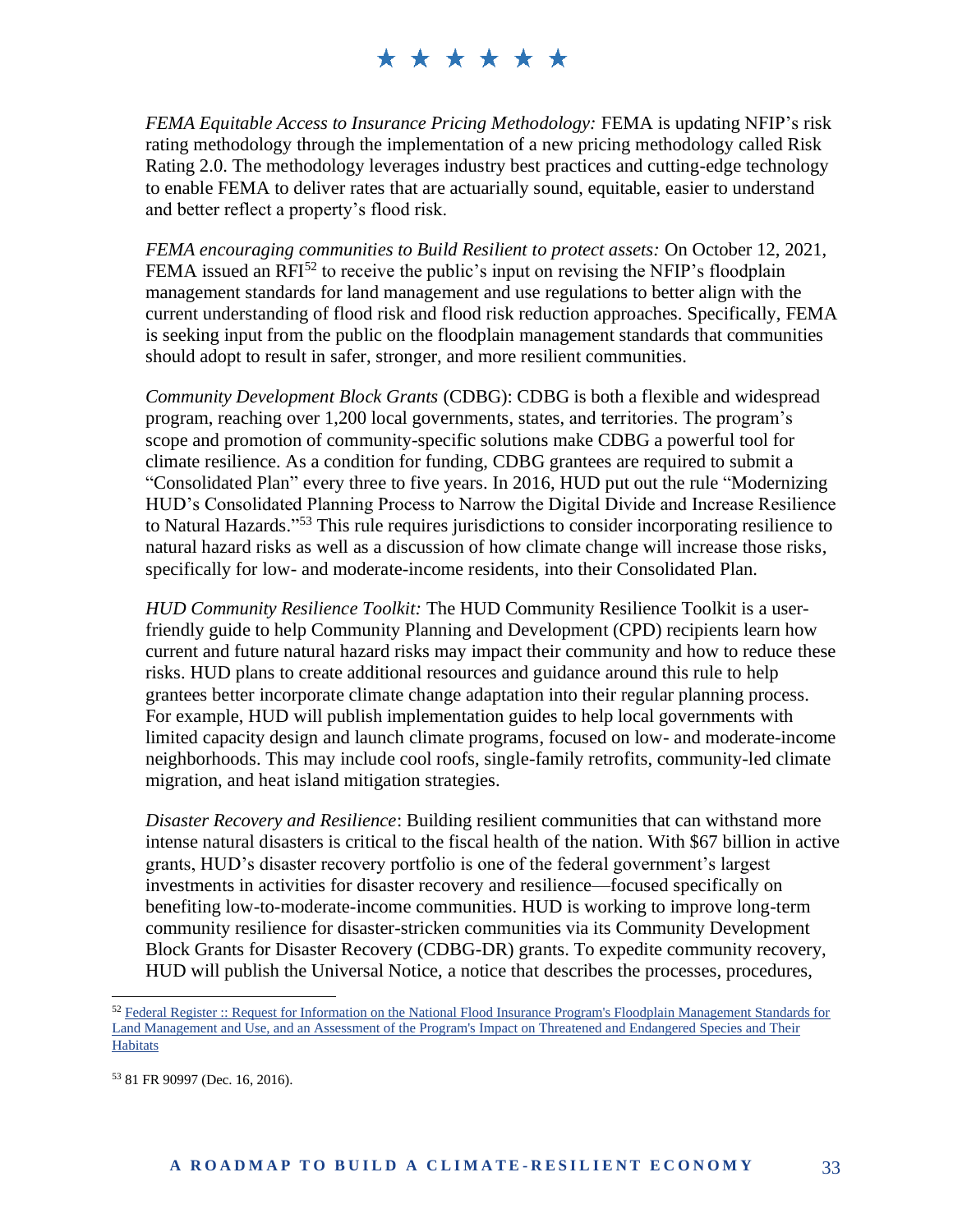timelines, waivers, and alternative requirements that HUD may establish after a presidential disaster declaration and allocation of CDBG-DR assistance. Once published, the Universal Notice will inform CDBG-DR grantees of prospective requirements to incorporate disaster mitigation measures into all recovery activities involving construction. By incorporating resilience planning into recovery activities, CDBG-DR grantees can strengthen their community's resilience to future climate impacts. When implementing recovery efforts, CDBG-DR grantees are generally required to spend 70 percent of the funds on activities that benefit low- and moderate-income persons. In addition, HUD has dedicated \$16 billion of these funds specifically for building long-term resilience, primarily to benefit low- and moderate-income persons. These grants are driving innovation and elevating the importance of a proactive approach to equitable climate resilience and adaptation.

*Flood resilience:* HUD has implemented program-specific policies to increase climate resilience, particularly related to flooding. For example, new residential construction and improvements located in the 100-year floodplain and funded with CDBG-DR assistance are now required to elevate two feet above base flood elevation. Similarly, the Federal Housing Administration (FHA) Office of Multifamily Housing (MF) recently updated its standards to require new construction projects in 100-year floodplains to elevate two feet above base flood elevation. FHA MF has extended the same limitations that apply in Coastal High Hazard Areas (V Zones) to all areas within the Limit of Moderate Wave Action (LiMWA) for new construction and substantial rehabilitation, with lesser but still significant limitations on existing properties. HUD will continue this effort by assessing and initiating a modernization of its floodplain management regulations, potentially extending increased flood protection across all HUD programs.

*Building Codes and Standards*: Several of HUD's housing programs either require or incentivize above- code construction standards. While focused on energy efficiency, these programs (e.g. LEED, Enterprise Green Communities) often incorporate resilient building construction methods as well. For example, multifamily buildings with tighter building envelopes will remain "passively survivable" longer in the event of a power outage. All new construction and substantial rehabilitation assisted with CDBG-DR funds must meet one of these above standards. In addition, Choice Neighborhoods and multifamily financing through the Mortgage Insurance Premium reduction incentivize above-code construction.

Equitable Recovery Resources for Impacted Communities: On January 20, 2021, President Biden signed E.O. 13985, Advancing Racial Equity and Support for Underserved Communities Through the Federal Government, instructing the Federal Government to pursue, "a comprehensive approach to advancing equity for all, including people of color and others who have been underserved, marginalized, and adversely affected by persistent poverty and inequality". This applies to programs addressing response and resilient recovery from disaster, and requires a systematic approach on behalf of departments and agencies working together to address inequities in policies and programs and remove barriers facing underserved communities. To that end, the National Security Council's Resilience and Response Directorate established and co-chaired with the Domestic Policy Council a group to address equity issues in disasters.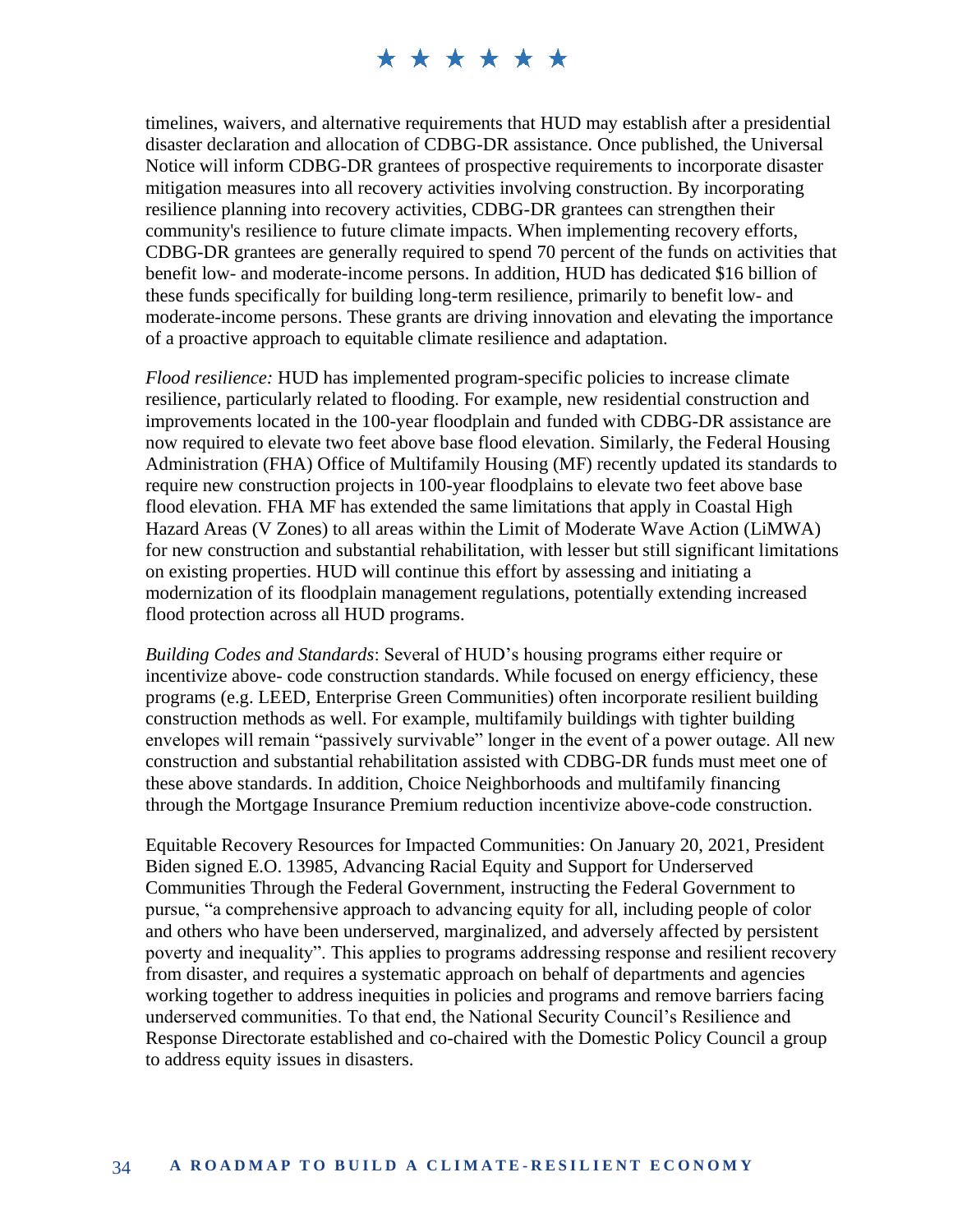*Financial Literacy and Education Commission:* UST will work with the interagency Financial Literacy and Education Commission (FLEC), which the Secretary of Treasury chairs, to understand and map household and community financial resiliency, in order to develop proposals to protect and empower households and communities in responding to climate change. The FLEC will analyze the risks to the finances of households and communities, especially disadvantaged communities, identify factors for household and community resilience, and develop resources and strategies to support that resilience.

*Build Back Better Resilience Investments:* The Build Back Better Agenda will strengthen resilience by investing \$50 billion—the largest-ever investment in the resilience of physical and natural systems—including funding for protection against droughts and floods as well as investing in weatherization. The Build Back Better Agenda will also support significant investments in green and climate resilient homes for vulnerable and low- and moderateincome owners and renters.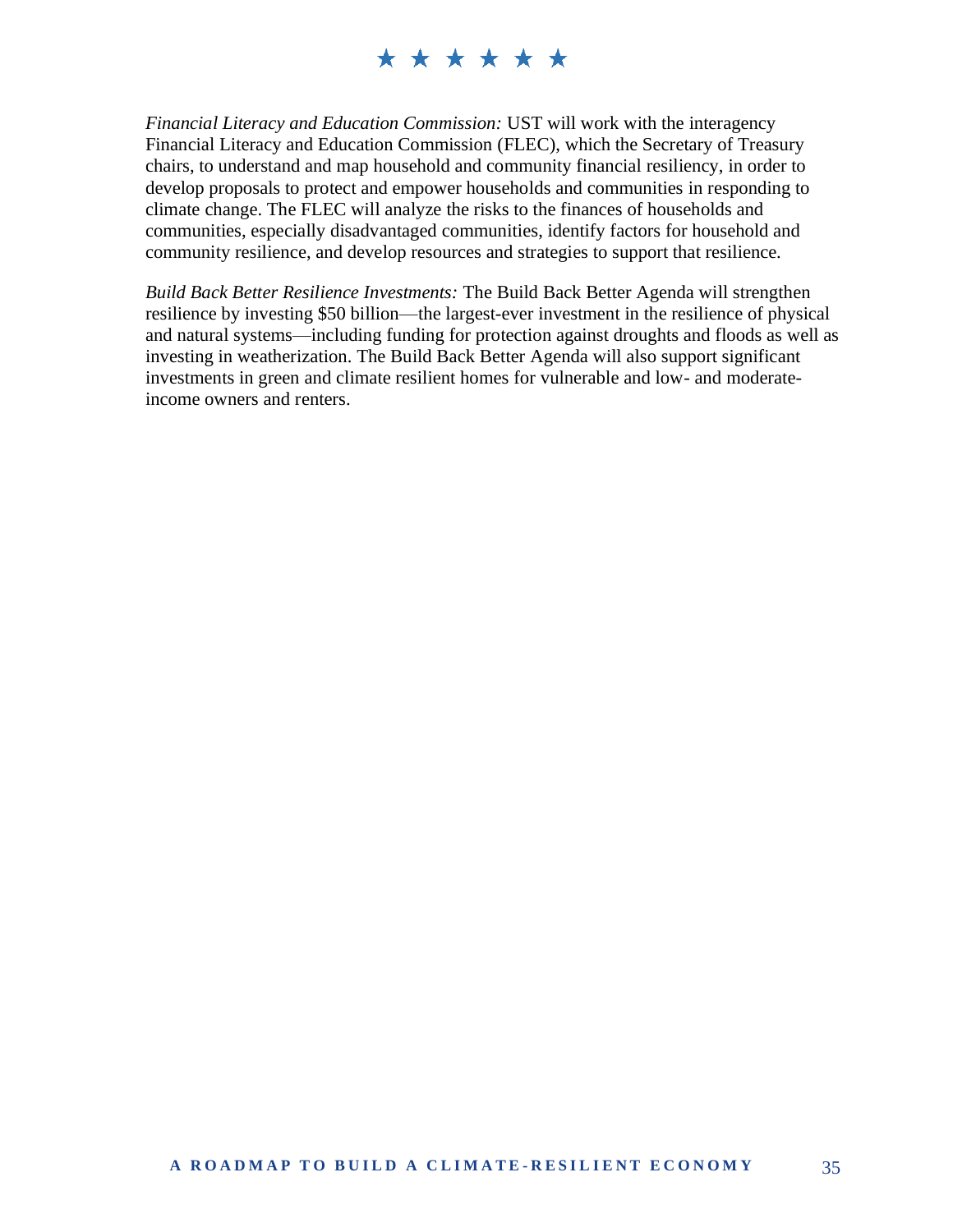

## **Conclusion**

This report has aimed to achieve three main objectives. First, the report provides a framework for thinking about the different dimensions of climate risk across the U.S. economy and the places where the Federal Government must play an increased role. The framework seeks to provide structure to what is a uniquely complex and pervasive challenge that requires significant action across multiple fronts: protecting the U.S. financial system, protecting the U.S. Government's fiscal health, protecting disadvantaged communities, and redirecting capital toward the transition to a carbon neutral economy. Second, it provides a national strategy for achieving the goals of the President's May 2021 E.O. on Climate-Related Financial Risks. This includes both strategic actions actively being taken across the Federal Government as well as strategic actions that are still necessary or slated to occur moving forward. Lastly, the report highlights a near-term roadmap of specific milestones that will be critical in the coming months to achieve the underlying ambitions that motivate this work.

These steps will help safeguard the life savings of workers and families, spur the creation of good-paying jobs, and ensure the long-term sustainability of U.S. economic prosperity in the decades to come. Together, they will help usher in a new era where climate-related financial risks are thoroughly understood—where they are measured, disclosed, managed, and mitigated across the economy to the benefit of American workers, families, and businesses.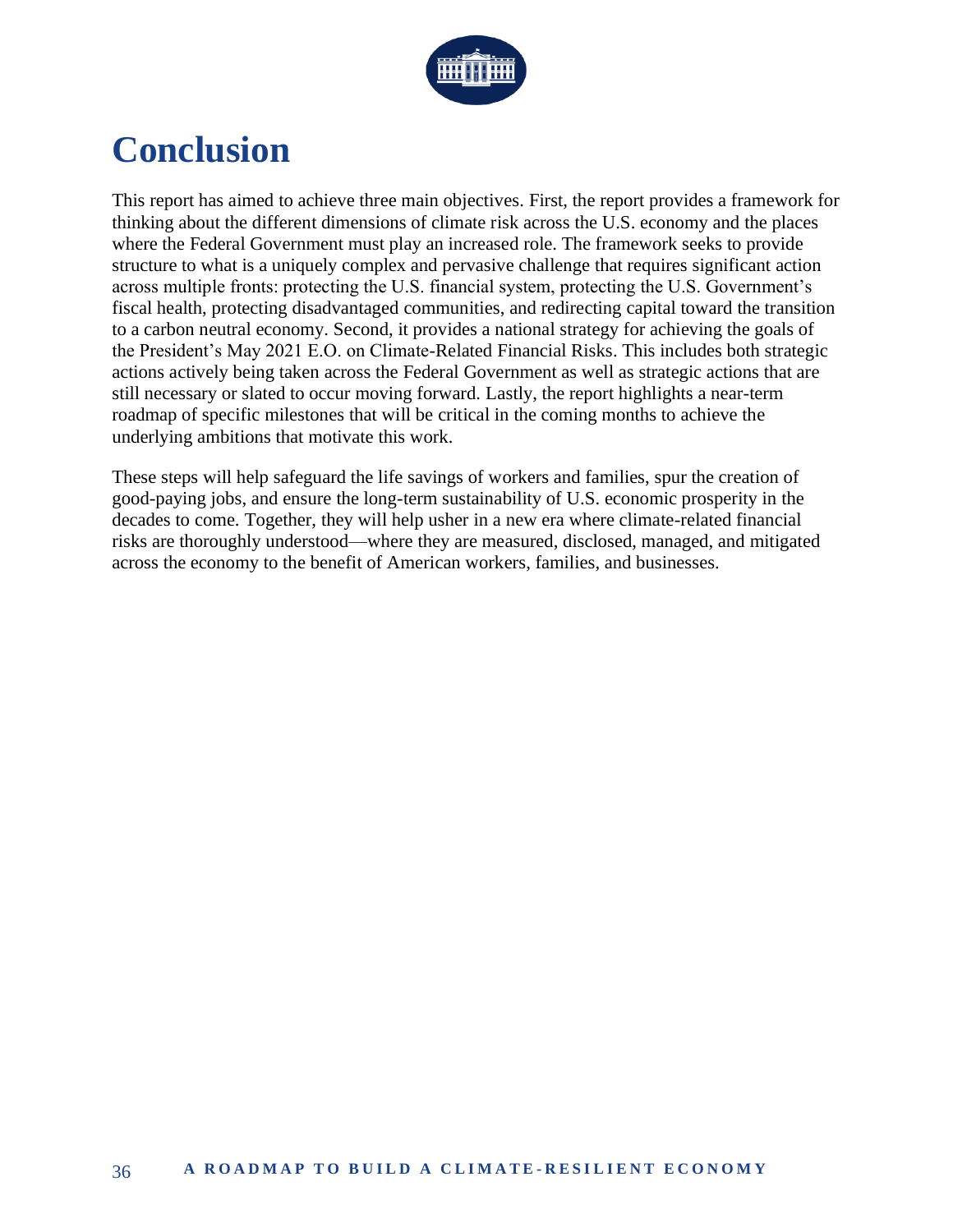

## **Appendix**

## **Executive Order on Climate-Related Financial Risk**

MAY 20, 2021 [PRESIDENTIAL ACTIONS](https://www.whitehouse.gov/briefing-room/presidential-actions/)

By the authority vested in me as President by the Constitution and the laws of the United States of America, it is hereby ordered as follows:

Section 1. Policy. The intensifying impacts of climate change present physical risk to assets, publicly traded securities, private investments, and companies — such as increased extreme weather risk leading to supply chain disruptions. In addition, the global shift away from carbon-intensive energy sources and industrial processes presents transition risk to many companies, communities, and workers. At the same time, this global shift presents generational opportunities to enhance U.S. competitiveness and economic growth, while also creating well-paying job opportunities for workers. The failure of financial institutions to appropriately and adequately account for and measure these physical and transition risks threatens the competitiveness of U.S. companies and markets, the life savings and pensions of U.S. workers and families, and the ability of U.S. financial institutions to serve communities. In this effort, the Federal Government should lead by example by appropriately prioritizing Federal investments and conducting prudent fiscal management.

 It is therefore the policy of my Administration to advance consistent, clear, intelligible, comparable, and accurate disclosure of climate-related financial risk (consistent with Executive Order 13707 of September 15, 2015 (Using Behavioral Science Insights to Better Serve the American People)), including both physical and transition risks; act to mitigate that risk and its drivers, while accounting for and addressing disparate impacts on disadvantaged communities and communities of color (consistent with Executive Order 13985 of January 20, 2021 (Advancing Racial Equity and Support for Underserved Communities Through the Federal Government)) and spurring the creation of well-paying jobs; and achieve our target of a net-zero emissions economy by no later than 2050. This policy will marshal the creativity, courage, and capital of the United States necessary to bolster the resilience of our rural and urban communities, States, Tribes, territories, and financial institutions in the face of the climate crisis, rather than exacerbate its causes, and position the United States to lead the global economy to a more prosperous and sustainable future.

Sec.2. Climate-Related Financial Risk Strategy. The Assistant to the President for Economic Policy and Director of the National Economic Council (Director of the National Economic Council) and the Assistant to the President and National Climate Advisor (National Climate Advisor), in coordination with the Secretary of the Treasury and the Director of the Office of Management and Budget (OMB), shall develop, within 120 days of the date of this order, a comprehensive, Government-wide strategy regarding:

 (a) the measurement, assessment, mitigation, and disclosure of climate-related financial risk to Federal Government programs, assets, and liabilities in order to increase the long-term stability of Federal operations;

 (b) financing needs associated with achieving net-zero greenhouse gas emissions for the U.S. economy by no later than 2050, limiting global average temperature rise to 1.5 degrees Celsius, and adapting to the acute and chronic impacts of climate change; and

 (c) areas in which private and public investments can play complementary roles in meeting these financing needs — while advancing economic opportunity, worker empowerment, and environmental mitigation, especially in disadvantaged communities and communities of color.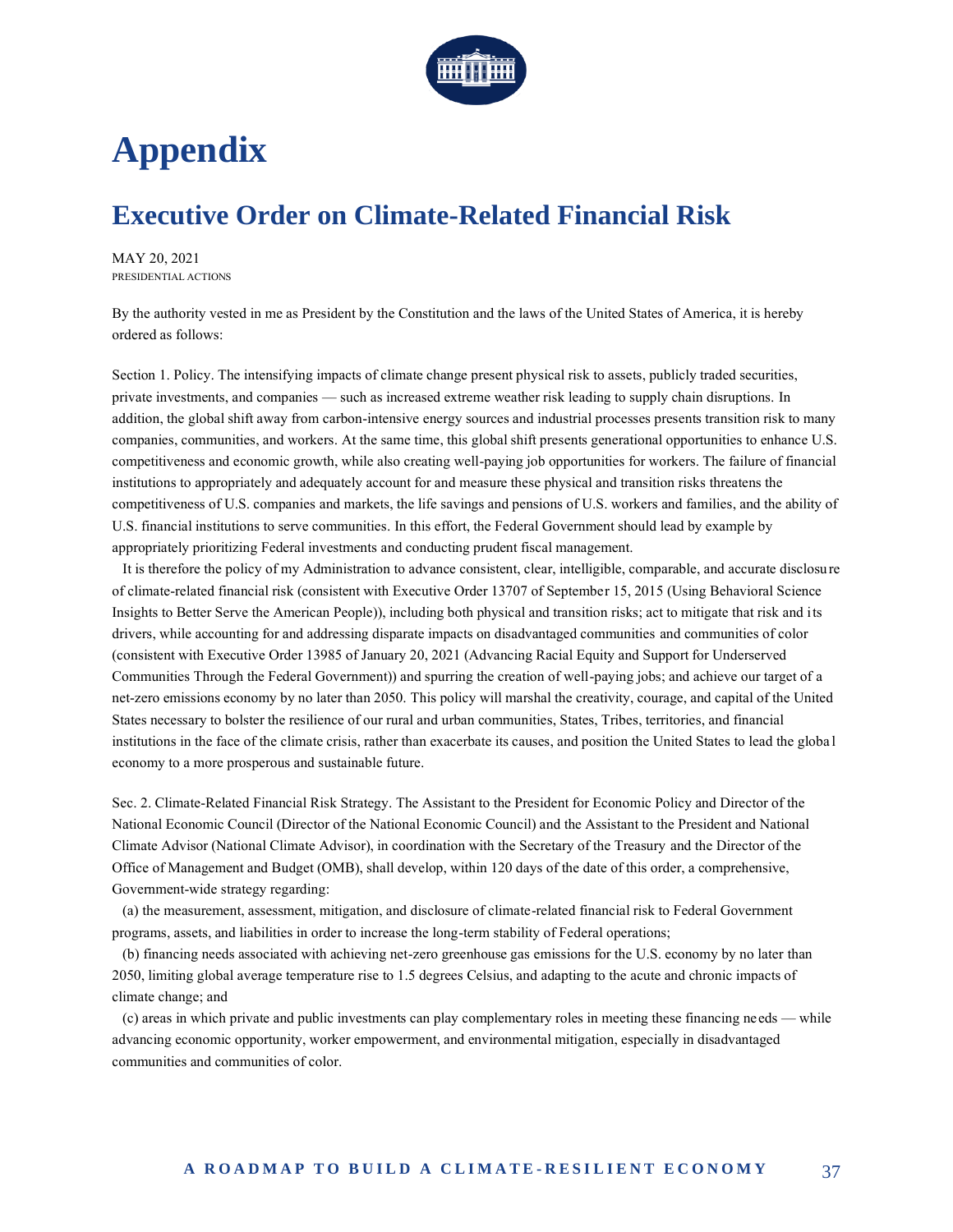Sec.3. Assessment of Climate-Related Financial Risk by Financial Regulators. In furtherance of the policy set forth in section 1 of this order and consistent with applicable law and subject to the availability of appropriations:

 (a) The Secretary of the Treasury, as the Chair of the Financial Stability Oversight Council (FSOC), shall engage with FSOC members to consider the following actions by the FSOC:

 (i) assessing, in a detailed and comprehensive manner, the climate-related financial risk, including both physical and transition risks, to the financial stability of the Federal Government and the stability of the U.S. financial system;

 (ii) facilitating the sharing of climate-related financial risk data and information among FSOC member agencies and other executive departments and agencies (agencies) as appropriate;

 (iii) issuing a report to the President within 180 days of the date of this order on any efforts by FSOC member agencies to integrate consideration of climate-related financial risk in their policies and programs, including a discussion of:

 (A) the necessity of any actions to enhance climate-related disclosures by regulated entities to mitigate climate-related financial risk to the financial system or assets and a recommended implementation plan for taking those actions;

 (B) any current approaches to incorporating the consideration of climate-related financial risk into their respective regulatory and supervisory activities and any impediments they faced in adopting those approaches;

(C) recommended processes to identify climate-related financial risk to the financial stability of the United States; and

 (D) any other recommendations on how identified climate-related financial risk can be mitigated, including through new or revised regulatory standards as appropriate; and

(iv) including an assessment of climate-related financial risk in the FSOC's annual report to the Congress.

(b) The Secretary of the Treasury shall:

 (i) direct the Federal Insurance Office to assess climate-related issues or gaps in the supervision and regulation of insurers, including as part of the FSOC's analysis of financial stability, and to further assess, in consultation with States, the potential for major disruptions of private insurance coverage in regions of the country particularly vulnerable to climate change impacts; and

 (ii)direct the Office of Financial Research to assist the Secretary of the Treasury and the FSOC in assessing and identifying climate-related financial risk to financial stability, including the collection of data, as appropriate, and the development of research on climate-related financial risk to the U.S. financial system.

Sec.4. Resilience of Life Savings and Pensions. In furtherance of the policy set forth in section 1 of this order and consistent with applicable law and subject to the availability of appropriations, the Secretary of Labor shall:

 (a) identify agency actions that can be taken under the Employee Retirement Income Security Act of 1974 (Public Law 93- 406), the Federal Employees' Retirement System Act of 1986 (Public Law 99-335), and any other relevant laws to protect the life savings and pensions of United States workers and families from the threats of climate-related financial risk;

 (b) consider publishing, by September 2021, for notice and comment a proposed rule to suspend, revise, or rescind "Financial Factors in Selecting Plan Investments," 85 Fed. Reg. 72846 (November 13, 2020), and "Fiduciary Duties Regarding Proxy Voting and Shareholder Rights," 85 Fed. Reg. 81658 (December 16, 2020);

 (c) assess — consistent with the Secretary of Labor's oversight responsibilities under the Federal Employees' Retirement System Act of 1986 and in consultation with the Director of the National Economic Council and the National Climate Advisor — how the Federal Retirement Thrift Investment Board has taken environmental, social, and governance factors, including climate-related financial risk, into account; and

 (d) within 180 days of the date of this order, submit to the President, through the Director of the National Economic Council and the National Climate Advisor, a report on the actions taken pursuant to subsections (a), (b), and (c) of this section.

Sec.5. Federal Lending, Underwriting, and Procurement. In furtherance of the policy set forth in section 1 of this order and consistent with applicable law and subject to the availability of appropriations:

 (a) The Director of OMB and the Director of the National Economic Council, in consultation with the Secretary of the Treasury, shall develop recommendations for the National Climate Task Force on approaches related to the integration of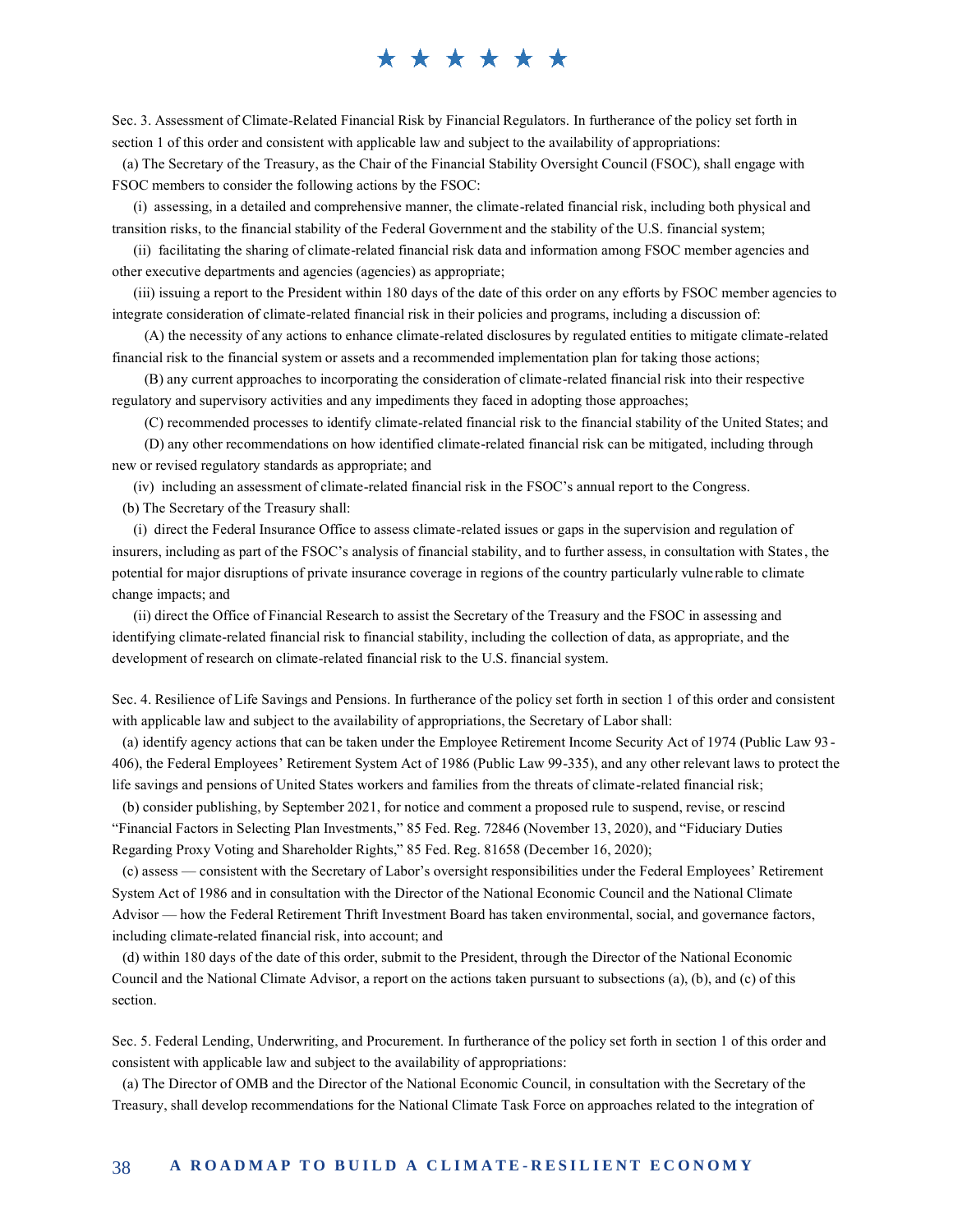climate-related financial risk into Federal financial management and financial reporting, especially as that risk relates to Federal lending programs. The recommendations should evaluate options to enhance accounting standards for Federal financial reporting where appropriate and should identify any opportunities to further encourage market adoption of such standards.

 (b) The Federal Acquisition Regulatory Council, in consultation with the Chair of the Council on Environmental Quality and the heads of other agencies as appropriate, shall consider amending the Federal Acquisition Regulation (FAR) to:

 (i) require major Federal suppliers to publicly disclose greenhouse gas emissions and climate-related financial risk and to set science-based reduction targets; and

 (ii) ensure that major Federal agency procurements minimize the risk of climate change, including requiring the social cost of greenhouse gas emissions to be considered in procurement decisions and, where appropriate and feasible, give preference to bids and proposals from suppliers with a lower social cost of greenhouse gas emissions.

 (c) The Secretary of Agriculture, the Secretary of Housing and Urban Development, and the Secretary of Veterans Affairs shall consider approaches to better integrate climate-related financial risk into underwriting standards, loan terms and conditions, and asset management and servicing procedures, as related to their Federal lending policies and programs.

 (d) As part of the agency Climate Action Plans required by section 211 of Executive Order 14008 of January 27, 2021 (Tackling the Climate Crisis at Home and Abroad), and consistent with the interim instructions for the Climate Action Plans issued by the Federal Chief Sustainability Officer, heads of agencies must submit to the Director of OMB, the National Climate Task Force, and the Federal Chief Sustainability Officer actions to integrate climate-related financial risk into their respective agency's procurement process (subject to any changes to the FAR arising out of the Federal Acquisition Regulatory Council's review pursuant to subsection (b) of this section). The Director of OMB and the Federal Chief Sustainability Officer shall provide guidance to agencies on existing voluntary standards for use in agencies' plans.

 (e) In Executive Order 13690 of January 30, 2015 (Establishing a Federal Flood Risk Management Standard and a Process for Further Soliciting and Considering Stakeholder Input), a Federal Flood Risk Management Standard (FFRMS) was established to address current and future flood risk and ensure that projects funded with taxpayer dollars last as long as intended. Subsequently, the order was revoked by Executive Order 13807 of August 15, 2017 (Establishing Discipline and Accountability in the Environmental Review and Permitting Process for Infrastructure Projects). Executive Order 13690 is hereby reinstated, thereby reestablishing the FFRMS. The "Guidelines for Implementing Executive Order 11988, Floodplain Management, and Executive Order 13690, Establishing a Federal Flood Risk Management Standard and a Process for Further Soliciting and Considering Stakeholder Input" of October 8, 2015, were never revoked and thus remain in effect.

Sec.6. Long-Term Budget Outlook. The Federal Government has broad exposure to increased costs and lost revenue as a result of the impacts of unmitigated climate change. In furtherance of the policy set forth in section 1 of this order and consistent with applicable law and subject to the availability of appropriations:

 (a) The Director of OMB, in consultation with the Secretary of the Treasury, the Chair of the Council of Economic Advisers, the Director of the National Economic Council, and the National Climate Advisor, shall identify the primary sources of Federal climate-related financial risk exposure and develop methodologies to quantify climate risk within the economic assumptions and the long-term budget projections of the President's Budget;

 (b) The Director of OMB and the Chair of the Council of Economic Advisers, in consultation with the Director of the National Economic Council, the National Climate Advisor, and the heads of other agencies as appropriate, shall develop and publish annually, within the President's Budget, an assessment of the Federal Government's climate risk exposure; and

 (c) The Director of OMB shall improve the accounting of climate-related Federal expenditures, where appropriate, and reduce the Federal Government's long-term fiscal exposure to climate-related financial risk through formulation of the President's Budget and oversight of budget execution.

Sec.7. General Provisions. (a) Nothing in this order shall be construed to impair or otherwise affect:

(i) the authority granted by law to an executive department or agency, or the head thereof; or

(ii) the functions of the Director of the Office of Management and Budget relating to budgetary, administrative, or